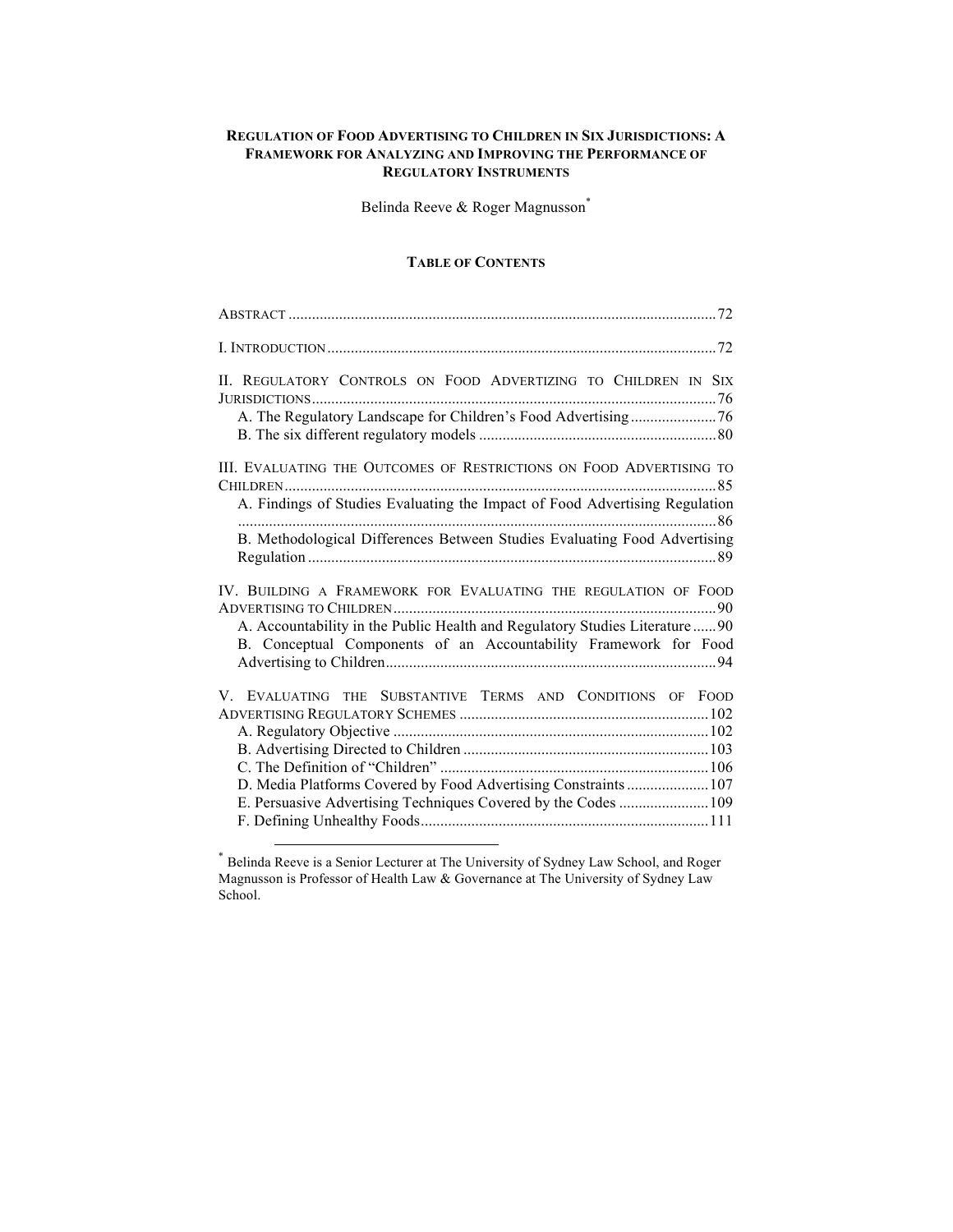| VI. EVALUATING REGULATORY PROCESSES GOVERNING FOOD ADVERTISING113 |  |
|-------------------------------------------------------------------|--|
|                                                                   |  |
|                                                                   |  |
|                                                                   |  |
|                                                                   |  |
| VII. EVALUATING ENFORCEMENT OF REGULATORY STANDARDS FOR FOOD      |  |
|                                                                   |  |

## **ABSTRACT**

Childhood obesity is a public health crisis, and globally, at least 170 million young people are overweight or obese. Research identifies food marketing as a key risk factor for childhood weight gain, yet there is significant debate over how food marketing to children should be regulated. This paper analyzes regulatory controls on food marketing in six jurisdictions*—*the United States, United Kingdom, Australia, Ireland, Canada, and Quebec*—*with the aim of evaluating whether regulation in each jurisdiction exhibits the features of an effective, transparent, and accountable regulatory regime. These jurisdictions use different forms of regulation to restrict food marketing to children (e.g. self-regulation, coregulation and statutory regulation), yet research suggests that none have been entirely successful in protecting children from exposure to marketing of unhealthy food. Drawing on the disciplines of public health and regulatory studies, we present a theoretical framework for the design of effective food advertising regulation. We use this framework to evaluate the strengths and weaknesses of regulation in each jurisdiction, and to explain why both public and private regulation has not been than successful in improving the food marketing environment. Our analysis reveals significant loopholes in the substantive provisions of regulatory instruments used to restrict food marketing to children, as well as limitations in the processes of monitoring, review, and enforcement established by each scheme. Our paper concludes by pointing to ways in which food advertising regulatory schemes could be progressively strengthened, including through the use of regulatory "scaffolds" to improve the transparency, accountability and performance of regulatory instruments.

#### **I. INTRODUCTION**

Obesity presents a serious threat to the health of children around the world. Between 1980 and 2013, the global prevalence of overweight and obesity in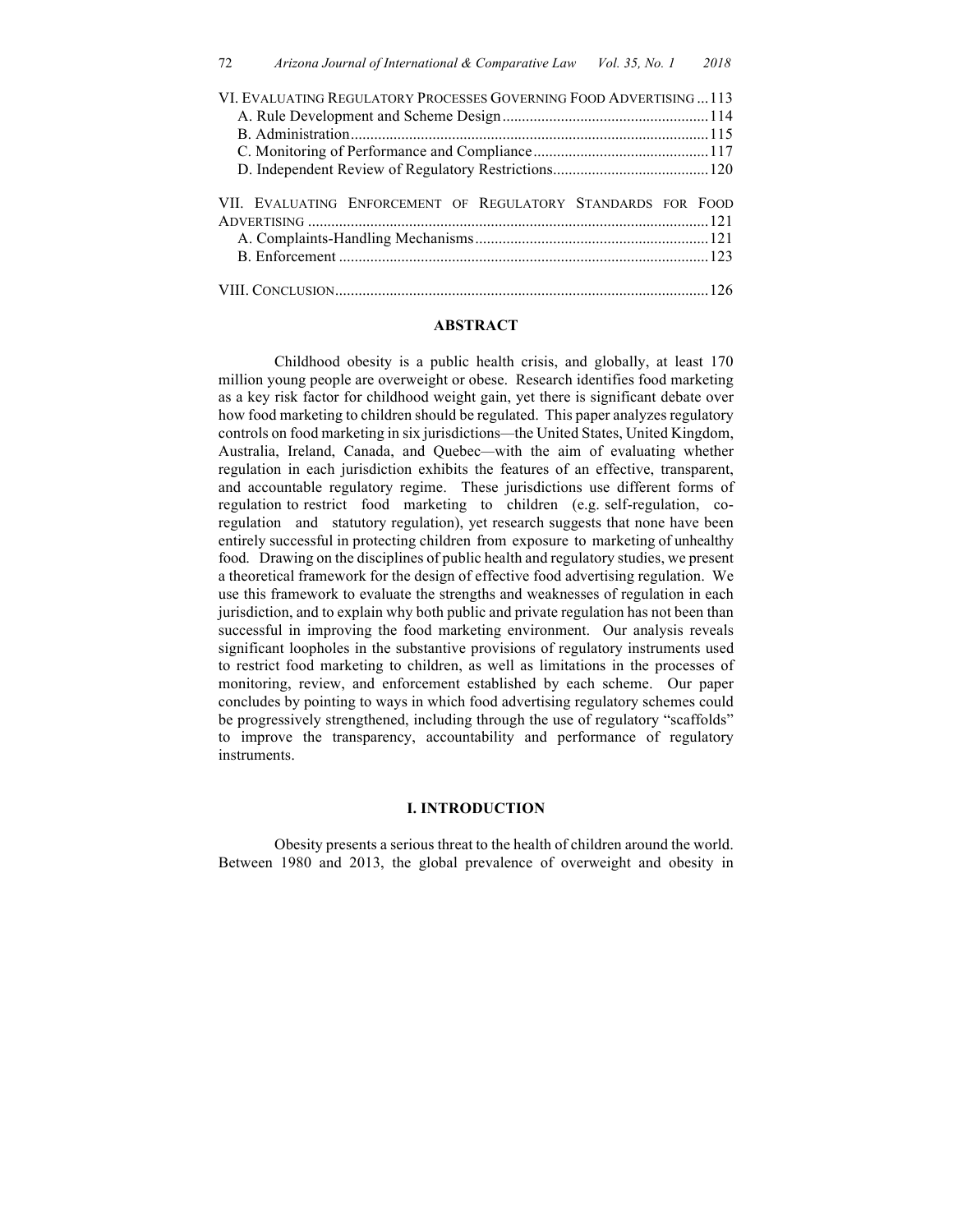children increased by  $47\%$ .<sup>1</sup> Globally, at least 170 million children and adolescents  $($  <18 years) are overweight or obese,<sup>2</sup> including 41 million children aged 5 years or younger. 3 Obesity increases children's risk of elevated blood pressure and insulin resistance, and is a direct cause of cardiovascular disease, type 2 diabetes, fatty liver disease, sleep disorders and asthma in children and adolescents.<sup>4</sup> Childhood obesity also increases the risk of adult obesity, which is linked to a wide variety of health conditions including metabolic syndrome, hypertension, type-2 diabetes, ischemic heart disease, and certain cancers.<sup>5</sup> Addressing weight gain during childhood is an important priority for countries because doing so reduces the growing burden that obesity imposes on the health care system, on employers and the economy, and on affected individuals and their families.<sup>6</sup>

The marketing of unhealthy foods and beverages to children has been identified as an important, modifiable risk factor affecting the dietary preferences, food choices, and weight of children.<sup>7</sup> Large, transnational food companies spend vast sums of money marketing their products to young people,<sup>8</sup> and the majority of this advertising is for unhealthy products such as sugar-sweetened cereals, soft drinks, confectionery, and fast food.<sup>9</sup> Companies promote these products to

<sup>3</sup> *Report of the Commission on Ending Childhood Obesity*, WHO 1, 2 (2016), http://apps.who.int/iris/bitstream/10665/204176/1/9789241510066\_eng.pdf. <sup>4</sup> Megan Kelsey et al., *Age-Related Consequences of Childhood Obesity*, 60

GERONTOLOGY 222, 222 (2014); Tim Lobstein et al., *Obesity in Children and Young People: A Crisis in Public Health*, <sup>5</sup> OBESITY REV*.* 1, 4 (2004)*.* <sup>5</sup> Markus Juonala et. al., *Childhood Adiposity, Adult Adiposity, and Cardiovascular* 

*Risk Factors*, 365 NEW ENG. J. MED. 1876, 1882 (2011); L.J. Lloyd et al., *Childhood Obesity and Risk of the Adult Metabolic Syndrome: A Systematic Review,* 36 INT'L J. OBESITY 1, 1 (2012); Kelsey et al., *supra* note 4, at 1; Natalie The et al., *Association of Adolescent Obesity with Risk of Severe Obesity in Adulthood,* 304 J. AM. MED. ASS'N 2042, 2042 (2010); A.S. Singh et al., *Tracking of Childhood Overweight into Adulthood: A Systematic Review of the*  Literature, 9 OBESITY REV. 474, 483 (2008).<br><sup>6</sup> Report of the Commission on Ending Childhood Obesity, supra note 3, at 7.<br><sup>7</sup> Gerard Hastings et al., *The Extent, Nature and Effects of Food Promotion to* 

*Children: A Review of the Evidence,* WHO (2006); INSTITUTE OF MEDICINE OF THE NATIONAL ACADEMIES, FOOD MARKETING TO CHILDREN AND YOUTH: THREAT OR OPPORTUNITY? 226–318 (J. Michael McGinnis et al., eds., 2006) [hereinafter INSTITUTE OF MEDICINE, FOOD MARKETING]. <sup>8</sup> Jon Leibowitz et al., *A Review of Food Marketing to Children and Adolescents*

F.T.C. 5 (2012) (discussing that in 2009 companies spent US \$1.8 billion on advertising to people between the ages of 2 and 17 years in the United States alone); Lisa M. Powell et al., *Nutritional Content of Food and Beverage Products in Television Advertisements Seen on Children's Programming,* 9 CHILDHOOD OBESITY 524 (2013). <sup>9</sup> *See, e.g*., Georgina Cairns et al., *The Extent, Nature and Effects of Food* 

*Promotion to Children: A Review of the Evidence to December 2008*, WHO 1, 14 (2009),

 <sup>1</sup> Marie Ng et al., *Global, Regional, and National Prevalence of Overweight and Obesity in Children and Adults During 1980–2013: A Systematic Analysis for the Global Burden of Disease Study 2013,* 384 LANCET 766 (2014). <sup>2</sup> *Prioritizing Areas for Action in the Field of Population-Based Prevention of* 

*Childhood Obesity*, WHO 1, 11 (2012), http://apps.who.int/iris/bitstream/10665/80147/1/9 789241503273\_eng.pdf?ua=1.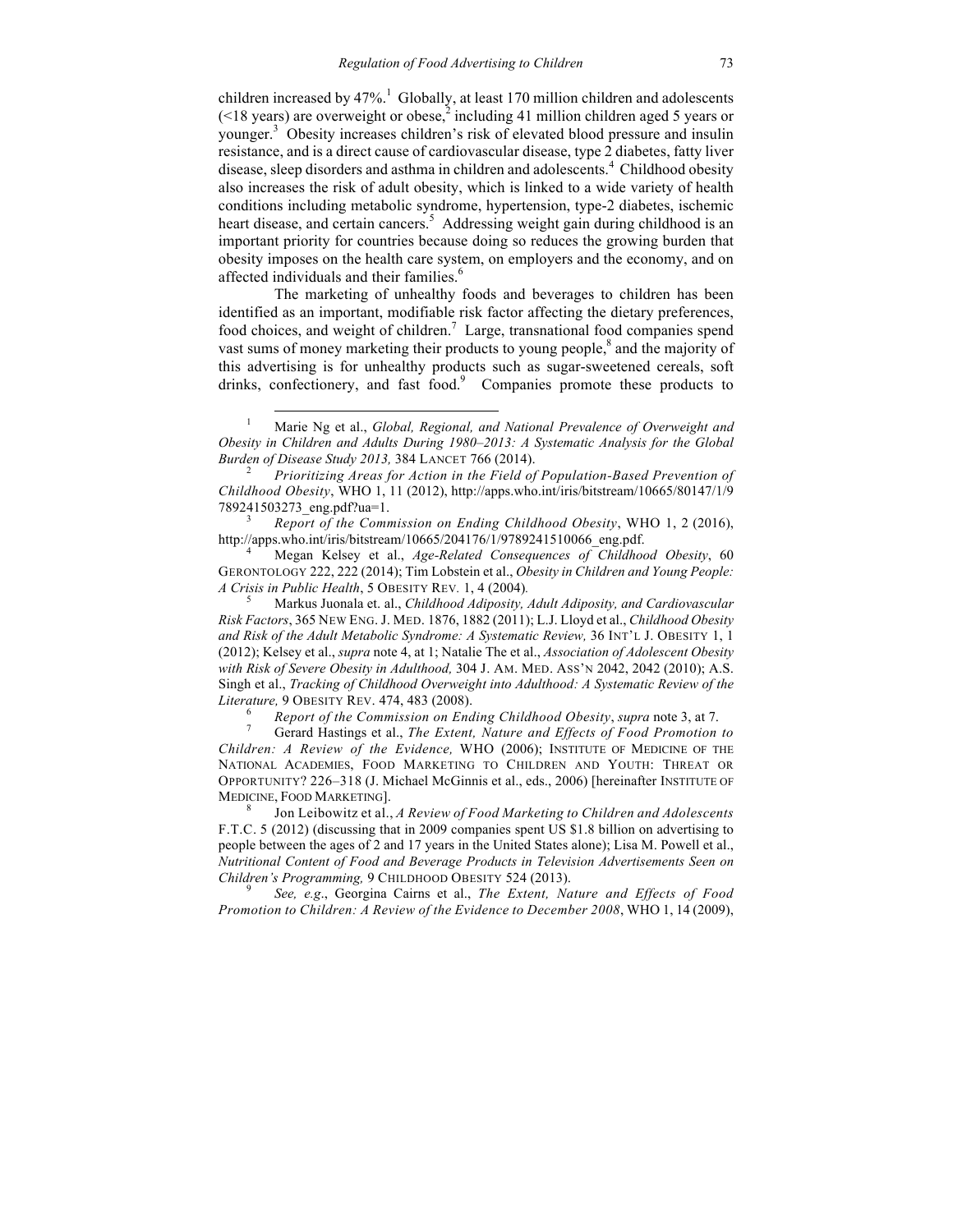children via sophisticated marketing strategies that integrate an array of persuasive techniques and media platforms. These include television, online digital marketing (such as smartphones, and social media), product packaging, outdoor advertising, and marketing in schools.<sup>10</sup> Systematic reviews find moderate to strong evidence that these promotions influence children's food preferences, purchase requests, and actual consumption patterns, to the detriment of children's diet-related health.<sup>11</sup> Another concern is that children are particularly vulnerable to advertising, with children under the age of seven years generally unable to distinguish between editorial and promotional content,<sup>12</sup> and most children developing a critical understanding of advertising around the age of 12 years.<sup>13</sup>

In 2010, the World Health Organization (WHO) released a *Set of Recommendations on the Marketing of Foods and Non-Alcoholic Beverages to Children*, which called on member states to introduce policy measures to reduce children's exposure to, and the persuasive power of, unhealthy food marketing.<sup>14</sup> Many countries have encouraged voluntary action by the food industry, resulting in

 $\overline{a}$ 

*Understanding Promotion in the Context of Children's Daily Lives*, Dep't of Media & Comm. 1, 2 (2004), https://www.ofcom.org.uk/\_\_data/assets/pdf\_file/0017/23921/ appendix2.pdf. 13 *See* INSTITUTE OF MEDICINE, FOOD MARKETING, *supra* note 7.<br><sup>14</sup> *See Set of Recommendations on the Marketing of Foods and Non-Alcoholic* 

*Beverages to Children*, WHO (2010), http://www.who.int/dietphysicalactivity/marketingfood-to-children/en/ [hereinafter WHO, *Set of Recommendations*]. *See also A Framework for Implementing the Set of Recommendations on the Marketing of Foods and Non-Alcoholic Beverages to Children*, WHO (2012), http://apps.who.int/iris/bitstream/ 10665/80148/1/9789241503242\_eng.pdf?ua=1 [hereinafter WHO, *A Framework for Implementing the Set of Recommendations*]; *Global Action Plan for the Prevention and Control of Non-Communicable Diseases 2013-2020*, WHO, ¶¶ 31–32 (2013), http://apps.who.int/iris/bitstream/10665/94384/1/9789241506236\_eng.pdf?ua=1.

<sup>[</sup>hereinafter Cairns et al., *Extent, Nature and Effects*]; Georgina Cairns et al., *Systematic Reviews of the Evidence on the Nature, Extent and Effects of Food Marketing to Children,* 62 APPETITE 209, 212 (2013) [hereinafter Cairns et al., *Systematic Reviews*]; Bridget Kelly et al., *Children's Exposure to Food Advertising on Free-to-air Television: An Asia-Pacific Perspective,* 31 HEALTH PROMOTION INT'L 144, 147 (2016).<br><sup>10</sup> Andrew Cheyne et al., *Food and Beverage Marketing to Youth*, 3 CURRENT

OBESITY REP. 440, 440–50 (2014); Cairns et al., *Systematic Reviews*, *supra* note 9, at 212; Y.M. Terry-McElrath et al., *Commercialism in US Elementary and Secondary School Nutrition Environments: Trends from 2007 to 2012,* 168 JAMA PEDIATRICS 234, 234 (2014). *See also* Kathryn C. Montgomery & Jeff Chester, *Interactive Food and Beverage Marketing: Targeting Adolescents in the Digital Age,* 45 J. ADOLESCENT HEALTH S18 (2009); Becky Freeman et al., *Digital Junk: Food and Beverage Marketing on Facebook,*

<sup>104</sup> AM. J. PUB. HEALTH e1, e1–e7 (2014). <sup>11</sup> *See* Gerard Hastings et al., *Review of the Research on the Effects of Food Promotion to Children*, CENTRE FOR SOCIAL MARKETING (2003), https://www.researchgate.net/publication/242490173\_Review\_Of\_Research\_On\_The\_Effe cts\_Of\_Food\_Promotion\_To\_Children; INSTITUTE OF MEDICINE, FOOD MARKETING, *supra*  note 7; Cairns et al., *Extent, Nature and Effects*, *supra* note 9; Cairns et al., *Systematic Reviews, supra* note 9. 12 *See* Sonia Livingstone & Ellen Helsper, *Advertising Foods to Children:*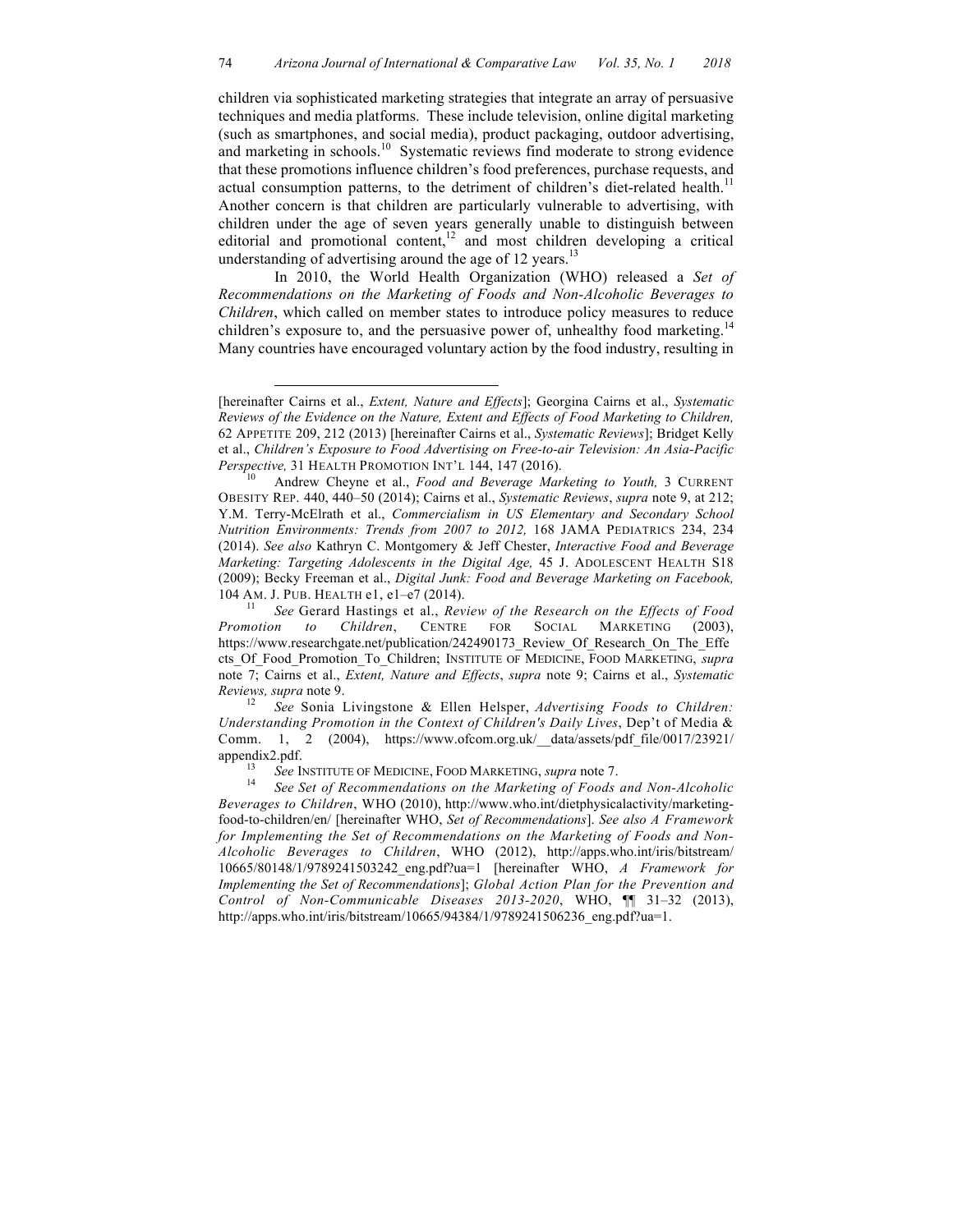a proliferation of industry "pledges" on responsible marketing to children.<sup>15</sup> Some countries, such as Chile<sup>16</sup> and South Korea, $17$  have introduced statutory restrictions on food marketing, while others such as the United Kingdom have taken a coregulatory approach.18 However, self-regulation by the food industry remains the dominant approach. <sup>19</sup> In 2016, the WHO's Global Commission on Ending Childhood Obesity noted the failure of WHO member states to fully implement the WHO's recommendations on food marketing to children,<sup>20</sup> and called for greater cooperation between member states to reduce the impact of cross-border marketing of unhealthy foods and beverages.<sup>21</sup> While the need for restrictions on the marketing of unhealthy products to children is widely accepted, the form that such restrictions should take remains heavily contested.

This paper evaluates regulatory controls on the marketing of unhealthy foods and beverages to children in six jurisdictions*—*the United States, United Kingdom, Ireland, Canada, Quebec, and Australia*—*with the aim of identifying the strengths and weaknesses of different regulatory models that are used to restrict food marketing to children. Part II of the paper surveys the regulatory landscape of children's food advertising and describes the six regulatory regimes in detail. Part III reviews literature that evaluates the success of these regimes in reducing children's exposure to unhealthy food marketing. Part IV draws on literature from the disciplines of public health and regulatory studies to develop a framework for evaluating whether food advertising controls in each jurisdiction contain the building blocks for a successful regulatory regime. This framework includes an analysis of the transparency of regulatory processes and the extent to which food advertisers are held accountable for their compliance with regulatory standards. These are aspects of regulation that reflect the legitimacy of the regulatory scheme and which may be strengthened, irrespective of both the content of advertising controls imposed on food advertisers and the statutory or non-statutory form of the regulatory scheme.

 <sup>15</sup> Corinna Hawkes & Jennifer Harris, *An Analysis of the Content of Food Industry Pledges on Marketing to Children*, 14 PUB. HEALTH NUTRITION 1403, 1403 (2011).<br><sup>16</sup> Law No. 41.193, Junio 26, 2015, Diario Oficial [D.O.] (Chile); C. Corvalán et al.,

*Structural Responses to the Obesity Epidemic and Non-Communicable Diseases Epidemic: the Chilean Law of Food Labeling and Advertising,* 14 OBESITY REV. 2, 79–87 (2013).<br><sup>17</sup> Eo rin I sik saeng hwar an jeon gwan ri teuk byeol beop [The Special Act on the

Safety Management of Children's Dietary Life]*,* Act No. 10310, May 25, 2010 (S. Kor.); Soyoung Kim et al., *Restriction of Television Food Advertising in South Korea: Impact on Advertising of Food Companies,* 28 HEALTH PROMOTION INT'L 17, 17–25 (2013).<br><sup>18</sup> *See infra* Section 2.b. <sup>19</sup> Corinna Hawkes & Tim Lobstein, *Regulating the Commercial Promotion of Food* 

*to Children: A Survey of Actions Worldwide* 6 INT'L J. PEDIATRIC OBESITY 83, 89 (2011). <sup>20</sup> *Report of the Commission on Ending Childhood Obesity*, *supra* note 3, at 18.

*See also* WHO, Sixty-Third World Health Assembly Res. WHA63.14, *Marketing of Food and Non-Alcoholic Beverages to Children* (21 May 2010), http://apps.who.int/gb/ebwha/ pdf\_files/WHA63-REC1/WHA63\_REC1-en.pdf; WHO, *Set of Recommendations*, *supra*  note 14.<br><sup>21</sup> *Report of the Commission on Ending Childhood Obesity*, *supra* note 3, at 19.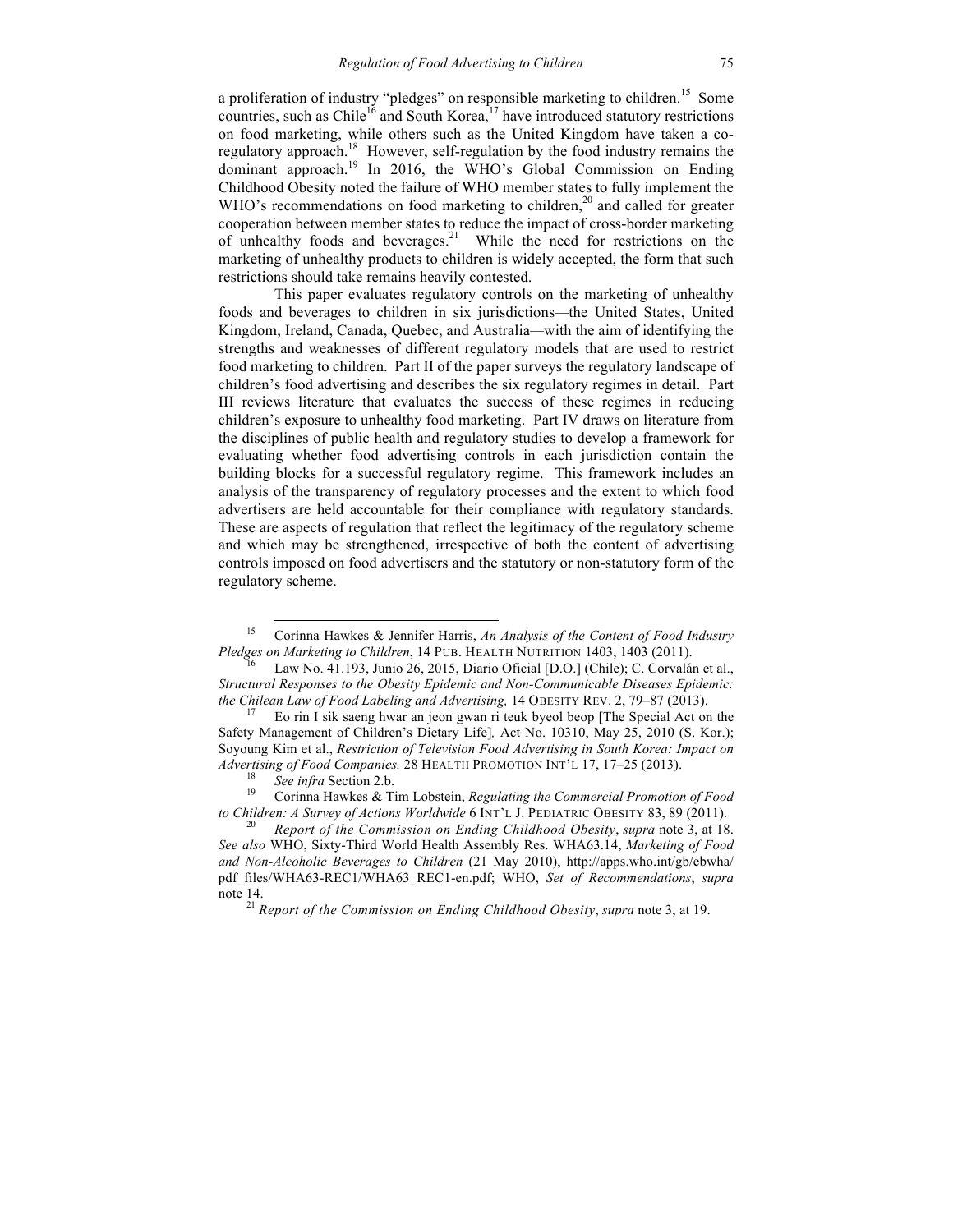In Parts V-VII of the paper, we apply our accountability framework to pinpoint the strengths and weaknesses of the food advertising regime in each jurisdiction. Our framework is applied to explore possibilities of transferring the strengths of one regulatory model to another, with the goal of enhancing the transparency, accountability and performance of regulatory instruments. Our analysis illustrates why none of the regulatory regimes we considered have been effective in protecting children from unhealthy food marketing.<sup>22</sup>

While governments play a crucial role in ensuring the accountability of regulatory regimes, regulatory reforms are often incremental and build on existing regimes. Our analysis suggests that there are opportunities for governments and industry bodies to make targeted, strategic interventions to improve the performance of both under-performing public, and private, regimes. This process which we refer to as legislative or regulatory "scaffolding"*—*may provide an opportunity for governments to move beyond the "entrenched dichotomy" between voluntarism and government regulation that often pervades debates about obesity prevention. $^{23}$ 

## **II. REGULATORY CONTROLS ON FOOD ADVERTIZING TO CHILDREN IN SIX JURISDICTIONS**

#### **A. The Regulatory Landscape for Children's Food Advertising**

In general, the key sources of regulation that governs the advertising of food to children include: consumer protection laws, food safety laws, broadcasting regulation, self- or co-regulatory codes developed by the media industry under broadcasting regulatory frameworks, self-regulatory systems for advertising administered by the advertising industry, and voluntary pledges on food marketing developed by the food industry. Depending on their design and scope, these instruments may variously apply to all people and products, impose restrictions that are specific to food, or impose restrictions that are specific to advertising directed to children. $<sup>2</sup>$ </sup>

The key principle underlying the regulation of food advertising to children is that advertising should not be misleading or deceptive.<sup>25</sup> Generally speaking, advertising regulation recognizes the special vulnerability of children to advertising, and seeks to prevent advertisers from exploiting the credulity of children, inducing them to pressure their parents or caregivers into making

<sup>&</sup>lt;sup>22</sup> *See infra* Section 3.a.<br><sup>23</sup> Boyd Swinburn et al., *Strengthening of Accountability Systems to Create Healthy Food Environments and Reduce Global Obesity 385 LANCET 2534, 2542 (2015).* 

Corinna Hawkes, *Marketing Food to Children: The Global Regulatory Environment,* WHO 1, 7 (2004), http://apps.who.int/iris/bitstream/10665/42937/1/9241591 579.pdf.<br> $^{25}$  *Id.* at 10.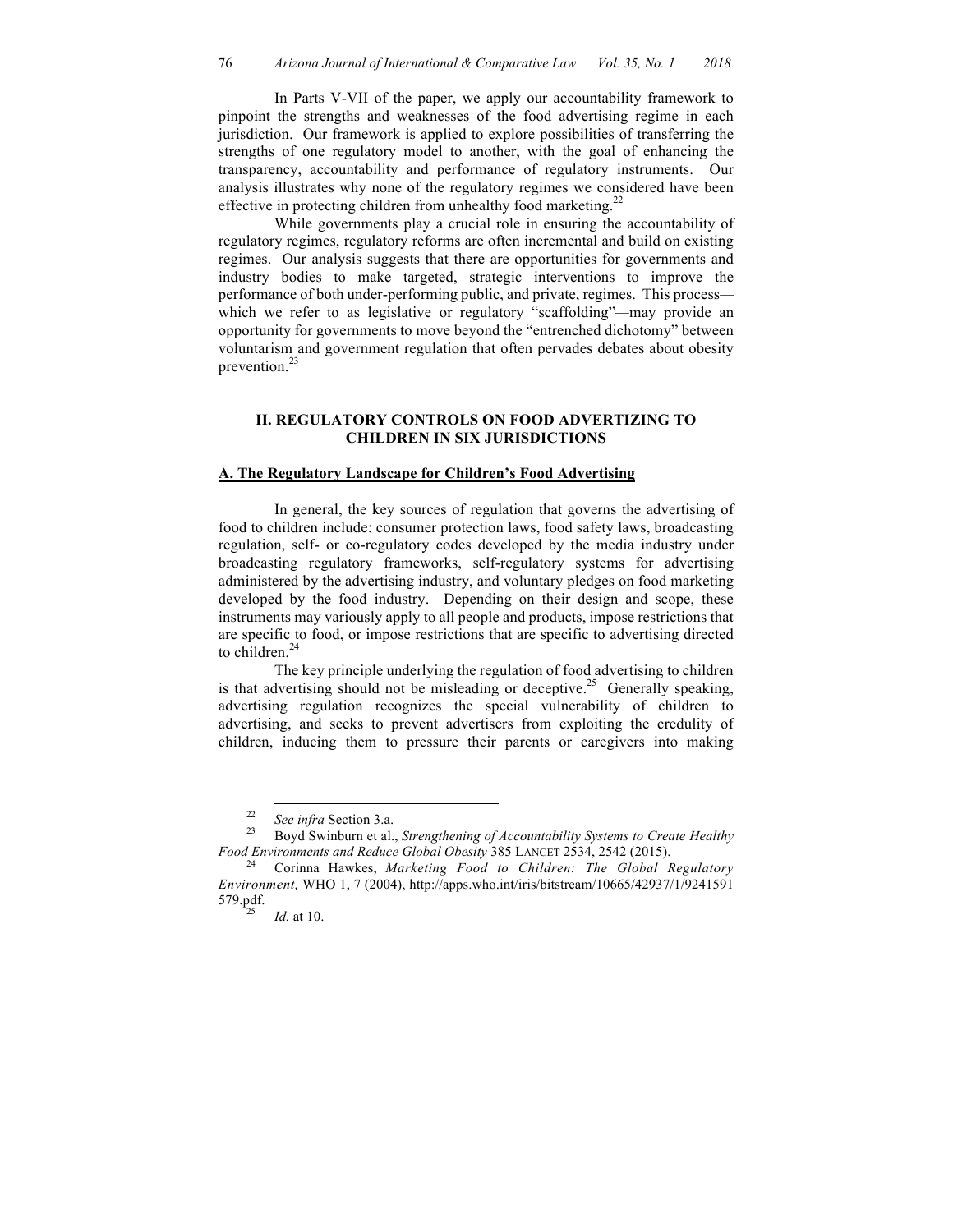purchases, or encouraging children to consume products excessively.<sup>26</sup> Advertising regulation often restricts the volume or timing of advertising in children's programs or designated viewing times, the way that products are portrayed, and the use of persuasive techniques that children are particularly susceptible to, such as prizes or premium offers. More recently, governments have begun to place specific restrictions on the marketing of food products of low nutritional value to children. The regulation of the nutritional quality of advertised food products, along with their obesity-prevention objectives, are key factors that differentiate these newer forms of regulation from older regulatory restrictions on food marketing. The Quebec ban differs from the other five jurisdictions discussed here, in that it aims to protect children from exposure to all forms of advertising and marketing.

As summarized in **Table 1**, the implementation of food advertising controls across the six jurisdictions we examined varies according to the overall regulatory framework chosen for implementation and the more specific regulatory channel. The three regulatory channels we observed were: (1) consumer protection laws, (2) broadcasting regulation, and (3) unilateral "pledges" by food manufacturers and retailers. By 'regulatory framework,' we refer to the use of selfregulation, co-regulation, and statutory regulation. 'Self-regulation' involves the relevant industry agreeing on rules to be applied across the industry, and monitoring and enforcing these rules without the involvement of government or nongovernment organizations.27 Under 'co-regulation,' regulatory responsibilities are shared between public and private bodies, usually within a legislative framework.<sup>28</sup> 'Statutory regulation' is developed and implemented by a government body, often through processes that involve consultation with the public and/or industry.<sup>2</sup>

 <sup>26</sup> *See, e.g., id.* at 52; C. Hawkes, *Self-Regulation of Food Advertising: What it Can, Could and Cannot do to Discourage Healthy Eating Habits among Children*, 30 NUTRITION BULL. 374 (2005).

BROADCASTING AUTHORITY IRELAND, CHILDREN'S COMMERCIAL COMMUNICATIONS CODE CONSULTATION DOCUMENT 29 (2011), http://www.childrensrights.ie/sites/default/files/submissions\_reports/files/BAI-ChildrenCommercialCommunicationsCodeConsultationDocument0811\_0.pdf. <sup>28</sup> *Id*. at 30. <sup>29</sup> *Id*. at 29.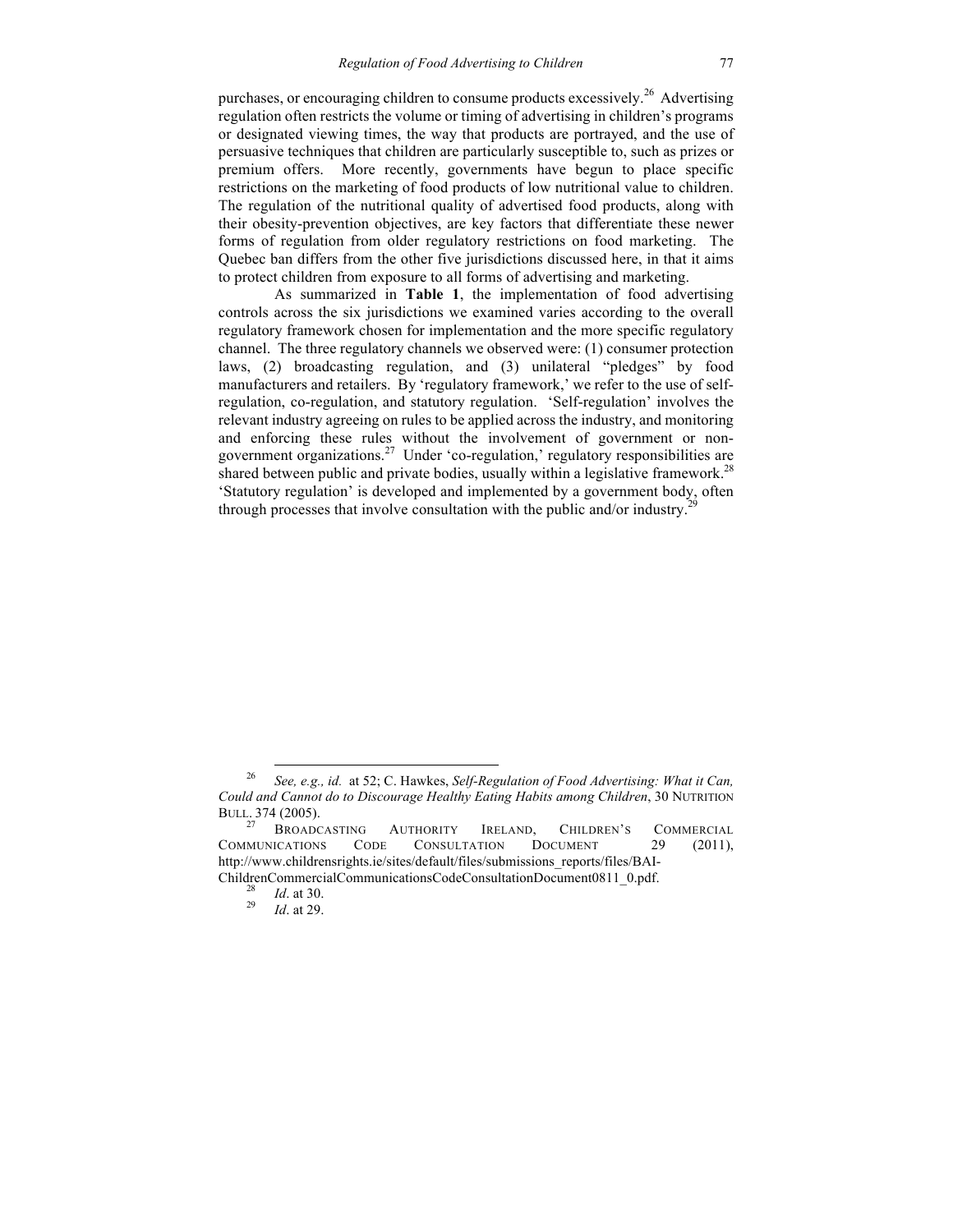| <b>Regulatory</b><br><b>Channel</b><br>Regulatory<br><b>Framework</b> | Consumer<br>protection<br>laws | <b>Broadcasting</b><br>regulation | <b>Food industry</b><br>pledges             |
|-----------------------------------------------------------------------|--------------------------------|-----------------------------------|---------------------------------------------|
| Statutory regulation                                                  | Quebec                         | Ireland                           |                                             |
| Co-regulation                                                         |                                | United<br>Kingdom                 |                                             |
| Self-regulation                                                       |                                |                                   | <b>United States</b><br>Canada<br>Australia |

**Table 1 Characterizing the Regulatory Regime Governing Food Advertising to Children in Six Jurisdictions**

While the distinction between self-regulation and statutory regulation may appear clear-cut, in practice self-regulation usually operates against a backdrop of government regulation and oversight, blurring the boundaries between private, and public regulation.30 For example, the US food industry adopted the *Children's Food and Beverage Advertising Initiative* in 2006 following a series of reports on food marketing to children by the Federal Trade Commission and the Institute of Medicine, with both organizations recommending that the industry expand selfregulatory standards for food marketing to children.<sup>31</sup> Similar government prompts also led to the adoption of food industry pledges in Australia, with the government broadcasting authority encouraging the industry to consider how it could address

 <sup>30</sup> *See* Ian Bartle & Peter Vass, *Self-Regulation within the Regulatory State: Towards a New Regulatory Paradigm?,* 84 PUB. ADMIN. 885, 888–90 (2007). <sup>31</sup> *See* INSTITUTE OF MEDICINE OF THE NATIONAL ACADEMIES, PREVENTING

CHILDHOOD OBESITY: HEALTH IN THE BALANCE (Jeffrey P. Koplan et al. eds., 2005); INSTITUTE OF MEDICINE, FOOD MARKETING, *supra* note 7, at 297; F.T.C., PERSPECTIVES ON MARKETING, SELF-REGULATION AND CHILDHOOD OBESITY: A REPORT ON A JOINT WORKSHOP OF THE FEDERAL TRADE COMMISSION  $\&$  the Department of Health  $\&$ HUMAN SERVICES 39–48 (2005), https://www.ftc.gov/sites/default/files/documents/reports/ perspectives-marketing-self-regulation-childhood-obesity-report-joint-workshop-federaltrade/perspectivesonmarketingself-regulationchildhoodobesityftcandhhsreportonjoint workshop.pdf; William E. Kovacic et al., *Marketing Food to Children and Adolescents: A Review of Industry Expenditures, Activities, and Self-Regulation*, F.T.C. 1, 81 (2008), https://www.ftc.gov/sites/default/files/documents/reports/marketing-food-children-andadolescents-review-industry-expenditures-activities-and-self-regulation/p064504food mktingreport.pdf; Leibowitz et al., *supra* note 8, at 93–103.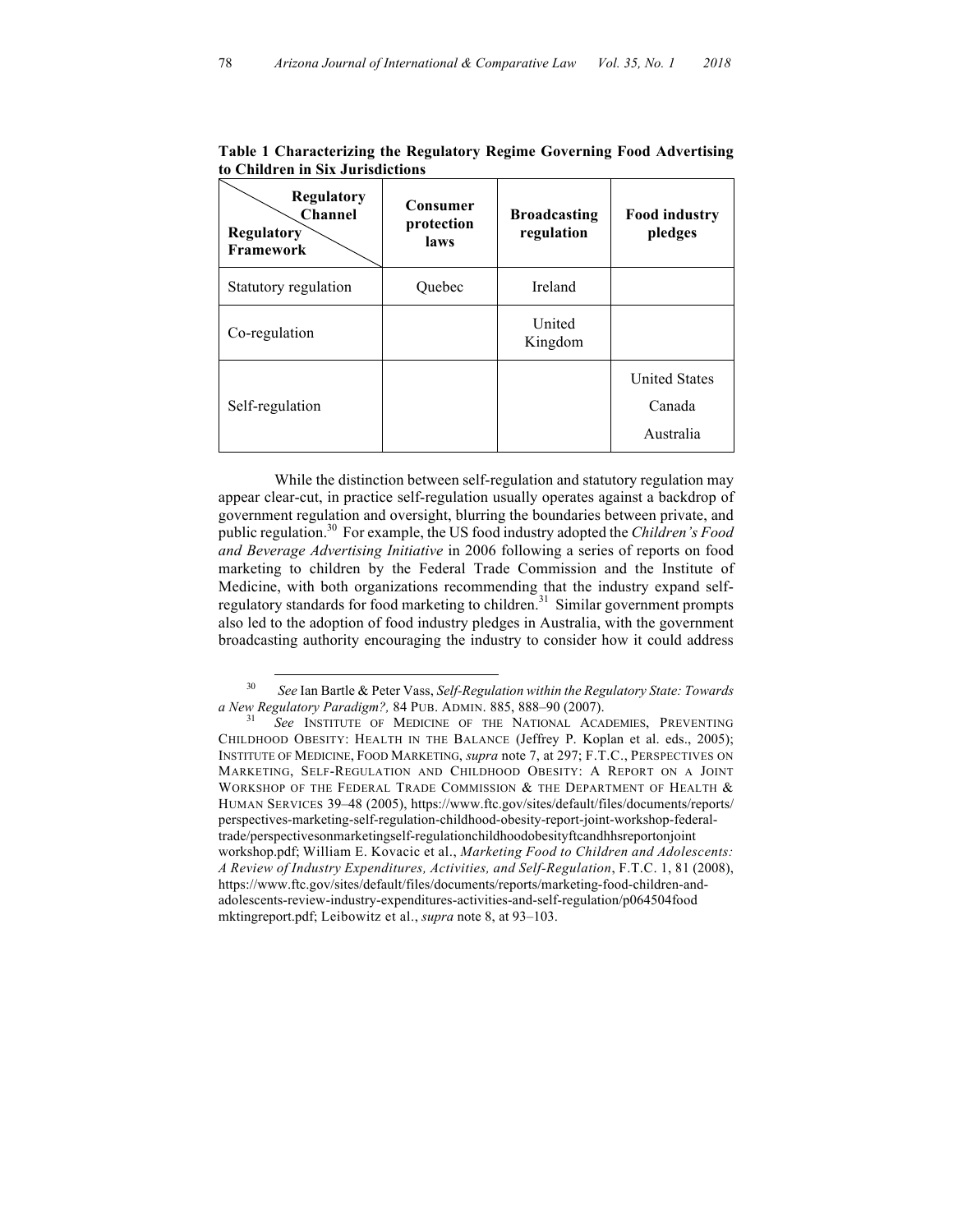community concerns about unhealthy food marketing to children without the need to adopt further statutory controls on food advertising.<sup>32</sup>

These six jurisdictions illustrate how the design and scope of selfregulation varies considerably according to the level of government involvement.<sup>33</sup> In some jurisdictions, such as the United Kingdom, advertising self-regulation sits within a complex co-regulatory regime, while in others, the government's role is restricted by legislative or constitutional requirements. For example, in the United States, both the Federal Communications Commission (FCC) and the Federal Trade Commission (FTC) play a role in advertising regulation. However, constitutional protections of free speech restrict the capacity of both agencies to regulate advertising and program content,<sup>34</sup> while legislation specifically prohibits the FTC from regulating advertising on the basis of its fairness to children.<sup>35</sup> Accordingly, the US broadcasting regulatory system relies heavily on self-regulation, including when regulating food advertising to children.<sup>36</sup> National differences in the scope of government intervention in advertising regulatory systems must be kept in mind when proposing measures to strengthen regulatory controls.<sup>37</sup>

Federal Trade Commission Improvement Act, 15 U.S.C.  $\S$  57 a(h) (1980). The Federal Trade Commission Act grants the FTC jurisdiction over misleading and deceptive advertising. *Id.* § 41. However, the US Congress removed the FTC's power to regulate advertising to children on the grounds of unfairness following a 1976 proposal from the FTC to introduce broad-ranging rules on television advertising to children. The proposed rulemaking (known as KidVid) was motivated by concerns about dental caries in children and was based on the argument that television advertising of sugary products to children may be unfair and deceptive because of children's inherent vulnerability to advertising. The FTC brought the KidVid rulemaking to a close prior to the introduction of the Federal Trade Commission Improvement Act of 1980 because of the inherent difficulties in identifying and regulating marketing for unhealthy products that is directed to children. *See* Tracy Westen, *Government Regulation of Food Marketing to Children: The Federal Trade Commission and the Kid-Vid Controversy,* 39 LOY. L.A. L. REV. 79 (2006); Jennifer L. Pomeranz, *Television Food Marketing to Children Revisited: The Federal Trade Commission Has the Constitutional and Statutory Authority to Regulate,* 38 J. L. MED. ETHICS 98 (2010). <sup>36</sup> Elizabeth Handsley et al., *A Children's Rights Perspective on Food Advertising to* 

*Children*, 22 INT'L J. CHILD. RTS. 93, 103 (2014).<br><sup>37</sup> For example, in contrast to the restrictive approach taken to advertising regulation

in the United States, Canada's Supreme Court has upheld the constitutionality of Quebec's

 <sup>32</sup> *See, e.g*., AUSTL. COMM. & MEDIA AUTHORITY REVIEW OF THE CHILDREN'S TELEVISION STANDARDS 2005: REPORT OF THE REVIEW 9 (2008), https://www.acma.gov.au/-/media/Diversity-Localism-and-Accessibility/Report/pdf/

Report-of-the-CTS-Review-2008-pdf.pdf?la=en.<br><sup>33</sup> *See also* Hawkes, *supra* note 24, at 14.<br><sup>34</sup> AUSTL. COMM. & MEDIA AUTHORITY, INTERNATIONAL APPROACHES TO AUDIOVISUAL CONTENT REGULATION – A COMPARATIVE ANALYSIS OF THE REGULATORY FRAMEWORK 18–19 (2011), http://archive.acma.gov.au/webwr/\_assets/main/lib310665/ international approaches to av content reg.pdf. *See* U.S. CONST. amend. I; Communications Act, 47 U.S.C. § 326 (1934); FCC, THE PUBLIC AND BROADCASTING: HOW TO GET THE MOST SERVICE FROM YOUR LOCAL STATION 8 (2008), https://www.fcc.gov/sites/default/files/public and broadcasting.pdf.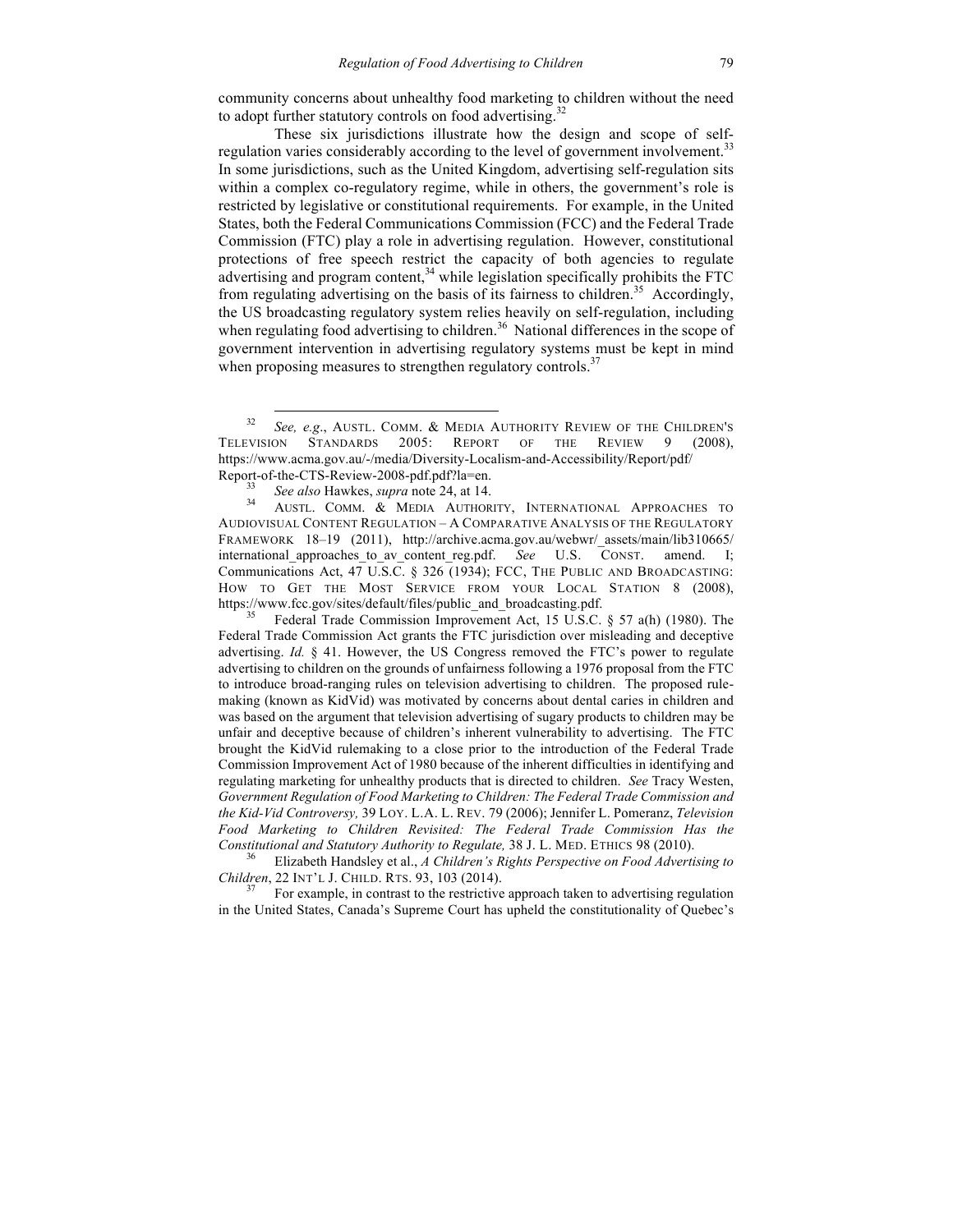#### **B. The Six Different Regulatory Models**

 $\overline{a}$ 

Quebec introduced legislation to ban all commercial advertising directed to children aged 13 years and younger in 1978, and it took effect on April 30, 1980.<sup>38</sup> Sections 248 and 249 of the *Consumer Protection Act* 1980 set out three criteria that must be considered to determine whether an advertisement targets children,  $39$ while supporting regulations provide detail on the scope of the ban.<sup>40</sup> Quebec's Office of Consumer Protection (OCP) administers and enforces the Act, including the restriction on marketing to children. $41$ 

Ireland introduced new rules on food advertising to children in 2013, which take effect through its statutory broadcasting regime.<sup>42</sup> The Broadcasting Authority of Ireland (BAI) developed and administers the rules, which are contained in the *Children's Commercial Communications Code*<sup>43</sup> and the *General Communications Code*. 44 The former prohibits commercial communications during children's programming for foods and beverages high in fat, salt, and/or sugar (i.e.,

moins\_de\_13\_ans\_vf.pdf [hereinafter OPC, ADVERTISING DIRECTED AT CHILDREN]. <sup>42</sup> *BAI Issues Rules on Food Advertising to Children,* BROADCASTING AUTHORITY IRELAND, http://www.bai.ie/index.php/2013/06/bai-issues-rules-on-food-advertising-tochildren/ (last visited Feb. 16, 2017). These rules are additional to those already found in the *Children's Commercial Communications Code* on promoting foods and beverages to children, including rules prohibiting misleading and deceptive food advertising, and those requiring that health and nutrition messages be broadcast in advertisements for fast food and confectionary. *See* BROADCASTING AUTHORITY IRELAND, BAI CHILDREN'S COMMERCIAL COMMUNICATIONS CODE 11–12 (2013), http://www.bai.ie/wordpress/wp-content/uploads/ 201308\_CCCC\_English\_vFinal.pdf [hereinafter BAI CHILDREN'S COMMERCIAL

ban on advertising to children. *See* Irwin Toy Limited v. Quebec (Att'y Gen.), [1989] 1 S.C.R. 927 (Can.); *see infra*, note 142.<br><sup>38</sup> Bill Jeffery, *The Supreme Court of Canada's Appraisal of the 1980 Ban on* 

*Advertising to Children in Quebec: Implications for "Misleading" Advertising Elsewhere,*  39 LOY. L.A. L. REV*.* 237, 239–40 (2006). <sup>39</sup> *See* Consumer Protection Act, C.Q.L.R. 1971, c. P-40.1, § 249 (Can.) (providing

that the three criteria are the nature and intended purpose of the advertised product, the nature of the advertisement itself, and the time and place it is shown).<br><sup>40</sup> Regulations Respecting the Application of the Consumer Protection Act, C.Q.L.R.

<sup>1971,</sup> c. P-40.1, r. 3. (Can.). <sup>41</sup> *See* OFFICE DE LA PROTECTION DU CONSOMMATEUR, ADVERTISING DIRECTED AT CHILDREN UNDER 13 YEARS OF AGE: GUIDE TO THE APPLICATION OF SECTIONS 248 AND 249 CONSUMER PROTECTION ACT (2012), http://www.opc.gouv.qc.ca/fileadmin/ media/documents/consommateur/sujet/publicite-pratique-illegale/EN\_Guide\_publicite\_

<sup>&</sup>lt;sup>43</sup> BAI CHILDREN'S COMMERCIAL COMMUNICATIONS CODE, *supra* note 42.<br><sup>44</sup> BROADCASTING AUTHORITY IRELAND, BAI GENERAL COMMERCIAL

COMMUNICATIONS CODE r. 8.4(3) (2017), http://www.bai.ie/en/codes-standards/#al-block-2 [hereinafter BAI GENERAL COMMERCIAL COMMUNICATIONS CODE].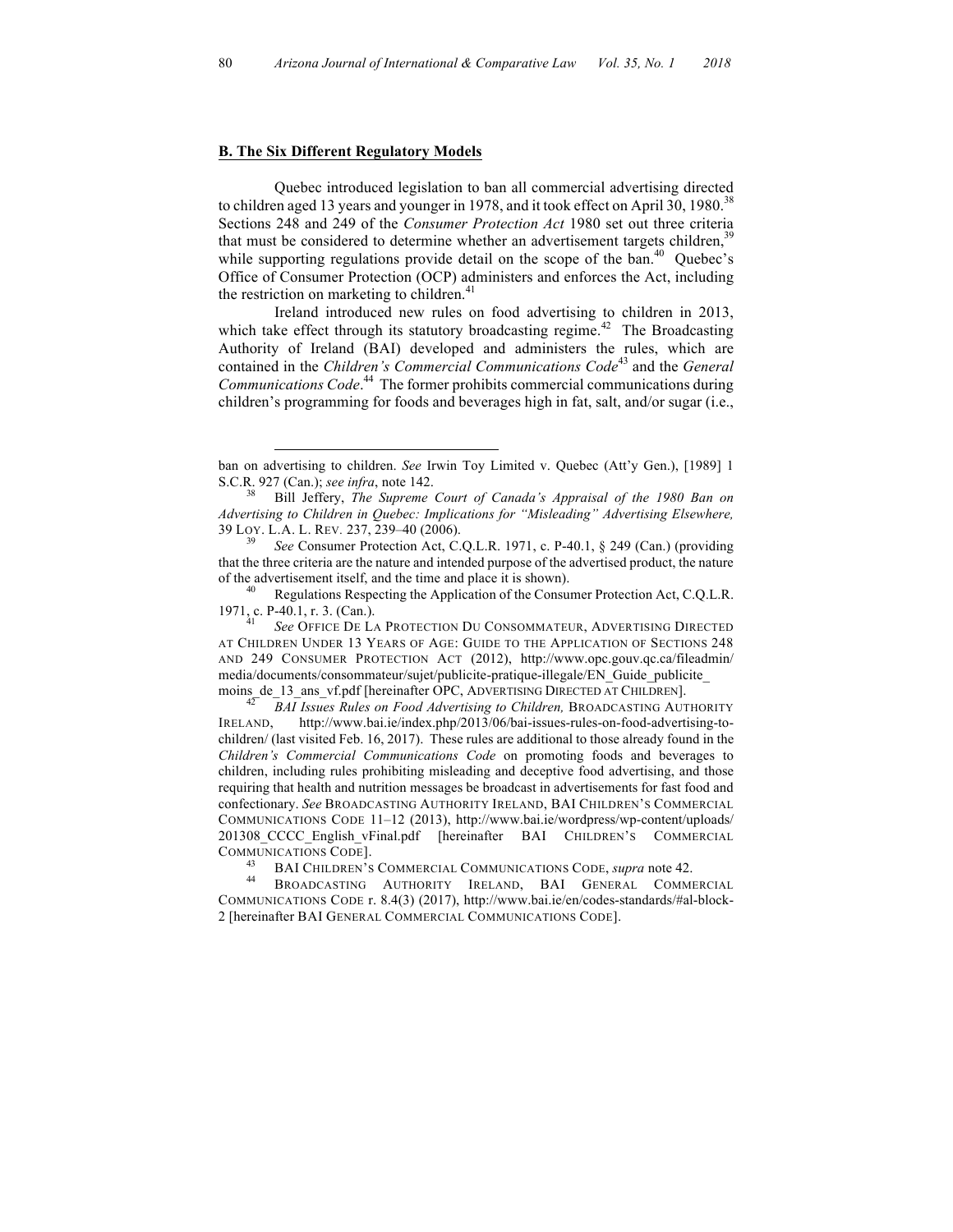"HFSS" products).45 HFSS products are identified using a modified version of the nutrient-profiling model developed by the UK Food Standards Agency for the United Kingdom's HFSS rules, which is discussed below. 46 The *Children's Commercial Communications Code* also prohibits the use of certain persuasive techniques in HFSS advertising directed to children, including licensed characters, celebrities, and promotional offers.47 The *General Communications Code* limits the volume of HFSS advertising on television to a maximum of 25% of sold advertising time across the broadcast day.<sup>48</sup>

In 2008, the UK government issued restrictions on unhealthy food advertising to children through its co-regulatory system for broadcasting regulation. OfCom, the statutory regulator for the communications industries, has outsourced some of its responsibilities for broadcast advertising content to the Advertising Standards Authority (ASA), a self-regulatory organization established by the United Kingdom's advertising industry.<sup>49</sup> Under this arrangement, the Broadcast Committee of Advertising Practice (BCAP) writes and updates the *UK Code for Broadcast Advertising* (the BCAP Code),<sup>50</sup> while the Committee of Advertising Practice (CAP) develops and revises the *Code of Non-Broadcast Advertising, Sales Promotion and Direct Marketing* (the CAP Code).<sup>51</sup> The membership of both committees is comprised of representatives of advertisers, media owners, and other

<sup>45</sup> *Id*. <sup>46</sup> *Id.* at r. 13. The Irish version of the UK FSA's nutrition model exempts cheese, but requires promotions for this product to carry an on-screen message recommending that children consume only a small amount of cheese per day. *See* BROADCASTING AUTHORITY IRELAND, CHILDREN'S COMMERCIAL COMMUNICATIONS CODE GUIDANCE NOTES AND DIRECTION IN RESPECT OF PRODUCT PLACEMENT AND COMMERCIAL COMMUNICATIONS FOR FOOD (INCLUDING HFSS FOOD) 19 (2013), http://www.aai.ie/resources/uploads/ BAI Childrens Commercial Communications Code Guidance Notes.pdf

[hereinafter BAI CHILDREN'S COMMERCIAL COMMUNICATIONS CODE GUIDANCE<br>NOTES].

See BAI CHILDREN'S COMMERCIAL COMMUNICATIONS CODE, *supra* note 42, at r. 6–9, 11, 13; BAI CHILDREN'S COMMERCIAL COMMUNICATIONS CODE GUIDANCE NOTES, *supra* note 46. <sup>48</sup> BAI GENERAL COMMERCIAL COMMUNICATIONS CODE, *supra* note 44, at r.

16.10.<br><sup>49</sup> Memorandum of Understanding between the Off. of Comm. (U.K.) and the Advert.

Standards Authority (Broadcast) Limited and the Broadcast Committee of Advert. Prac. Limited and the Broadcast Advert. Standards Board of Fin. Limited (Oct. 2014) (on file at https://www.ofcom.org.uk/ data/assets/pdf\_file/0029/79472/memorandum\_of\_understand ing\_2014.pdf) [hereinafter Memorandum of Understanding] (operating for ten years and renewed in 2014).

<sup>50</sup> BROADCAST COMMITTEE OF ADVERT. PRAC., THE BCAP CODE: THE UK CODE OF BROADCAST ADVERTISING (2010), https://www.asa.org.uk/asset/846F25EB-F474- 47C1-AB3FF571E3DB5910.97855BAF-833F-4B75-9E10729E8807C7B8/ [hereinafter THE BCAP CODE].<br><sup>51</sup> COMMITTEE ADVERT. PRAC., THE CAP CODE: THE UK CODE OF NON-

BROADCAST ADVERTISING, SALES PROMOTION & DIRECT MARKETING (2014), https://www.asa.org.uk/asset/47EB51E7-028D-4509-AB3C0F4822C9A3C4.2831C223- 9EDB-4A6A-95BC8573B96CFB50/ [hereinafter THE CAP CODE].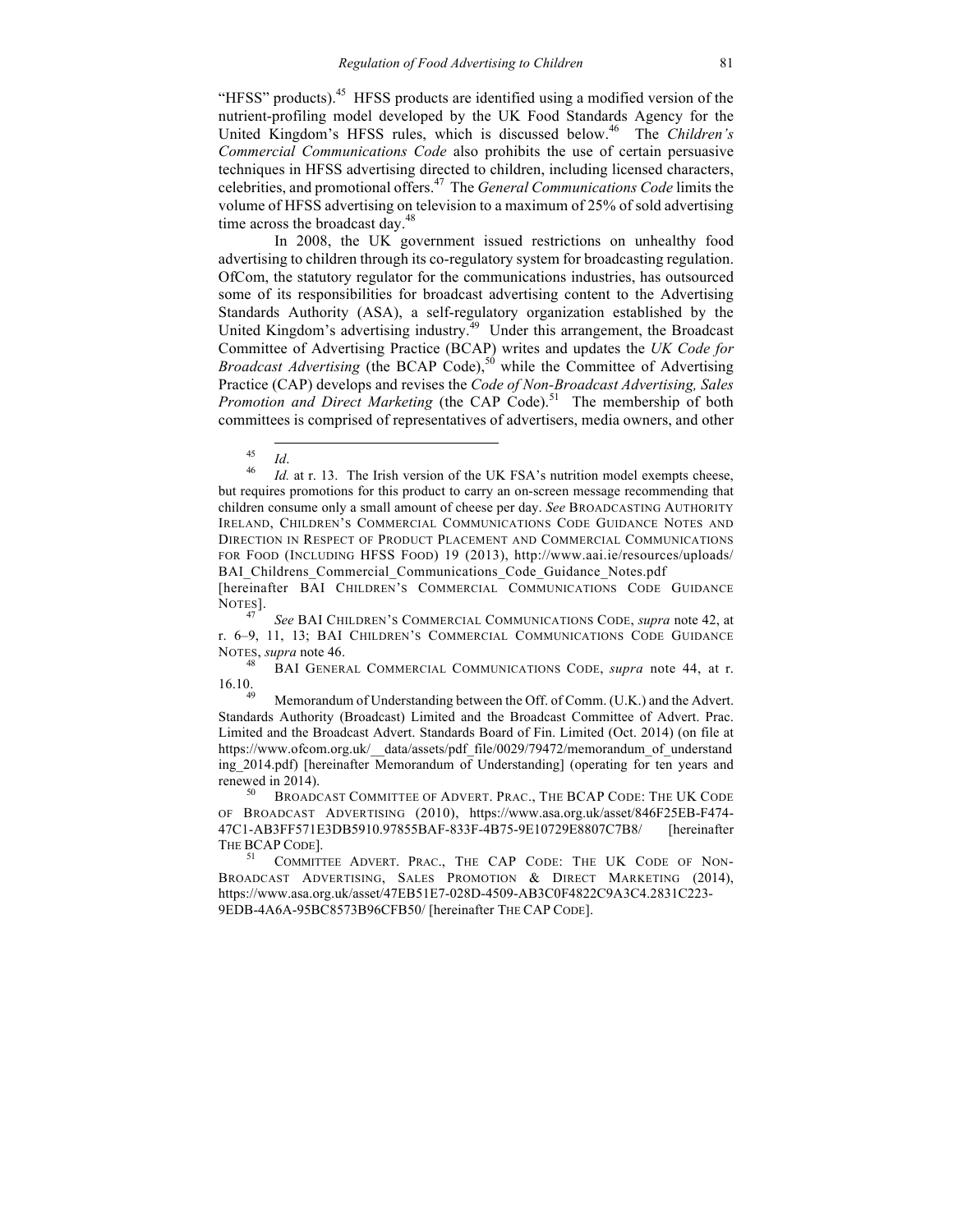industry groups.<sup>52</sup> The ASA administers the codes and accepts public complaints, and the ASA Council adjudicates complaints and decides if advertisements violate the codes. The Council is comprised of a mixture of industry members and laypersons, with two-thirds of its membership being independent of the industry. $53$ OfCom remains responsible for approving major changes to the BCAP Code, and for enforcing compliance where necessary.<sup>54</sup>

In 2007, OfCom issued revisions to the BCAP Code that aimed to reduce children's exposure to advertising of HFSS products.<sup>55</sup> OfCom's new rules banned HFSS advertising during or around the time that programs commissioned for, principally directed to, or likely to appeal particularly to audiences below the age of 16 years are televised.<sup>56</sup> HFSS products are identified using a nutrient-profiling scheme developed by the UK Food Standards Agency specifically for the HFSS rules.57 Programs directed to children have an audience composition with a proportion of children at least 20% higher than the proportion of children in the general population.<sup>58</sup>

Additionally, the new rules restrict the use of persuasive techniques in HFSS television advertising targeted at preschool or primary school aged children, including promotions, and licensed characters, and celebrities popular with children.59 CAP revised the CAP Code to place similar restrictions on the use of these persuasive techniques in all food and beverage advertising targeted at preschool or primary school children in non-broadcast media, $^{60}$  and in December 2016, CAP announced that it would also restrict HFSS advertising in digital media where more than 25% of the audience is under 16 years.<sup>61</sup> In July 2017, CAP introduced new rules on HFSS advertising in non-broadcast media (including the Internet and social media sites), which will align the regulation of HFSS marketing in broadcast

regulation.html (last visited Oct. 14, 2017).<br><sup>55</sup> OFF. OF COMM. (U.K.), TELEVISION FOOD AND DRINK ADVERTISING TO CHILDREN: FINAL STATEMENT (2007), https://www.ofcom.org.uk/\_\_data/assets/pdf\_file/ 0028/47746/Television-Advertising-of-Food-and-Drink-Products-to-Children-Final-

 <sup>52</sup> *Our Committees,* COMMITTEE ADVERT. PRAC., http://www.cap.org.uk/About-CAP/Who-we-are/Our-committees.aspx (last visited Oct. 14, 2017). <sup>53</sup> *See ASA Council,* ADVERT. STANDARDS AUTHORITY, https://www.asa.org.uk/

About-ASA/Our-team/ASA-Council.aspx (last visited Feb. 16, 2017) (outlining that the ASA Council comprises eight lay and five industry members, with the composition of the Council varying according to whether it is considering a complaint about a broadcast or nonbroadcast advertisement). <sup>54</sup> *Co-Regulation of Broadcast Advertising,* ADVERT. STANDARDS AUTHORITY,

https://www.asa.org.uk/about-asa-and-cap/about-regulation/self-regulation-and-co-

statement-.pdf [hereinafter OFCOM TELEVISION FOOD AND DRINK ADVERTISING].<br><sup>56</sup> THE BCAP CODE, *supra* note 50, at r. 32.5.1.<br><sup>57</sup> *Id.*; DEPT. OF HEALTH (U.K.), NUTRIENT PROFILING TECHNICAL GUIDANCE (2011), https://www.gov.uk/government/uploads/system/uploads/attachment\_data/file/ 216094/dh\_123492.pdf.<br>
<sup>58</sup> OFCOM TELEVISION FOOD AND DRINK ADVERTISING, *supra* note 55, at 4.<br>
<sup>59</sup> THE BCAP CODE, *supra* note 50, at r. 13.10–13.12.<br>
<sup>60</sup> THE CAP CODE, *supra* note 51, at r. 15.13–15.17.<br>
<sup>61</sup> *See i*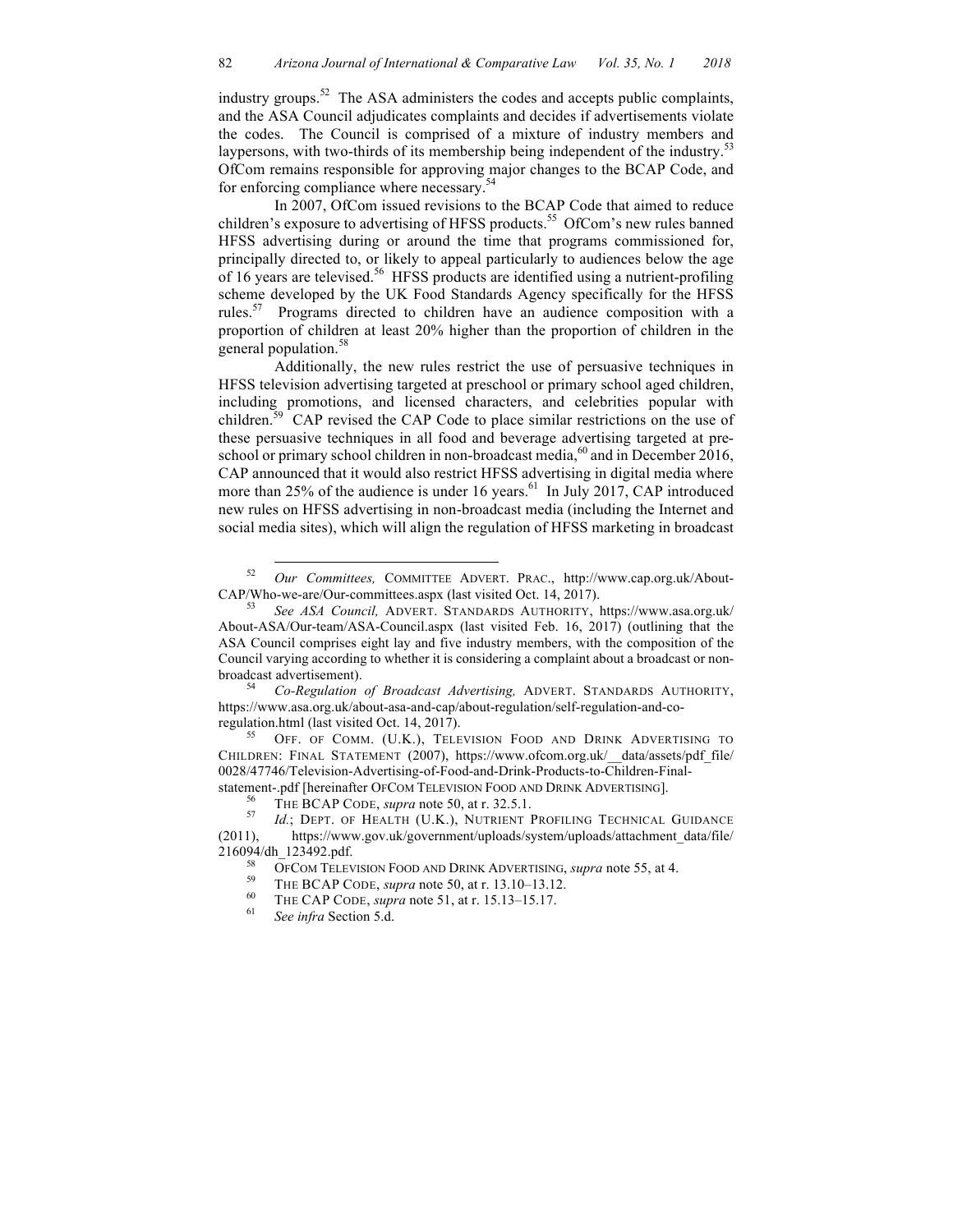and non-broadcast media. Advertising for HFSS products in non-broadcast media directed (through its content) to children under the age of 12 years must not include licensed characters, celebrities popular with children, or premium offers.<sup>62</sup> HFSS advertising is prohibited in non-broadcast media directed to children (i.e., media that targets children under the age of 16 years, including through its creative content). HFSS advertising is prohibited in non-broadcast media where more than 25% of the audience comprises children under the age of 16 years.<sup>63</sup>

Australia, Canada, and the United States rely on voluntary food industry pledges to regulate unhealthy food advertising to children.64 **Box 1** below describes the United States' *Children's Food and Beverage Advertising Initiative* (CFBAI), which was the first national food industry pledge on marketing of unhealthy products to children. The pledges in all three jurisdictions take a similar form they are based on a core code document drafted by the food industry, which sets forth principles for responsible food marketing to children. The main principle is that participants will only market "healthy dietary choice" products in media directed to children.<sup>65</sup> Companies that join the scheme translate the main code document into an action plan that describes how they will apply these marketing principles at a company level. The codes are accompanied by processes of administration and monitoring, which are undertaken by a food industry or advertising industry body.<sup>66</sup> Australia has two separate pledges, one for food

consultation on a proposal to restrict unhealthy food marketing to children through a combination of legislative and regulatory measures under the *Food and Drugs Act*. *See Toward Restricting Unhealthy Food and Beverage Marketing to Children*, HEALTH CAN. 7, https://s3.ca-central-1.amazonaws.com/ehq-production-

canada/documents/attachments/9bced5c3821050c708407be04b299ac6ad286e47/000/006/6 33/original/Restricting\_Marketing\_to\_Children.pdf (last visited Oct. 14, 2017); *Restricting Marketing to Children*, GOV'T OF CAN., https://www.healthyeatingconsultations.ca/ marketing-to-kids (last visited Oct. 14, 2017).<br><sup>65</sup> *See* AUSTL. FOOD & GROCERY COUNCIL, RESPONSIBLE CHILDREN'S

MARKETING INITIATIVE § 1.1 (2014), http://plesk.s78744.gridserver.com/doclibrary/category/11-general-documents.html?download=1001%3Aupdated-rcmi-1-january-2014 [hereinafter RCMI]; AUSTL. FOOD & GROCERY COUNCIL, QUICK SERVICE RESTAURANT INITIATIVE FOR RESPONSIVE ADVERTISING AND MARKETING TO CHILDREN § 1.1 (2014), https://www.iabaustralia.com.au/uploads/uploads/2016-01/1452214800\_32b4 990d63369ebc8f31b0bbc780f9a0.pdf [hereinafter QSRI]; *Canadian Children's Food and Beverage Advertising Initiative*, ADVERT. STANDARDS CAN. 2 (2016), http://www.adstandards.com/en/childrensinitiative/CCFBAI\_EN.pdf; *Children's Food and Beverage Advertising Initiative Program and Core Principles Statement*, COUNCIL OF BETTER BUS. BUREAUS 1 (4th ed., 2013), https://www.bbb.org/globalassets/localbbbs/council-113/media/cfbai/enhanced-core-principles-fourth-edition-with-appendix-a.pdf [hereinafter *Children's Food and Beverage Advertising Initiative Program*]. <sup>66</sup> Hawkes & Harris, *supra* note 15, at 1403.

<sup>62</sup> THE CAP CODE, *supra* note 51, at r. 14.15, 15.15. <sup>63</sup> THE CAP CODE, *supra* note 51, at r. 15.18. *See also Children: Food*, ADVERT. STANDARDS AUTHORITY, https://www.asa.org.uk/advice-online/children-food.html#place (last visited Oct. 14, 2017).<br><sup>64</sup> At the time of writing, the Canadian Government was undertaking public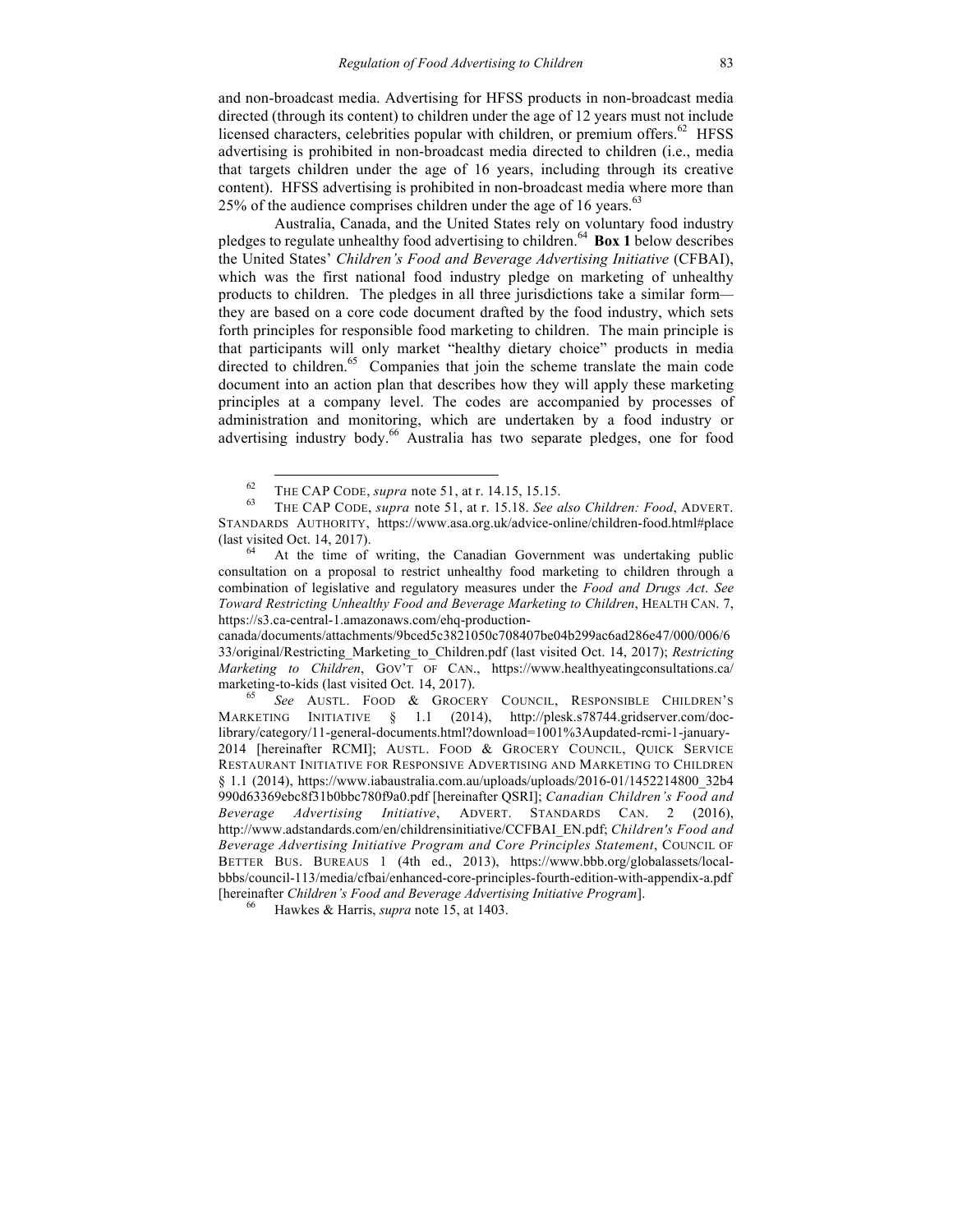manufacturers and one for the quick-service restaurant sector, while the United States and Canada each have one pledge that applies across the entire industry. <sup>67</sup>

#### **Box 1. The US Children's Food and Beverage Advertising Initiative (CFBAI)**

The US food industry established the CFBAI in 2006 to shift advertising to children towards healthier foods and beverages.<sup>68</sup> Participating companies must promote only healthier dietary choices to children under the age of 12, with healthier choice products defined by a set of uniform nutrition criteria.69 The CFBAI defines child-directed advertising as television, radio, print, and third-party websites where 35% or more of the audience comprises of children.<sup>70</sup> Participants also agree to promote only healthier choice products in interactive games that are primarily directed to children, and to use third-party licensed characters, celebrities, and movie tie-ins only when advertising healthier products to children.<sup>71</sup> Participants must not pay for or seek product placement in child-targeted media and they cannot advertise branded foods and beverages in elementary schools.<sup>72</sup>

CFBAI companies develop individual pledges in accordance with the Code's key principles, accompanied by an implementation schedule, and report annually on compliance.<sup>73</sup> The Council of Better Business Bureau ("BBB"), an advertising industry body, administers the scheme by conducting independent monitoring of media covered by the CFBAI, reviews participants' compliance reports, and investigates third party and public allegations of non-compliance.<sup>74</sup> The BBB issues public reports detailing its activities and findings, and may sanction participants through measures including expulsion from the scheme and

<sup>67</sup> *See* RCMI, *supra* note 65; QSRI, *supra* note 65. <sup>68</sup> *Children's Food and Beverage Advertising Initiative Program*, *supra* note 65, at 1. *See also* Parke Wilde, *Self-Regulation and the Response to Concerns about Food and* 

*Beverage Marketing to Children in the United States,* 67 NUTRITION REV. 155, 163 (2009).<br><sup>69</sup> Boston BBB, *CFBAI Celebrates New Year with New Uniform Nutrition Criteria for Child-Directed Advertising,* PATCH (Jan., 17 2014), https://patch.com/massachusetts/ andover/cfbai-celebrates-new-year-with-new-uniform-nutrition-criteria-for-childdirected-

advertising\_043ef0f5. <sup>70</sup> *Children's Food and Beverage Advertising Initiative Program*, *supra* note 65, at 1–3.

<sup>1&</sup>lt;sup>1</sup> *Id.* at 2.<br>
<sup>72</sup> *Id.* at 2–3.<br> *Id.* at 4.<br>
<sup>74</sup> *See* Elaine D. Kolish et al., *The Children's Food and Beverage Advertising Initiative in Action: A Report on Compliance and Progress During 2014*, COUNCIL OF BETTER BUS. BUREAUS (2015), https://www.bbb.org/globalassets/shared/media/cfbai/cfbaiannualreport-2015.pdf.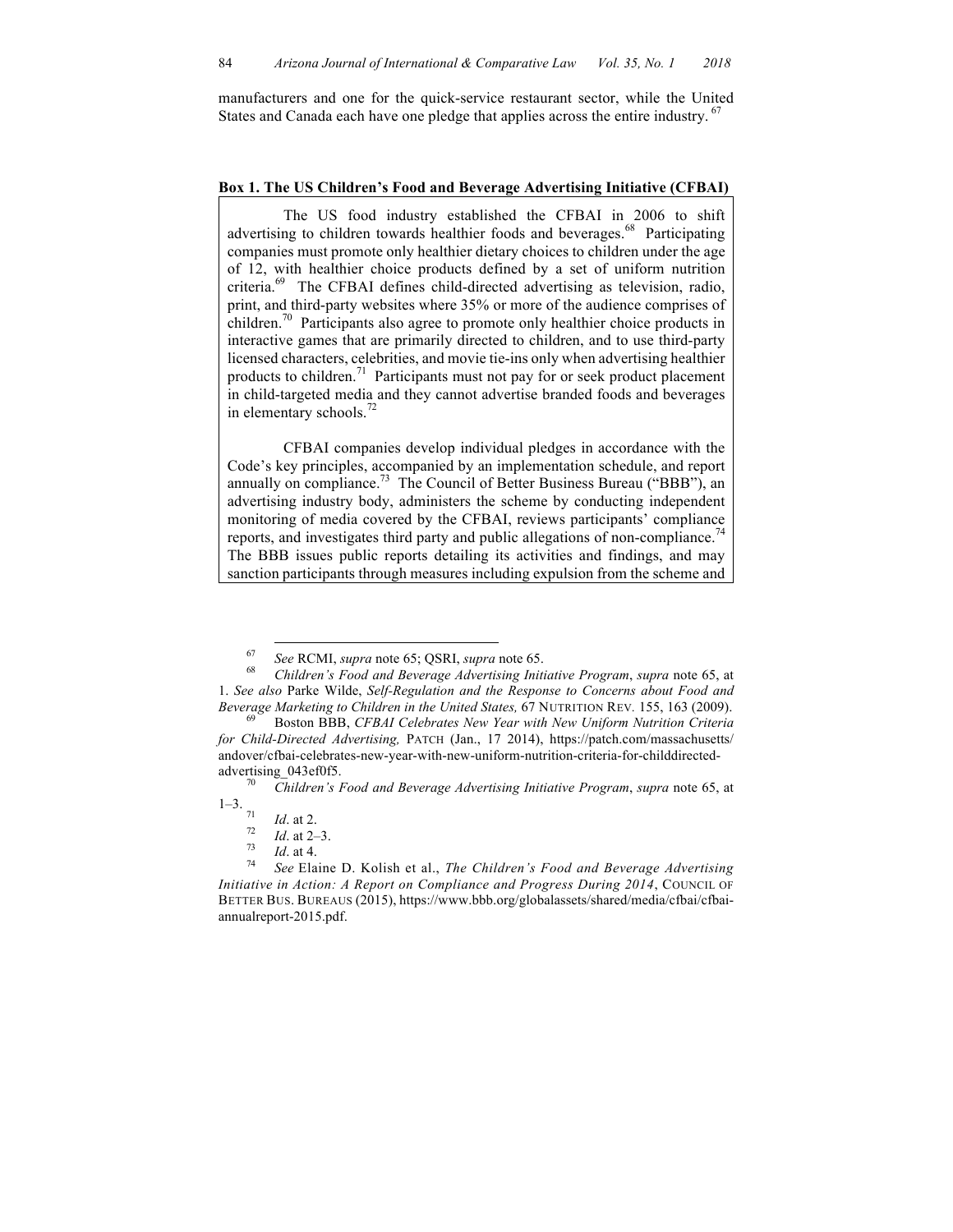notifying regulatory authorities of breaches in the appropriate circumstances. The program is subject to independent review at least once every five years.<sup>76</sup>

## **III. EVALUATING THE OUTCOMES OF RESTRICTIONS ON FOOD ADVERTISING TO CHILDREN**

A growing body of literature attempts to evaluate the impact of regulatory restrictions on the marketing of food to children. Typically, this research draws upon advertising data to analyze changes in the amount of television food advertising that children view before and after the introduction of advertising controls, as well as absolute levels of exposure in the period following the introduction of new regulation.<sup>77</sup> Research also measures improvements in the nutritional quality of products advertised to children after the introduction of regulation,<sup>78</sup> and/or changes in the use of persuasive techniques that target young people.<sup>79</sup> While the literature focuses primarily on television advertising, an increasing number of studies examine promotions through digital platforms and other media.80 Reports by industry bodies comprise a second strand of the literature, along with the results of evaluations of voluntary industry pledges commissioned by industry from external third parties.<sup>81</sup> In some cases, existing schemes have been evaluated by government agencies, or government agencies have commissioned research organizations to review the existing research on food marketing

*to Market Foods to Children,* 47 J. PAEDIATRICS CHILD HEALTH 776 (2011).<br><sup>80</sup> *See, e.g.*, Freeman et al., *supra* note 10.<br><sup>81</sup> For example, the *EU Pledge* commissioned three independent third parties to

 <sup>75</sup> *Children's Food and Beverage Advertising Initiative Program*, *supra* note 65, at

<sup>4.</sup> <sup>76</sup> *Id.* at 5. <sup>77</sup> *See, e.g.*, S. Galbraith-Emami & T. Lobstein, *The Impact of Initiatives to Limit the Advertising of Food and Beverage Products to Children: A Systematic Review*, 14 OBESITY REV. 960, 962 (2013).

<sup>78</sup> *See, e.g*., Jennifer L. Harris et al., *Fast Food Marketing FACTS 2013: Measuring Progress in Nutrition and Marketing to Children and Teens*, YALE RUDD CENTER (2013), http://fastfoodmarketing.org/media/FastFoodFACTS\_Report.pdf; Ameena Batada et al., *Nine Out of 10 Food Advertisements Shown During Saturday Morning Children's Television Programming are for Foods High in Fat, Sodium, or Added Sugars, or Low in Nutrients,* 108 J. AM. DIETETIC ASS'N 673 (2008); Lana Hebden et al., *Regulating the Types of Foods and Beverages Marketed to Children: How Useful are Food Industry Commitments?* 67 NUTRITION DIETETICS 258 (2010). <sup>79</sup> *See, e.g*., Lana Hebden et al., *Art of Persuasion: An Analysis of Techniques Used* 

monitor compliance with the pledge, including Accenture, BDRC Continental, and the European Advertising Standards Alliance. *See* EU PLEDGE 2014 MONITORING REPORT (2014)*,* http://www.eu-pledge.eu/sites/eu-pledge.eu/files/reports/EU\_Pledge\_2014\_ Monitoring\_Report.pdf.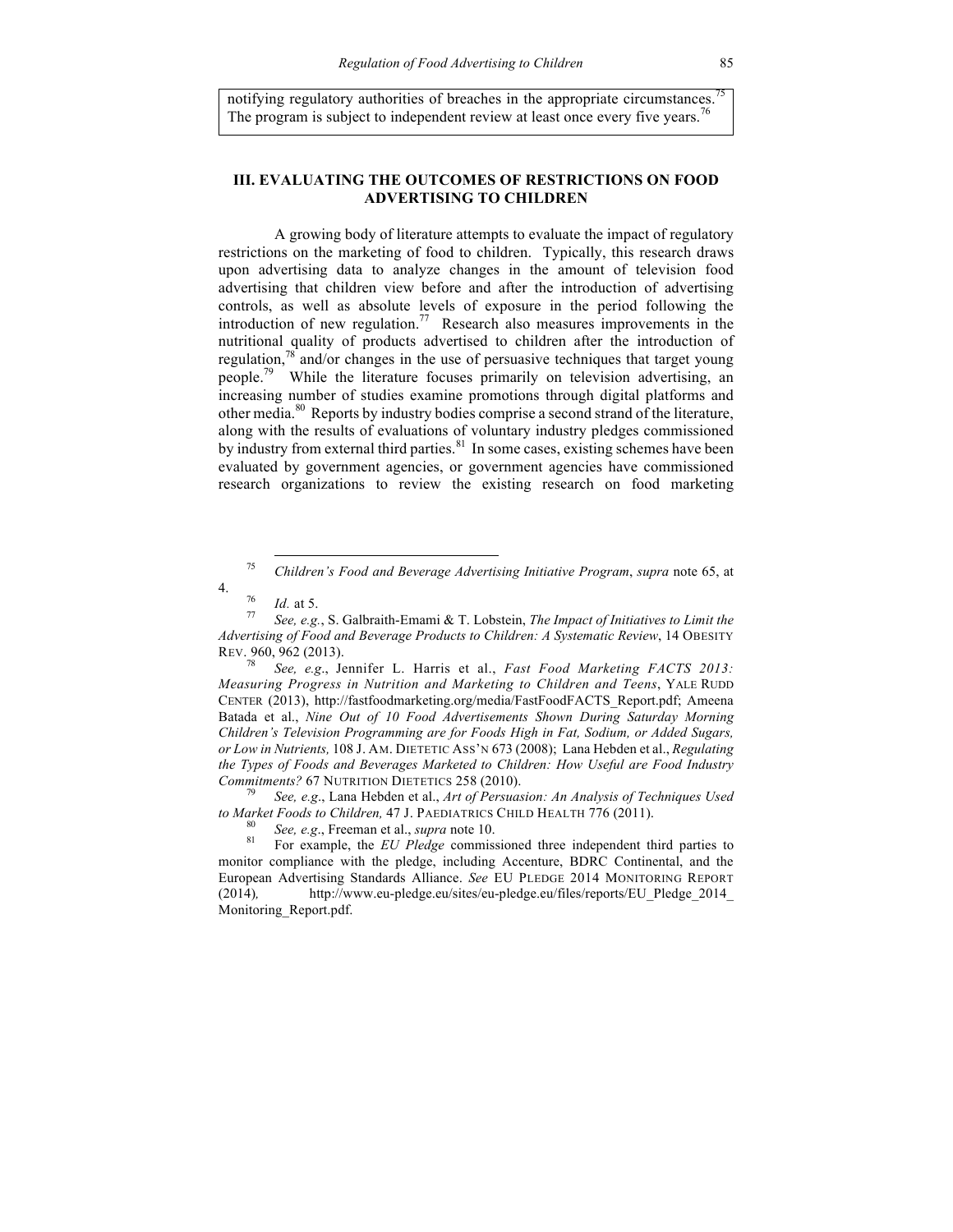regulation.<sup>82</sup> Below, we review the literature evaluating the relative success of the six food advertising regulatory regimes analyzed in this paper.<sup>83</sup>

### **A. Findings of Studies Evaluating the Impact of Food Advertising Regulation**

There are significant discrepancies between the findings of industry evaluations of the impact of the food industry pledges included in this study, and independent evaluations of the same initiatives. Industry evaluations report high levels of compliance with self-regulation and significant improvements in children's food marketing environment.<sup>84</sup> Independent research shows that in some cases, self-regulation has reduced unhealthy food advertising during the times or programs in which the pledges apply.<sup>85</sup> Some research also indicates that selfregulation has led to modest reductions in children's total exposure to unhealthy food marketing, although findings are mixed on this point.<sup>86</sup> However, despite reductions in the total amount of food advertising during television programs watched by children, researchers conclude that the vast majority of food advertising seen by children continues to be for unhealthy products. $87$  One study of the US

*Unhealthy Television Food Advertising,* 44 AM. J. PREVENTIVE MED. 358, 362 (2013). <sup>86</sup> *See* Stephanie A. Chambers et al., *Reducing the Volume, Exposure and Negative* 

 <sup>82</sup> *See, e.g*., Lisa G. Smithers et al., *Television Marketing of Unhealthy Food and Beverages to Children in Australia: A Review of Published Evidence from 2009* AUSTL. NAT'L PREVENTIVE HEALTH AGENCY (2012), http://health.gov.au/internet/anpha/ publishing.nsf/Content/Television%20marketing%20of%20unhealthy%20food%20and%20 beverages%20to%20children%20in%20Australia; William E. Kovacic et al., *supra* note 31; Leibowitz et al., *supra* note 8.<br><sup>83</sup> We do not review literature on the efficacy of the Irish restrictions on food

marketing to children, because at the time of writing the Irish regulatory regime was relatively new and there were few such studies available. <sup>84</sup> *See, e.g.,* AUSTL. FOOD & GROCERY COUNCIL, 2015 ANNUAL COMPLIANCE

REPORT FOR THE RCMI AND QSRI 6 (2015), http://www.afgc.org.au/our-expertise/healthnutrition-and-scientific-affairs/advertising-to-children/. <sup>85</sup> Jennifer L. Harris et al., *Defining "Child-Directed Advertising" to Reduce* 

*Impacts of Advertising for Foods High in Fat, Sugar and Salt to Children: A Systematic Review of the Evidence From Statutory and Self-Regulatory Actions and Educational Measures*, 75 PREVENTIVE MED. 32, 41 (2015).<br><sup>87</sup> *See, e.g.*, Powell et al., *supra* note 8 at, 524 (2013); DALE KUNKEL, CHILDREN

NOW, THE IMPACT OF INDUSTRY SELF-REGULATION ON THE NUTRITIONAL QUALITY OF FOODS ADVERTISED ON TELEVISION TO CHILDREN 6 (2009); Dale L. Kunkel et al., *Evaluating Industry Self-Regulation of Food Marketing to Children*, 49 AM. J. PREVENTIVE MED 181, 181 (2015). Research on food industry self-regulation in Australia and Canada reports similar trends. *See, e.g*., Lesley King et al., *Industry Self Regulation of Television Food Marketing: Responsible or Responsive?,* 6 INT'L J. PEDIATRIC OBESITY e390, e394 (2011) [hereinafter King et al., *Industry*]; Lesley King et al., *Building the Case for Independent Monitoring of Food Advertising on Australian Television,* 16 PUB. HEALTH NUTRITION 2249, 2252 (2013) [hereinafter King et al., *Building*]; M. Potvin Kent & A. Wanless, *The Influence of the Children's Food and Beverage Advertising Initiative: Change*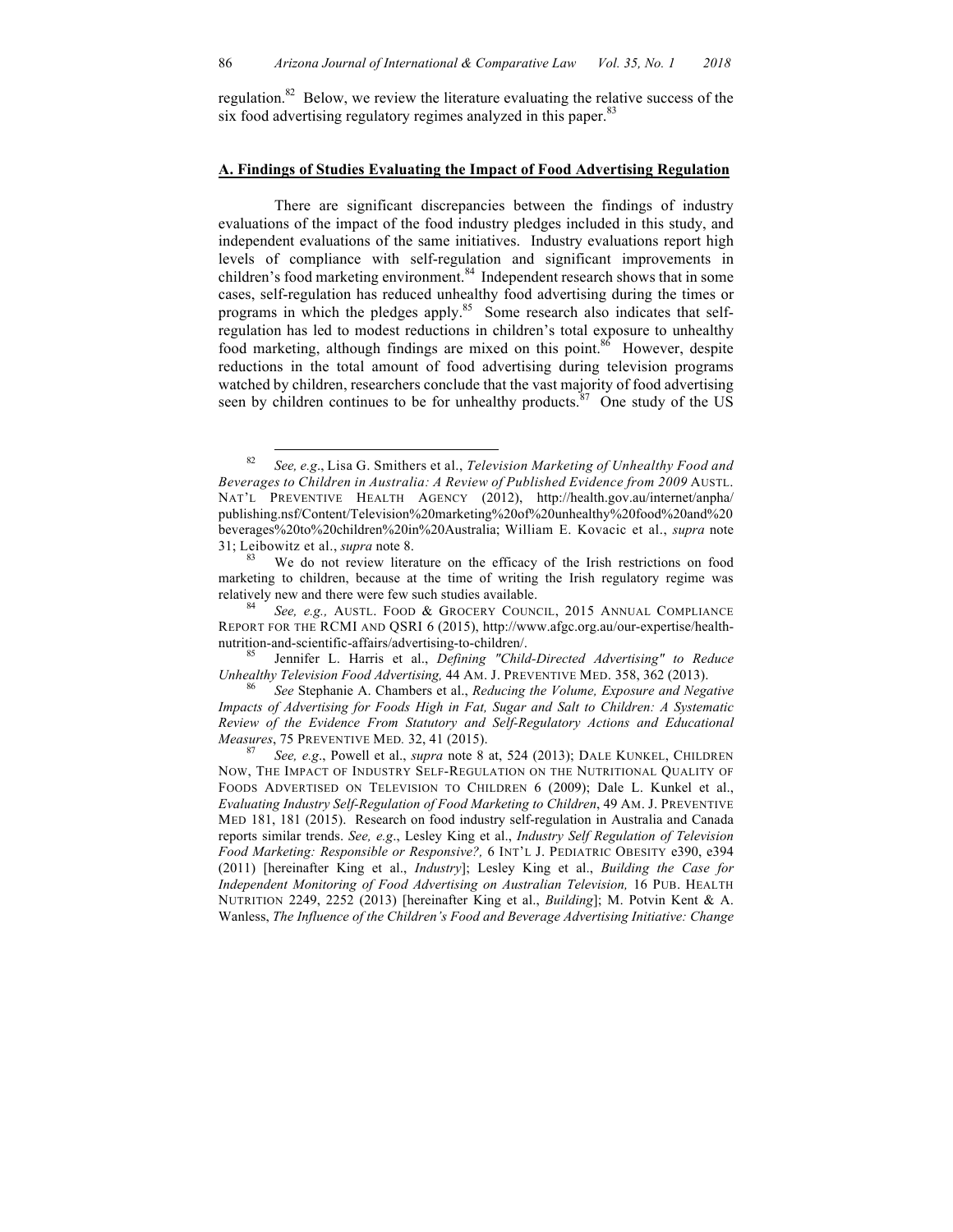pledge found that in 2007, before the initiative was announced, 79.4% of food advertisements in children's programming promoted unhealthy products, according to a rating system devised by the federal Department of Health and Human Services. By 2013, four years after self-regulation was fully implemented, this figure had risen slightly to 80.5%. 88 In other words, promotions for unhealthy products still dominate food advertising viewed by children and self-regulation does not appear to have significantly changed this.<sup>89</sup>

Self-regulation appears to have been ineffectual in reducing children's exposure to fast-food advertising—one specific category of food marketing. One study found that in 2011, the volume of fast-food advertising on Canadian television remained high (24 spots per day for each of the stations examined), and was virtually the same as it was in 2006.<sup>90</sup> In Australia, fast-food promotions on television increased from 1.1 per hour in 2009 to 1.5 per hour in 2010, despite the introduction of a dedicated pledge for fast-food marketing to children in  $2008<sup>91</sup>$  In the United States, between 2003 and 2009 children's exposure to fast-food advertising increased by 21% among two- to five-year-old children, and by 30.8% among six- to 11-year-old children, respectively.<sup>92</sup>

Evaluations of the United Kingdom's co-regulatory restrictions reflect a pattern similar to that observed in relation to self-regulatory schemes. OfCom evaluated the HFSS rules in 2010 and found that the scheduling restrictions had completely eliminated HFSS advertising from dedicated children's channels and children's programming on other channels. <sup>93</sup> OfCom also found that children saw approximately 37% less HFSS advertising in 2009 than in 2005.<sup>94</sup> However, an independent study found that six months after the rules were implemented, more than half of all food advertisements *seen by children* (55.7%) were for HFSS products, compared to  $43.2\%$  six months before the rules were introduced.<sup>95</sup> The researchers concluded that while the new restrictions had been effective in excluding HFSS advertising from the broadcast slots to which they applied,  $96$  they

King et al., *Industry*, *supra* note 87, at e395.<br><sup>90</sup> Kent & Wanless, *supra* note 87, at 561.<br><sup>91</sup> Lana A. Hebden et al., *Advertising of Fast Food to Children on Australian* 

*Television: The Impact of Industry Self-Regulation*, 195 MED. J. AUSTL. 20, 22 (2011).<br><sup>92</sup> Powell et al., *supra* note 88, at 1080.<br><sup>93</sup> OFF. OF COMM. (U.K.), HFSS ADVERTISING RESTRICTIONS: FINAL REVIEW 27

(2010), http://stakeholders.ofcom.org.uk/binaries/research/tv-research/hfss-review-final.pdf [hereinafter HFSS ADVERTISING RESTRICTIONS]. <sup>94</sup> *Id*. at 32. <sup>95</sup> Jean Adams et al., *Effect of Restrictions on Television Food Advertising to* 

 $\overline{a}$ 

*Children on Exposure to Advertisements for "Less Healthy" Foods: Repeat Cross-Sectional Study*, 7 PLOS ONE 1, 4 (2012).<br>*Id.* at 4.

*in Children's Exposure to Food Advertising on Television in Canada between 2006-2009,* <sup>38</sup> INT'L J. OBESITY 558, <sup>558</sup> (2014). <sup>88</sup> Kunkel et al., *supra* note 87, at 83. *See also* Lisa M. Powell et al., *Trends in the* 

*Nutritional Content of Television Food Advertisements Seen by Children in the United States*, 165 ARCHIVES PEDIATRICS ADOLESCENT MED*.* 1078, 1083 (2011). <sup>89</sup> Dale L. Kunkel et al., *supra* note 87, at 181. *See also* Powell et al., *supra* note 88;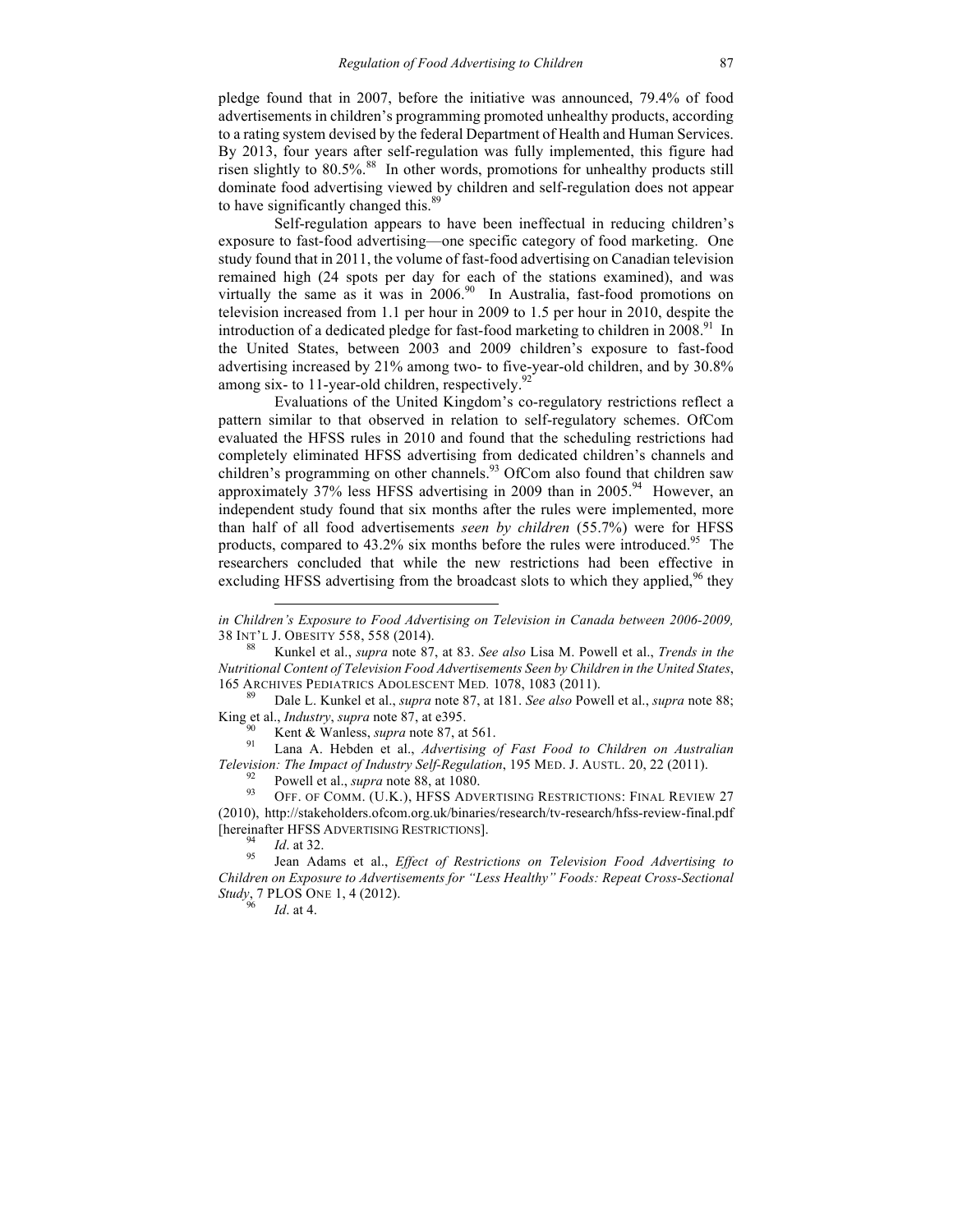had not significantly reduced children's overall exposure to HFSS advertising on television. $97$  Increased spending on outdoor, cinema, and internet food advertising also indicated that the scheduling rules simply prompted food companies to shift advertising to other media,<sup>98</sup> suggesting that the restrictions did not reduce children's total exposure to food advertising across all media.<sup>99</sup>

By contrast, there is evidence that Quebec's ban on all commercial advertising directed at children less than 13 years of age has been effective in shifting children's consumption patterns. According to one study, the ban resulted in a reduction of US\$88 million spent on fast food during 2010, and a reduction of 13.4-18.4 billion fast food calories consumed by French-speaking households.<sup>100</sup> Comparisons of the Canadian pledge to the Quebec ban have also found that the ban more effectively protects children from exposure to unhealthy food advertising than self-regulation does. <sup>101</sup> Nevertheless, more than 60% of all food advertising seen by French-speaking children in Quebec in 2009 was for unhealthy products, although this figure is higher for English-speaking children in Quebec and Ontario  $(68.3\%$  and  $68.9\%$ , respectively).<sup>102</sup> The effectiveness of the ban in Quebec may be undermined by cross-border spillover effects, such as English-language advertisements broadcast from neighboring US states and Canadian provinces, which can be viewed by Quebec children.<sup>103</sup>

In summary, children continue to be exposed to a significant volume of unhealthy food marketing notwithstanding the variations in design of food advertising controls across all six jurisdictions. This conclusion holds true regardless of whether private or public regulation is used to implement restrictions on food advertising to children. However, co-regulatory and statutory restrictions appear to be more successful than self-regulation in reducing children's exposure to unhealthy food marketing.<sup>104</sup>

<sup>&</sup>lt;sup>97</sup> *Id.* at 5.<br><sup>98</sup> HFSS ADVERTISING RESTRICTIONS, *supra* note 93, at 24–26.<br><sup>99</sup> PETER LUNT & SONIA LIVINGSTONE, MEDIA REGULATION: GOVERNANCE AND THE INTERESTS OF CITIZENS AND CONSUMERS 154 (2012). <sup>100</sup> Tirtha Dhar & Kathy Baylis, *Fast-Food Consumption and the Ban on Advertising* 

*to Children: The Quebec Experience,* 48 J. MKT. RES. 799, 810 (2011). Another study found that English-speaking children in Montreal reported more children's cereals in their home than French-speaking children, which the study attributed to English-speaking children's exposure to cross-border US English-language advertising. Marvin E. Goldberg, *A Quasi-Experiment Assessing the Effectiveness of TV Advertising Directed to Children,* 27 J. MKT. RES. 445 (1990).<br><sup>101</sup> See M.

<sup>101</sup> *See* Monique P. Kent et al., *Food Marketing on Children's Television in Two Different Policy Environments*, 6 PEDIATRIC OBESITY e433, e437 (2011). <sup>102</sup> Monique P. Kent et al., *A Nutritional Comparison of Foods and Beverages* 

*Marketed to Children in Two Advertising Policy Environments,* 20 OBESITY 1829, 1835

<sup>(2012).</sup> <sup>103</sup> Hawkes, *supra* note 24, at 20; Dhar & Baylis, *supra* note 100, at 799, 811. <sup>104</sup> *See* Chambers et al., *supra* note 86, at 41.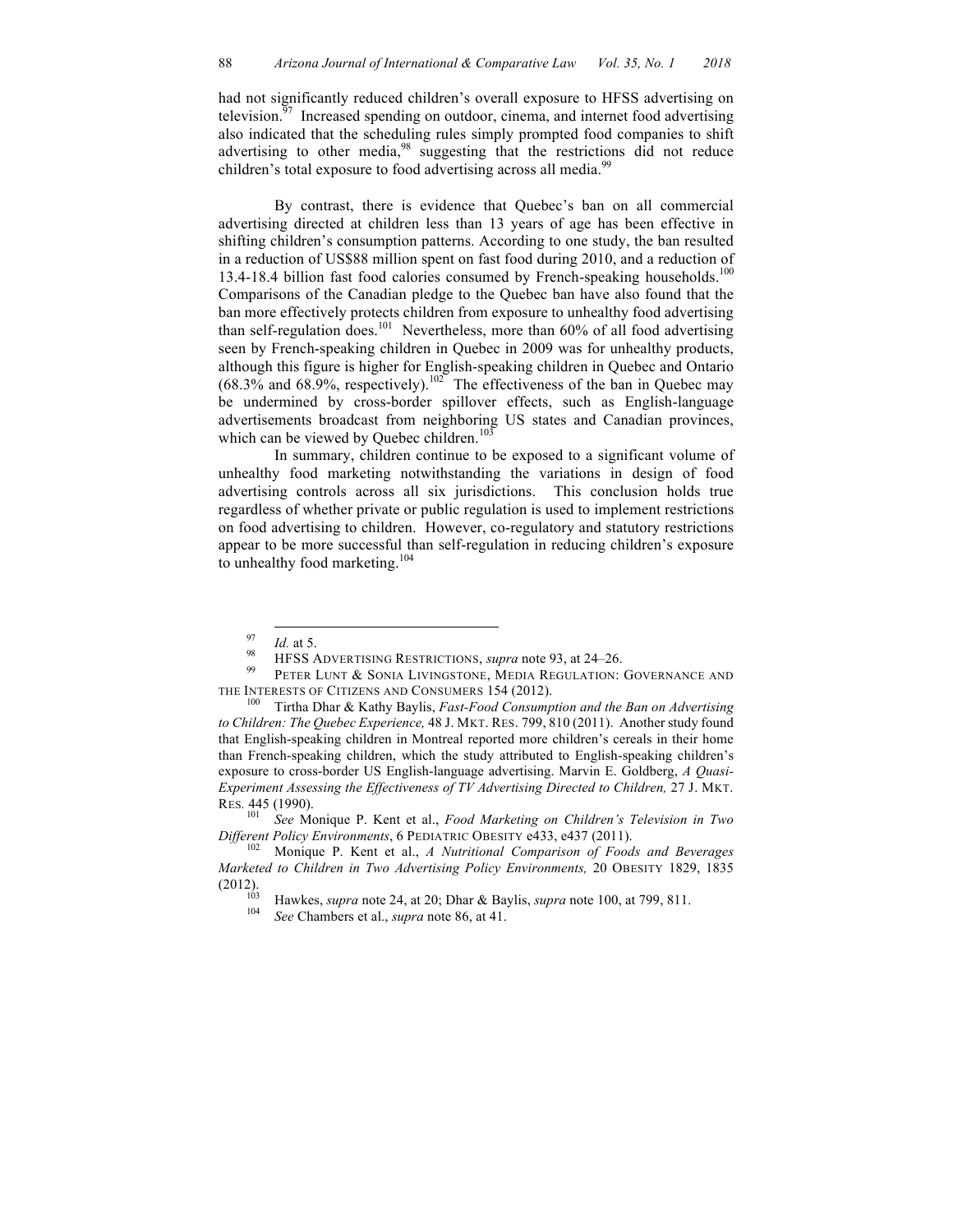## **B. Methodological Differences Between Studies Evaluating Food Advertising Regulation**

Disagreement over the impact of food marketing restrictions can be partly explained by methodological differences in studies evaluating the effectiveness of regulatory regimes. Food advertising regulation has been evaluated according to a number of outcome measures, including the frequency and/or volume of advertising during children's peak viewing times<sup>105</sup> and the nutritional quality of foods and beverages promoted to children, <sup>106</sup> as explained above.

Discrepancies between the findings of industry reports and independent studies can also be partly explained by variations in the way in which key terms or outcome measures are defined.107 For example, industry pledges typically define advertising to children as marketing in television programs with a viewing audience of at least 35% children, and measure the success of self-regulation based on the volume of unhealthy food marketing during these programs.<sup>108</sup> However, for most of the programs children watch, children do not comprise 35% or more of the audience. $109$  In recognition of this, independent research examines children's exposure to food advertising during times of the day when children are most likely to be watching television.<sup>110</sup> Not surprisingly, this research tends to find that children are exposed to much higher levels of unhealthy food marketing than is suggested by industry reports, as it incorporates a much broader range of viewing times and programs. These studies, therefore, provide a more detailed and complete picture of children's exposure to food marketing than the industry reports.

Different definitions of key elements of food advertising regulation stem partly from disagreement between public health and food industry actors about what the aims of food advertising regulation ought to be. According to the food industry, the aim of self-regulation is to reduce the amount of advertising of unhealthy foods that targets children, and self-regulation has been successful in achieving this goal.<sup>111</sup> In contrast, public health advocates argue that the goal of regulation should be to reduce children's overall exposure to food advertising—regardless of whether

<sup>&</sup>lt;sup>105</sup> See, e.g., King et al., *Industry*, *supra* note 87, at e394.<br><sup>106</sup> See, e.g., Powell et al., *supra* note 88, at 1078.<br><sup>107</sup> See Galbraith-Emami & Lobstein, *supra* note 77, at 971; Chambers et al., *supra* note 86, at 42.<br><sup>108</sup> *See, e.g.*, AUSTL. FOOD & GROCERY COUNCIL, FOOD AND BEVERAGE

ADVERTISING TO CHILDREN ACTIVITY REPORT (2012), https://www.afgc.org.au/download/1357/. <sup>109</sup> *See* AUSTL. COMM. & MEDIA AUTH., ATTACHMENT B CHILDREN'S TELEVISION

VIEWING ANALYSIS OF AUDIENCE DATA 2001-13 29 (2015), http://www.acma.gov.au/~/media/Research%20and%20Analysis/Research/pdf/Attachment %20BChildrens%20television%20viewingAnalysis%20of%20audience%20dataFinal%20p

df.pdf. <sup>110</sup> *See, e.g.*, King et al., *Industry*, *supra* note 87, at e390. 111 Corinna Hawkes, *Marketing Food to Children: Changes in the Global Regulatory Environment* 2004-2006, WHO 1, 52 (2007), http://apps.who.int/iris/ bitstream/10665/43693/1/9789240682122\_eng.pdf.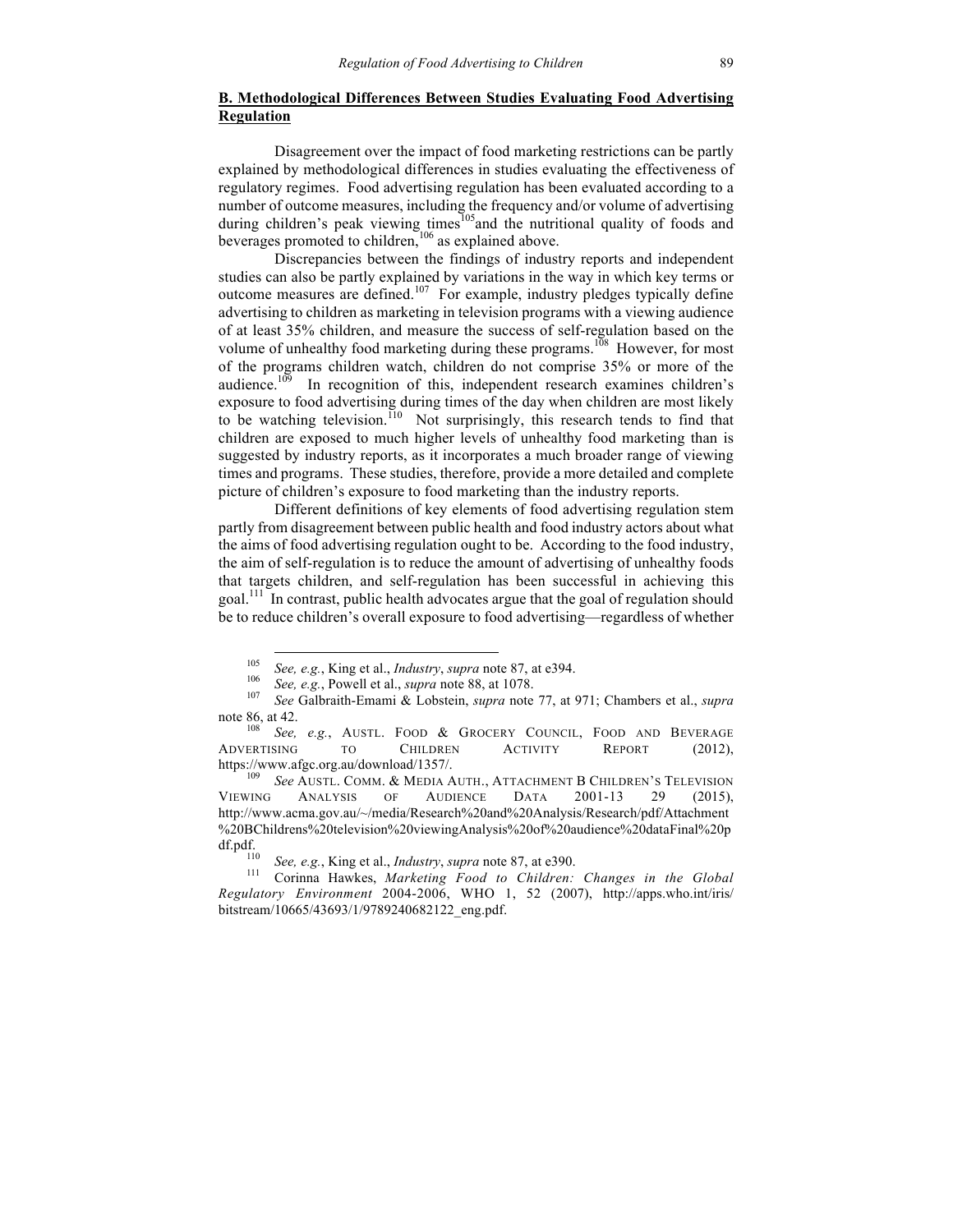advertising targets children or adults—due to the impact of food marketing on children's food preferences and choices, and in light of children's particular vulnerability to advertising.<sup>112</sup> The conclusion reached by independent researchers that self-regulation has failed to improve the food marketing environment rests on the finding that such restrictions have not significantly reduced children's overall *exposure* to unhealthy food marketing, regardless of whether that advertising is specifically targeted at children. Accordingly, public health researchers call for self-regulation to be replaced by comprehensive statutory restrictions on food marketing to children, accompanied by effective monitoring and enforcement mechanisms.<sup>113</sup>

## **IV. BUILDING A FRAMEWORK FOR EVALUATING THE REGULATION OF FOOD ADVERTISING TO CHILDREN**

In this section, we present a framework for evaluating the respective strengths and weaknesses of the food advertising schemes reviewed above. Our analysis draws together two distinct streams of literature: first, public health studies that evaluate strategies for effective engagement with and regulation of business, and second; empirical and theoretical studies of regulation. We build on the public health and regulatory studies literature in order to identify some key components or "building blocks" of an effective regulatory regime. Next, we apply this framework in order to explain why existing regulatory controls in the jurisdictions we studied have failed to significantly reduce children's exposure to food advertising. Our framework draws attention to areas where existing regulatory regimes might be incrementally strengthened, including through the use of novel regulatory strategies such as "legislative scaffolding."

#### **A. Accountability in the Public Health and Regulatory Studies Literature**

The concept of accountability is defined in various ways, but at its essence it refers to the obligation to give account of one's actions or level of performance to another. "The core sense of accountability implies a relationship between two

<sup>&</sup>lt;sup>112</sup> *Id.* at 53.<br><sup>113</sup> *See, e.g.*, S. MacKay et al., *A Comprehensive Approach to Protecting Children from Unhealthy Food Advertising*, OBESITY POL'Y COALITION 1, 28–29 (2011), https://fahan.s3.amazonaws.com/assets/159/protecting-children-

email1\_final\_13\_04\_11.pdf?1305266127; Boyd Swinburn et al., *The "Sydney Principles" for Reducing the Commercial Promotion of Foods and Beverages to Children*, 11 PUB. HEALTH NUTRITION 881, 883 (2007); *Recommendations for an International Code on Marketing of Foods and Non-Alcoholic Beverages to Children*, CONSUMERS INT'L 9 (2008), https://s3.eu-central-1.amazonaws.com/ps-wof-web-dev/site\_media/uploads/ ConsumersInternationalMarketingCode.pdf; *Manual for Monitoring Food Marketing to Children*, CONSUMERS INT'L 6 (2011), http://www.consumersinternational.org/media/ 795222/food-manual-english-web.pdf.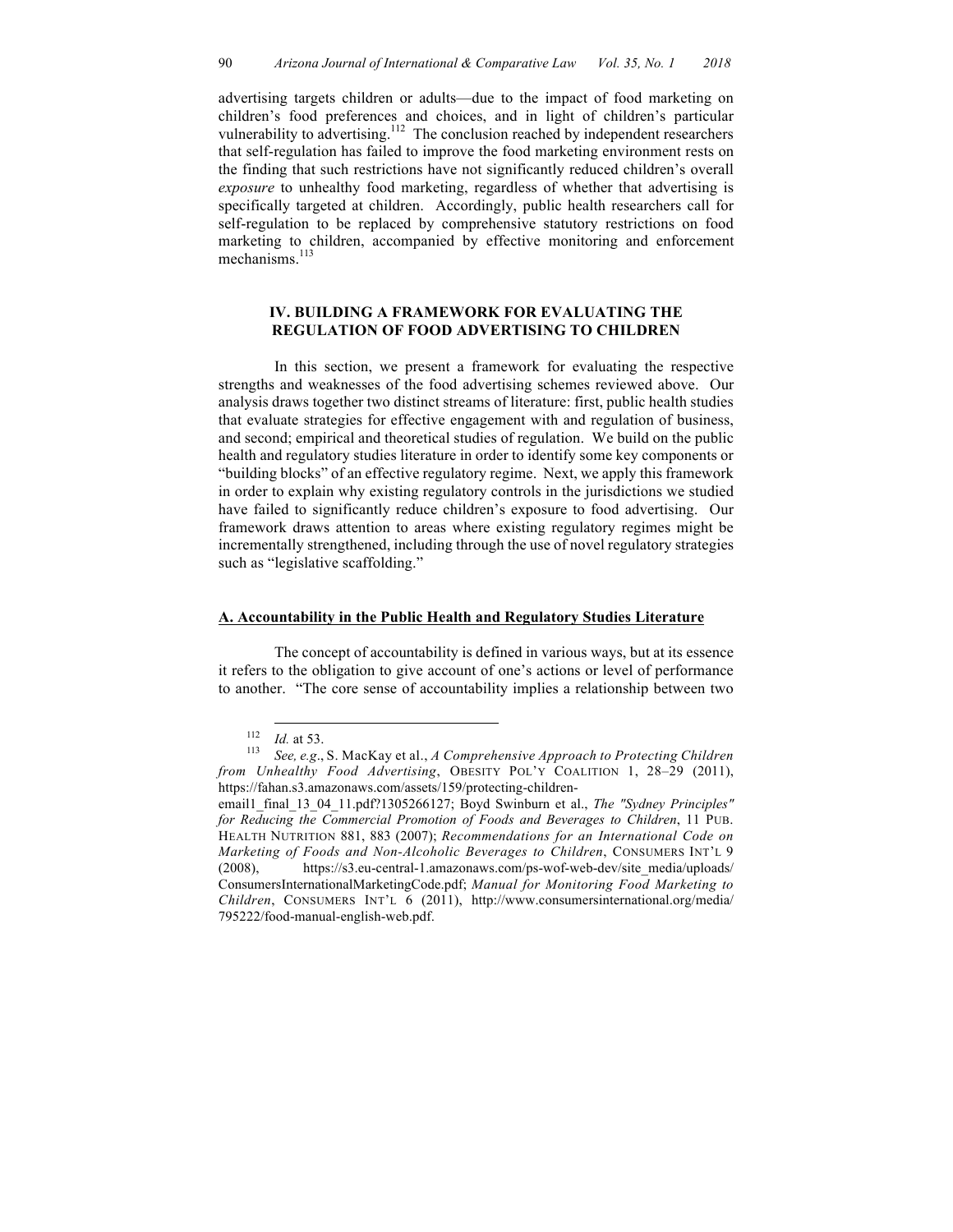parties, account-holder and accountor, in which the person or body held accountable (the accountor) is subject to external scrutiny from another person or body (the account-holder)."<sup>114</sup> Accountability, therefore, encompasses the obligation to explain or justify one's actions, thereby enhancing transparency. However, accountability also requires effective rectification when it is found that institutions, organizations or officials are at fault or are failing to meet expectations. Hence, the full meaning of accountability includes the right of the account-holder to investigate and scrutinize the actions of the accountor by seeking information and explanations, and to impose remedies and sanctions when the performance of the accountor is unsatisfactory.<sup>115</sup>

The accountability of the food industry has become a major theme in the public health literature in recent years due to the contribution of dietary risk factors to the burden of disease,  $116$  the economic incentives of the processed food industry to expand markets for unhealthy products, and the growing role of the industry in the development of voluntary, preventive health measures.<sup>117</sup> Public health scholars highlight a number of factors that have contributed to the lack of progress evident in many countries in reducing obesity and improving the food environment. Global factors include the deregulation of markets as a result of international trade and investment agreements, and a corresponding growth in the size and economic and political power of food corporations.<sup>118</sup> Economic globalization also makes it more difficult for governments to regulate transnational companies, which may be headquartered in a developed country while having manufacturing and production operations spread across a number of developing economies.<sup>119</sup>

The loosening of food corporations' accountability to national governments, together with food corporations' significant level of influence over national policies, has enabled them to successfully resist unwanted forms of regulation<sup>120</sup> and, as community concerns have arisen over obesity and dietary risk

(2012). <sup>117</sup> *See, e.g.,* Anna B. Gilmore et al., *Public Health, Corporations and the New Responsibility Deal: Promoting Partnerships with Vectors of Disease?,* 33 J. PUB. HEALTH 2 (2011). <sup>118</sup> Swinburn et al., *supra* note 23, at 2537; Phillip Baker et al., *Trade and Investment* 

*Liberalization and Asia's Noncommunicable Disease Epidemic: A Synthesis of Data and Existing Literature,* 10 GLOBALIZATION & HEALTH 66 (2014); Anne M. Thow & Ben McGrady, *Protecting Policy Space for Public Health Nutrition in an Era of International Investment Agreements,* 92 BULL. WORLD HEALTH ORG.139, 139–45

(2014). <sup>119</sup> David Vogel, *The Private Regulation of Global Corporate Conduct: Achievements and Limitations,* 49 BUS. & SOC'Y 68, 73 (2010).<br><sup>120</sup> Duff Wilson & Janet Roberts, *How Washington Went Soft on Childhood Obesity*,

REUTERS (Apr. 27, 2012), http://www.reuters.com/article/2012/04/27/us-usa-foodlobby-

 <sup>114</sup> RICHARD MULGAN, HOLDING POWER TO ACCOUNT: ACCOUNTABILITY IN MODERN DEMOCRACIES 15 (2003).<br><sup>115</sup> MULGAN, *supra* note 114, at 11.<br><sup>116</sup> Stephen Lim et al., *A Comparative Risk Assessment of Burden of Disease and* 

*Injury Attributable to 67 Risk Factors and Risk Factor Clusters in 21 Regions, 1990-2010: A Systematic Analysis for the Global Burden of Disease Study 2010,* 380 LANCET 2224, 2224 (2012).<br>
<sup>117</sup> *Service Anna D. Gilmora at al. Public Haalth Corporations and the New*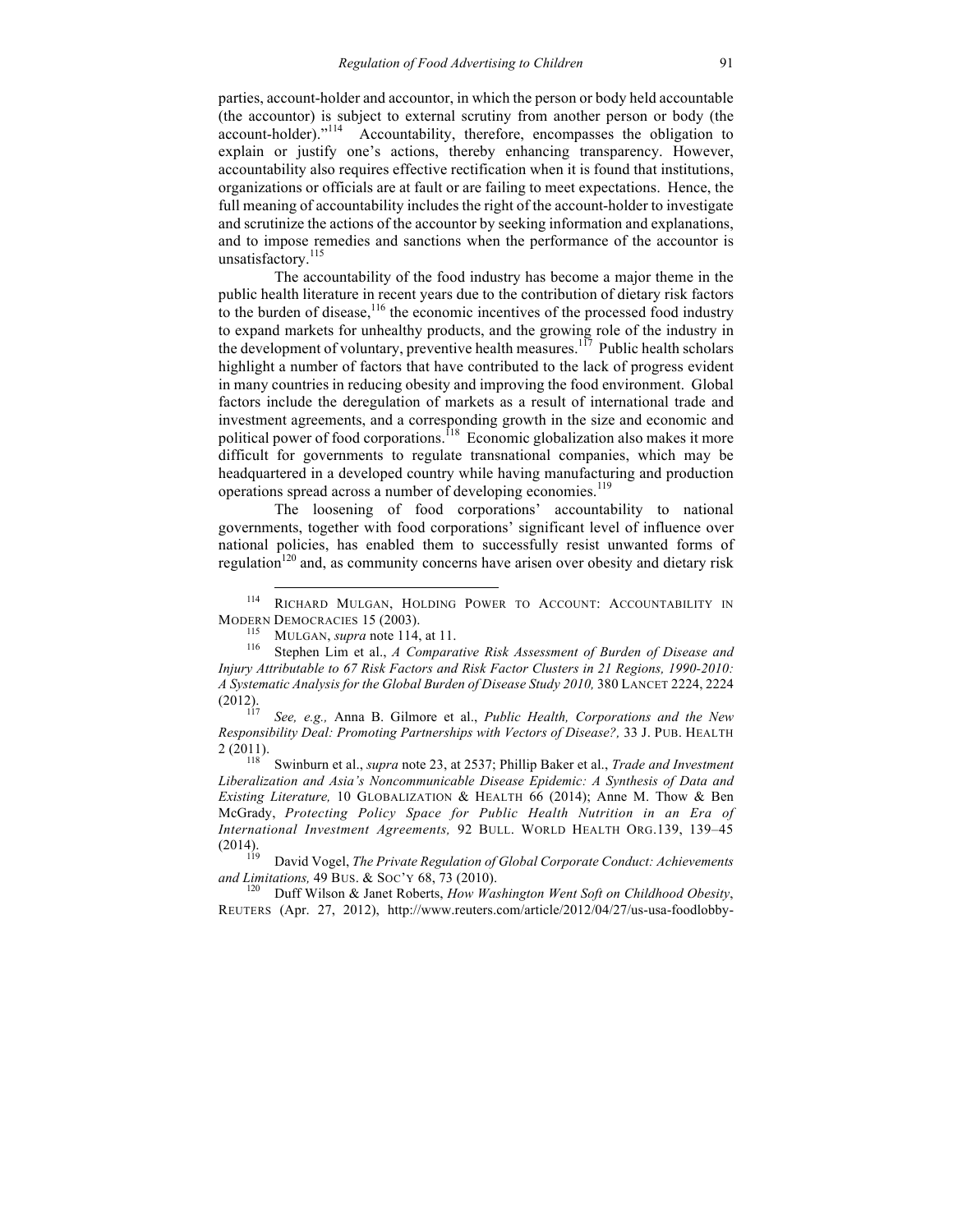factors, to show "leadership" by addressing perceived regulatory gaps. This is reflected in the proliferation of voluntary codes, standards and pledges developed by the global food industry, and in the emergence of public/private partnerships as vehicles for pursuing obesity and chronic disease prevention objectives. The existence of voluntary standards governing food advertising to children is part of a wider mosaic of food industry initiatives addressing other "hot button" issues including food reformulation, portion control and calorie reduction.<sup>121</sup>

Faced with these trends, public health scholars have begun to critically evaluate the performance of food industry partnerships and the conditions under which they might be successful.<sup>122</sup> Some public health scholars have expressed a high degree of skepticism about the value of industry participation in chronic disease prevention initiatives.<sup>123</sup> On the other hand, there is an emerging body of literature that considers strategies for encouraging more effective forms of food industry leadership, for example, in reducing salt levels in processed food.<sup>124</sup> There remains a clear need for further research about how the design of governance and

 $\overline{a}$ 

idUSBRE83Q0ED20120427; *A Red Light for Consumer Information*, CORPORATE EUROPE OBSERVATORY (June 10 2010), http://corporateeurope.org/news/red-light-consumerinformation; J. Mindell et al., *All in this Together: The Corporate Capture of Public Health,*

<sup>345</sup> BRIT. MED. J. e8082 (2012). <sup>121</sup> Tamara Elliott et al., *A Systematic Interim Assessment of the Australian Government's Food and Health Dialogue,* 200 MED. J. AUSTL. 92, 92–95 (2014); Clare Panjwani & Martin Caraher, *The Public Health Responsibility Deal: Brokering a Deal for Public Health, But on Whose Terms?,* 114 HEALTH POL'Y 163 (2014); Shu Wen Ng & Barry Popkin, *The Healthy Weight Commitment Foundation Pledge: Calories Purchased by U.S. Households with Children, 2000-2012, 47 AM. J. PREVENTIVE MED. 520 (2014).*<br><sup>122</sup> Lee Johnston & Diane Finegood, *Cross-Sector Partnerships and Public Health:* 

*Challenges and Opportunities for Addressing Obesity and Noncommunicable Diseases Through Engagement with the Private Sector,* 36 ANN. REV. PUB. HEALTH 255, 255–58 (2015); C. Knai et al., *Has a Public-Private Partnership Resulted in Action on Healthier Diets in England? An Analysis of the Public Health Responsibility Deal Food Pledges,* 54 FOOD POL'Y 1 (2015); Vivica Kraak et al., *Balancing the Benefits and Risks of Public-Private Partnerships to Address the Global Double Burden of Malnutrition,* 15 PUB. HEALTH NUTRITION 503–17 (2011); Anna Bryden et al., *Voluntary Agreements Between Government and Business – A Scoping Review of the Literature with Specific Reference to the Public Health Responsibility Deal,* 110 HEALTH POL'Y 186, 186 (2013); Lisa Sharma, et al., *The Food Industry and Self-regulation: Standards to Promote Success and to Avoid Public Health Failures,* 100 AM. J. PUB. HEALTH 240, 240–45 (2010); Derek Yach et al., *The Role and Challenges of the Food Industry in Addressing Chronic Disease,* 6

GLOBALIZATION HEALTH 1, 6 (2010).<br><sup>123</sup> *See, e.g.*, Kelly D. Brownell, *Thinking Forward: The Quicksand of Appeasing the Food Industry,* 9 PLOS MED. 1 (2012); Kelly D. Brownell & Kenneth E. Warner, *The Perils of Ignoring History: Big Tobacco Played Dirty and Millions Died. How Similar is Big Food?* 87 MILBANK Q*.* 259 (2009); David Stuckler & Marion Nestle, *Big Food, Food Systems, and Global Health,* 9 PLOS MEDICINE e1001242 (2012). <sup>124</sup> *See*, e.g., Jacqui Webster et al., *Target Salt 2025: A Global Overview of National* 

*Programs to Encourage the Food Industry to Reduce Salt in Foods,* 6 NUTRIENTS 3274 (2014).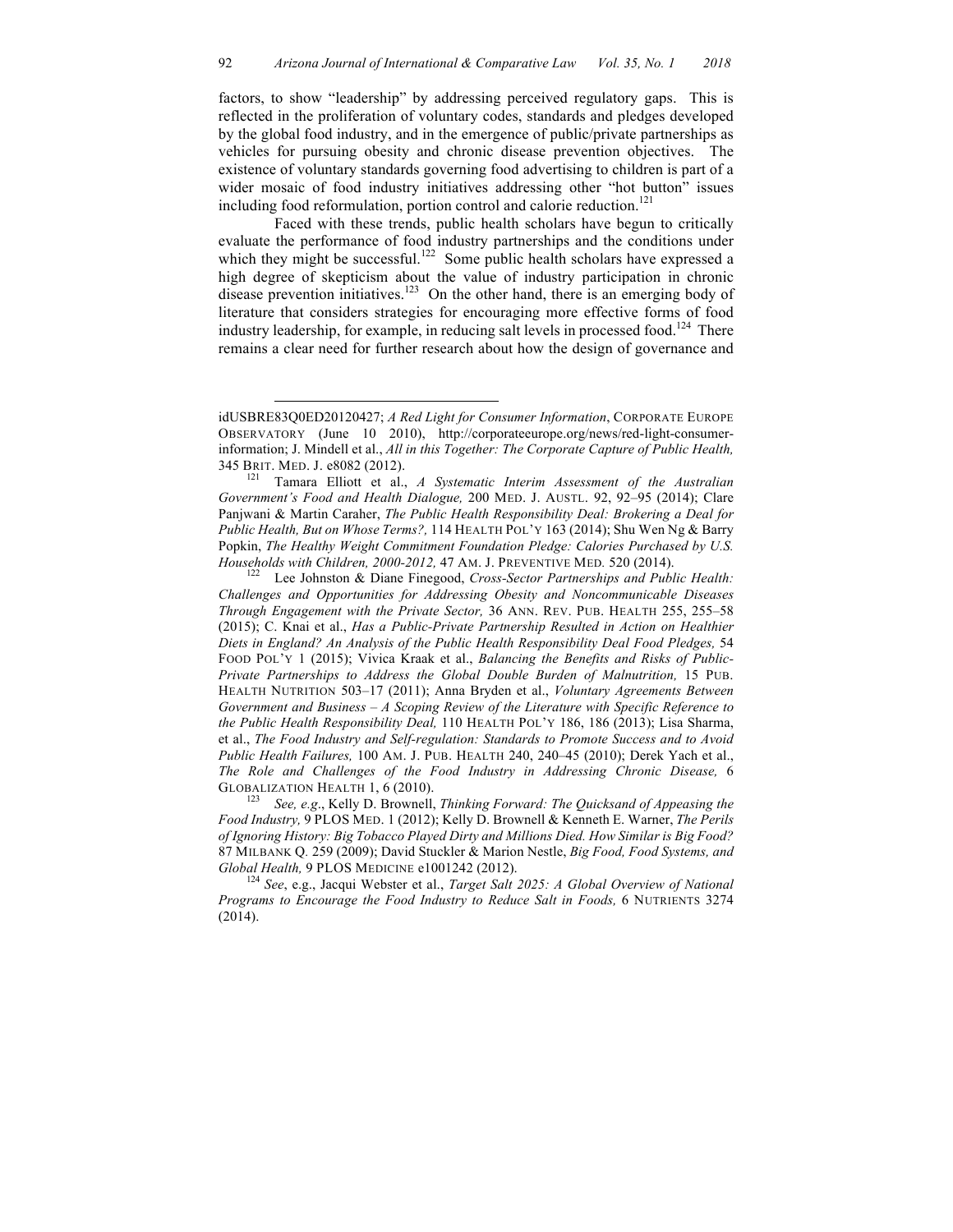accountability mechanisms could enhance industry commitment and performance.<sup>125</sup>

Accountability is also a central concern in the regulatory studies literature. Regulatory scholars describe the difficulty of securing accountability in contemporary conditions of "regulatory capitalism."<sup>126</sup> According to regulatory scholars, the current era of regulatory capitalism is characterized by growing corporatization and privatization: the proliferation of new, hybrid, regulatory instruments, and the diffusion of regulatory power between private, state, and nonstate actors.<sup>127</sup> Not only is the locus of regulation no longer centered on the state,<sup>128</sup> but the fragmentation of regulation also means that it is more difficult to identify lines of responsibility for decision-making, i.e., who should be accountable to whom, and through what mechanisms.<sup>129</sup>

Although the private sector increasingly participates in voluntary schemes and initiatives that ostensibly contribute to public interest goals, it is less likely than government to be subject to accountability mechanisms such as, freedom of information legislation, electoral politics, and judicial oversight. Consequently, external parties affected by private regulatory regimes are often excluded from regulatory decision-making processes, while also lacking recourse through traditional political or legal mechanisms to hold public decision makers accountable.<sup>130</sup> Accordingly, some scholars argue that private regulatory systems are not sufficiently accountable to others, and thus are more likely to fail to meet public objectives.<sup>[31</sup>] This is a significant concern given the growing use of private regulation in the era of regulatory capitalism. However, since governments are increasingly relying on private regulation to fulfill public objectives, forgoing formal or legislative forms of regulation, the public has a legitimate basis to

POL. & SOC. SCI. 12, 13 (2005); JOHN BRAITHWAITE, REGULATORY CAPITALISM: HOW IT WORKS, IDEAS FOR MAKING IT WORK BETTER vii (2008); David Levi-Faur, *Regulatory Capitalism and the Reassertion of the Public Interest*, 27 POL'Y SOC'Y 181 (2009). <sup>127</sup> *See, e.g*., Julia Black, *Decentring Regulation: Understanding the Role of Regulation* 

*and Self-Regulation in a "Post-Regulatory" World,* 54 CURRENT LEGAL PROBLEMS 103,

 <sup>125</sup> *See, e.g*., Belinda Reeve, *Private Governance, Public Purpose? Assessing Transparency and Accountability in Self-Regulation of Food Advertising to Children,* 10 BIOETHICAL INQUIRY 149 (2013); Vivica I. Kraak et al., *An Accountability Framework to Promote Healthy Food Environments*, 17 PUB. HEALTH NUTRITION 2467, 2470 (2014) [hereinafter Kraak et al., *Accountability Framework*]; Vivica I. Kraak et al., *A Q Methodology Study of Stakeholder's Views About Accountability for Promoting Healthy Food Environments in England Through The Responsibility Deal Food Network*, 49 FOOD POL'Y 207, 208 (2014); Swinburn et al., *supra* note 23. <sup>126</sup> David Levi-Faur, *The Global Diffusion of Regulatory Capitalism* 598 AME. ACAD.

<sup>111 (2001).&</sup>lt;br><sup>128</sup> *Id.* at 112.<br><sup>129</sup> Bronwen Morgan & Karen Yeung, An Introduction to Law and REGULATION: TEXT AND MATERIALS 11 (2007).<br><sup>130</sup> Julia Black, *Constructing and Contesting Legitimacy and Accountability in* 

*Polycentric Regulatory Regimes*, 2 REG. GOVERNANCE 137, 138 (2008). <sup>131</sup> *Id*. at 152; A. Ogus, *Rethinking Self-Regulation,* 15 OXFORD J. LEGAL STUD. <sup>97</sup>

<sup>(1995);</sup> Bartle & Vass, *supra* note 30, at 896.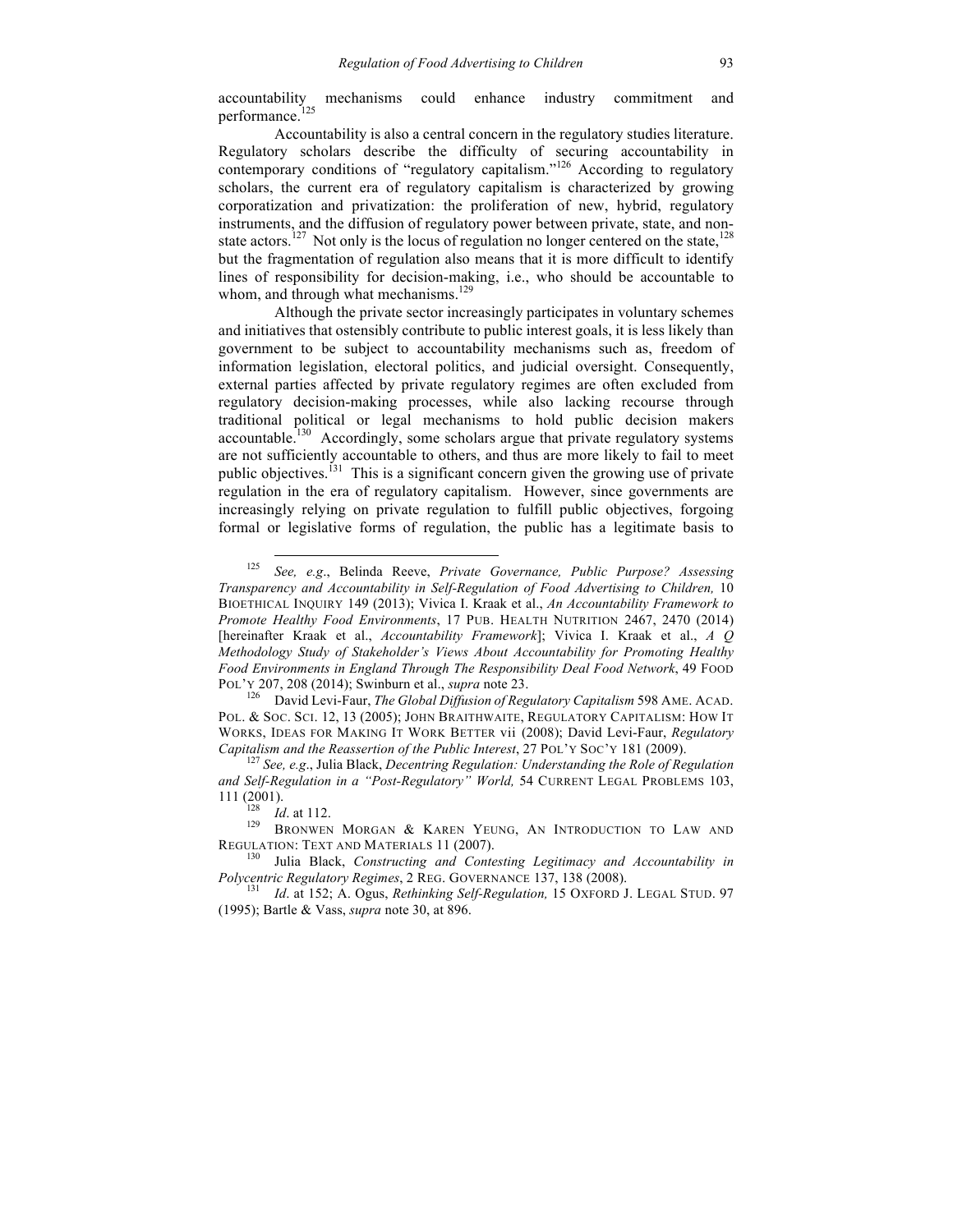scrutinize the performance of private schemes and demand greater accountability when they fail to meet these objectives.

## **B. Conceptual Components of an Accountability Framework for Food Advertising to Children**

Our model builds on work by public health scholars that describes accountability models for strengthening food industry performance and for improving the healthiness of food environments. For example, Kraak and colleagues developed a model that comprises four steps: (1) evaluating compliance; (2) communicating the results of the evaluation to stakeholders; (3) holding participants to account via the application of sanctions or rewards; and (4) strengthening regulatory regimes in response to criticism from external stakeholders.<sup>132</sup> The benefit of this model is its emphasis on enforcement, i.e., "holding to account." This is often the weak link in voluntary pledges and partnerships, not only because compliance is self-policed by food industry actors, but because the industry controls access to the information through which performance might be measured.<sup>133</sup>

Clearly, enforcing the standards that impose constraints on the advertising of unhealthy food and beverages to children is a necessary step in any accountability model for strengthening food marketing regulation. Prior to this, however, governments and/or the food industry must be held accountable for developing and adopting meaningful controls. The failure of some multinational food companies to commit to the adoption of standards to regulate the advertising of unhealthy food to children is one of the most important accountability deficits at the global level.<sup>134</sup> Furthermore, accountability is hardly achieved if the food advertising regulatory scheme itself does not aim to achieve a meaningful goal. Perfect compliance with weak standards will achieve little. In addition, it will be difficult to monitor the effectiveness of regulation if regulatory objectives are vague, or are not expressed in a way that is measurable. Irrespective of whether regulatory standards are imposed or voluntarily assumed, the objectives and substantive terms of regulation provide the benchmarks against which compliance can be measured, and the objectives against which regulated companies are held accountable.<sup>135</sup>

Aside from the substantive content of regulatory standards, strengthening accountability also requires the regulatory scheme to be designed *for* accountability,

 <sup>132</sup> Kraak et al., *Accountability Framework, supra* note 125, at 2467, 2477–79; Swinburn et al., *supra* note 23, at 2536–39.<br><sup>133</sup> Swinburn et al., *supra* note 23, at 2536. *See also* Christine Parker & Vibeke

Nielsen, *The Challenge of Empirical Research on Business Compliance in Regulatory Capitalism*, 5 ANN. REV. L. & Soc. Sci. 45, 59 (2009).<br><sup>134</sup> Vivica I. Kraak et al., *Progress Achieved in Restricting the Marketing of High-*

*fat, Sugary and Salty Food and Beverage Products to Children*, 94 BULL. WORLD

HEALTH ORG. 7, 540–48 (Apr. 27, 2016). <sup>135</sup> Peter J. May, *Regulatory Regimes and Accountability*, 1 REG. & GOVERNANCE 8, 9 (2007).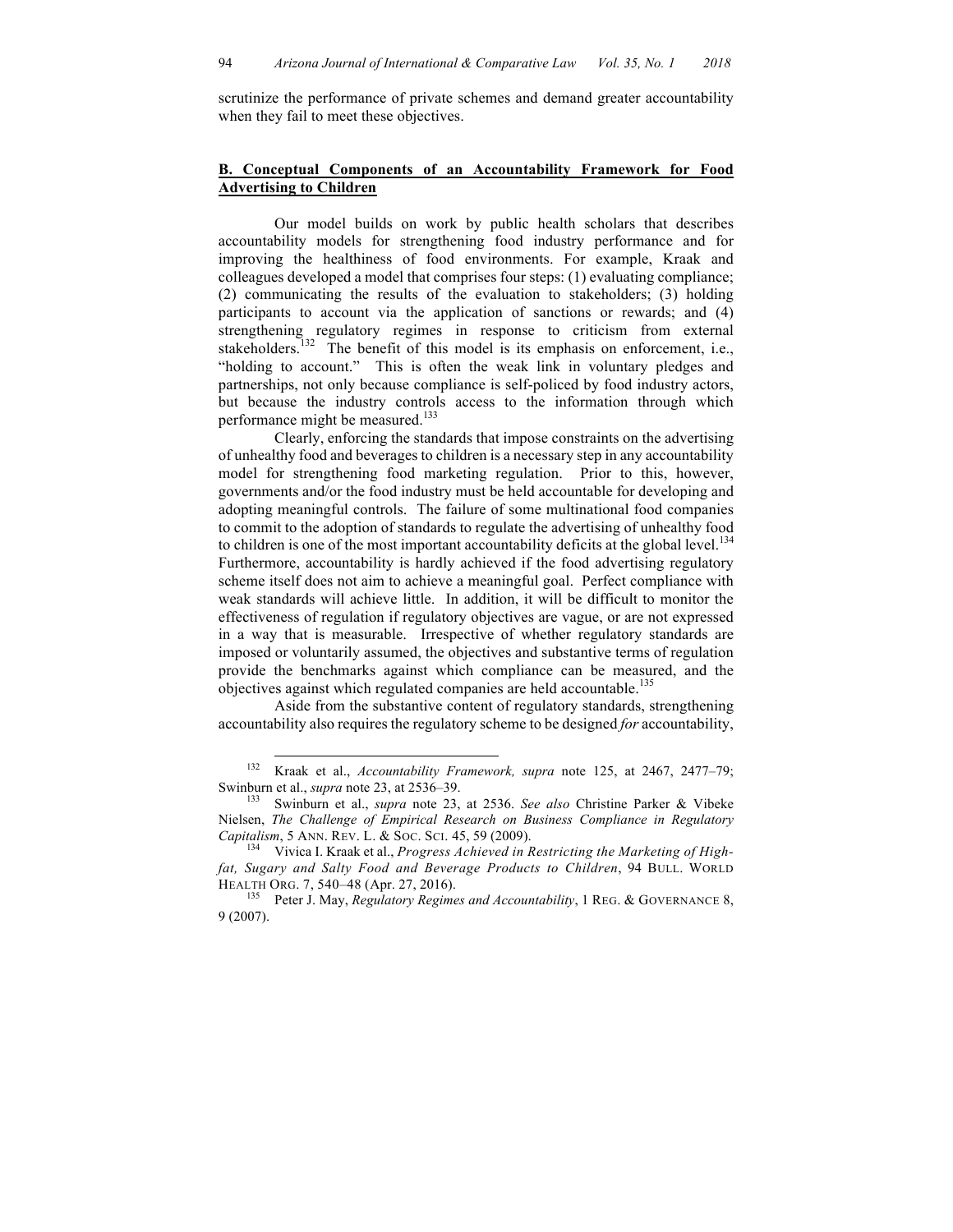and to embody principles of good governance. Good regulatory design is an important objective in its own right, quite apart from the efficacy of regulation in achieving its substantive goals. For example, regulatory schemes may be effective in achieving compliance with standards, while at the same time being unjust, lacking in transparency, denying stakeholders the opportunity to provide input into the regulatory process, and being immune from periodic review.<sup>136</sup> Each of these deficiencies will undermine the legitimacy and credibility of the regulatory scheme. Accordingly, we argue that irrespective of its effectiveness in achieving stated goals, regulation should also accord with the non-instrumental values associated with good governance, such as proportionality, due process, transparency, and equity.<sup>137</sup>

The purpose of this paper is to explain the performance of food advertising regulation in the six jurisdictions we studied and to encourage the design of more robust and effective systems by building accountability into every aspect of the regulatory process—from the development of regulatory standards to their administration, enforcement and review. Accordingly, we propose an accountability model based on three over-arching domains of regulatory design: (1) the substantive content of regulatory standards, voluntary or otherwise; (2) the design of regulatory processes for the administration of the regulatory scheme, and; (3) the enforcement of standards. Rather than thinking of "holding to account" as a synonym for enforcement, or as a distinct step that is focused on urging actions to improve the food environment, we would apply this concept to each of the conceptual domains in our model, as outlined in **Figure 1** below. **Table 1** above translates this conceptual model into concrete recommendations for an effective regulatory regime, with a particular focus on enhancing the transparency and accountability of regulation.

<sup>136</sup> ARIE FRIEBERG, THE TOOLS OF REGULATION 263 (2010). <sup>137</sup> FRIEBERG, *supra* note 136; Peter Cane, *Administrative Law as Regulation, in* REGULATING LAW 207, 210 (Christine Parker et al. eds., 2004).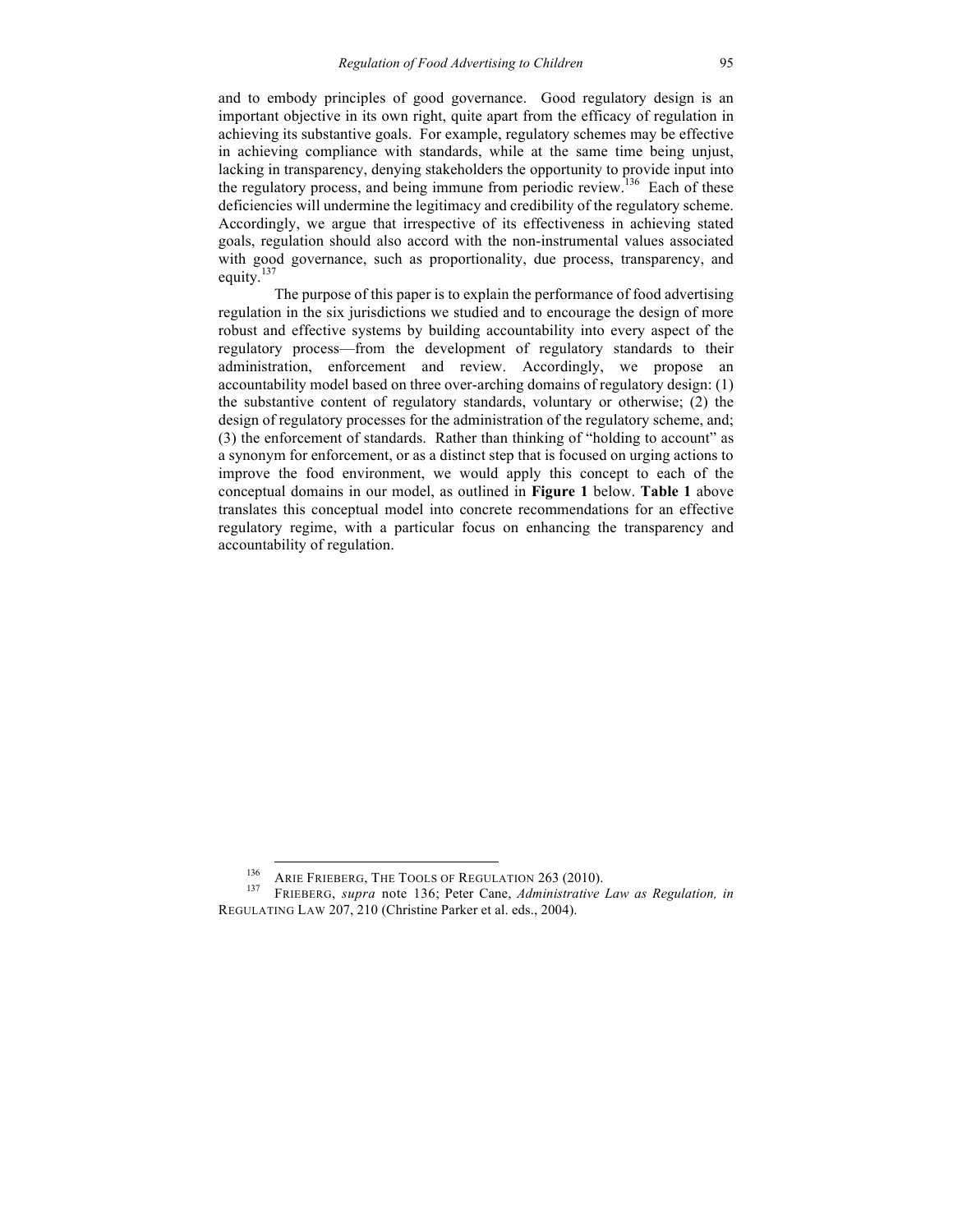

## **Figure 1: An Accountability Model for Strengthening the Regulation of Food Advertising to Children**

This approach to accountability within the context of food advertising regulation is based on the assumption that the state should play a central role in ensuring the transparency and accountability of regulatory regimes. Drawing upon a responsive regulatory approach, $^{138}$  it is apparent that where governments delegate regulatory functions to the private sector or to other non-government actors, close state supervision is necessary to ensure accountability. These supervisory actions include setting interim and longer-term goals for regulation to achieve, monitoring industry performance in achieving those goals, <sup>139</sup> and ensuring the existence of a credible threat of state intervention if voluntary initiatives fail to achieve their objectives. This threat provides a motivation for the business sector to comply with regulation and to improve their levels of performance, so as to ward off the

 <sup>138</sup> IAN AYRES & JOHN BRAITHWAITE, RESPONSIVE REGULATION: TRANSCENDING THE DEREGULATION DEBATE 158–63 (1992).<br><sup>139</sup> Bartle & Vass, *supra* note 30.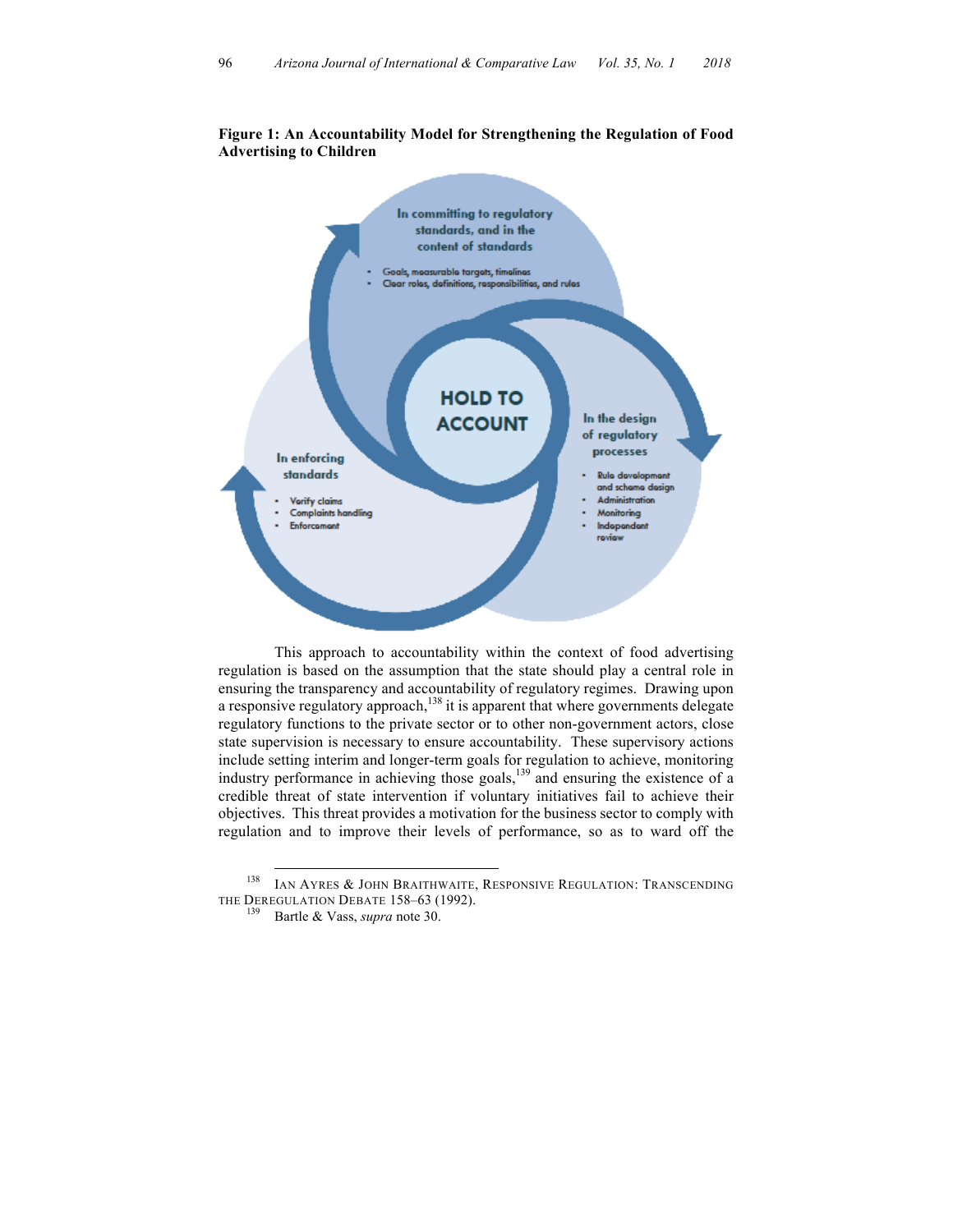possibility of a more demanding statutory scheme.140 **Table 2** identifies key areas where governments can use legislative or regulatory "scaffolds" to progressively strengthen under-performing schemes with more demanding requirements, in circumstances where existing schemes have failed to achieve substantial reductions in children's exposure to unhealthy food marketing.

The following section analyzes the six food advertising regulatory schemes using the framework set out above, in order to identify strengths and weaknesses in the substantive terms and conditions of regulation, and in the regulatory processes established by each regime. This analysis concludes with recommendations for progressively strengthening the effectiveness and accountability of food advertising regulation.

 <sup>140</sup> AYRES & BRAITHWAITE, *supra* note 138, at 38–39; Bartle & Vass, *supra* note 30.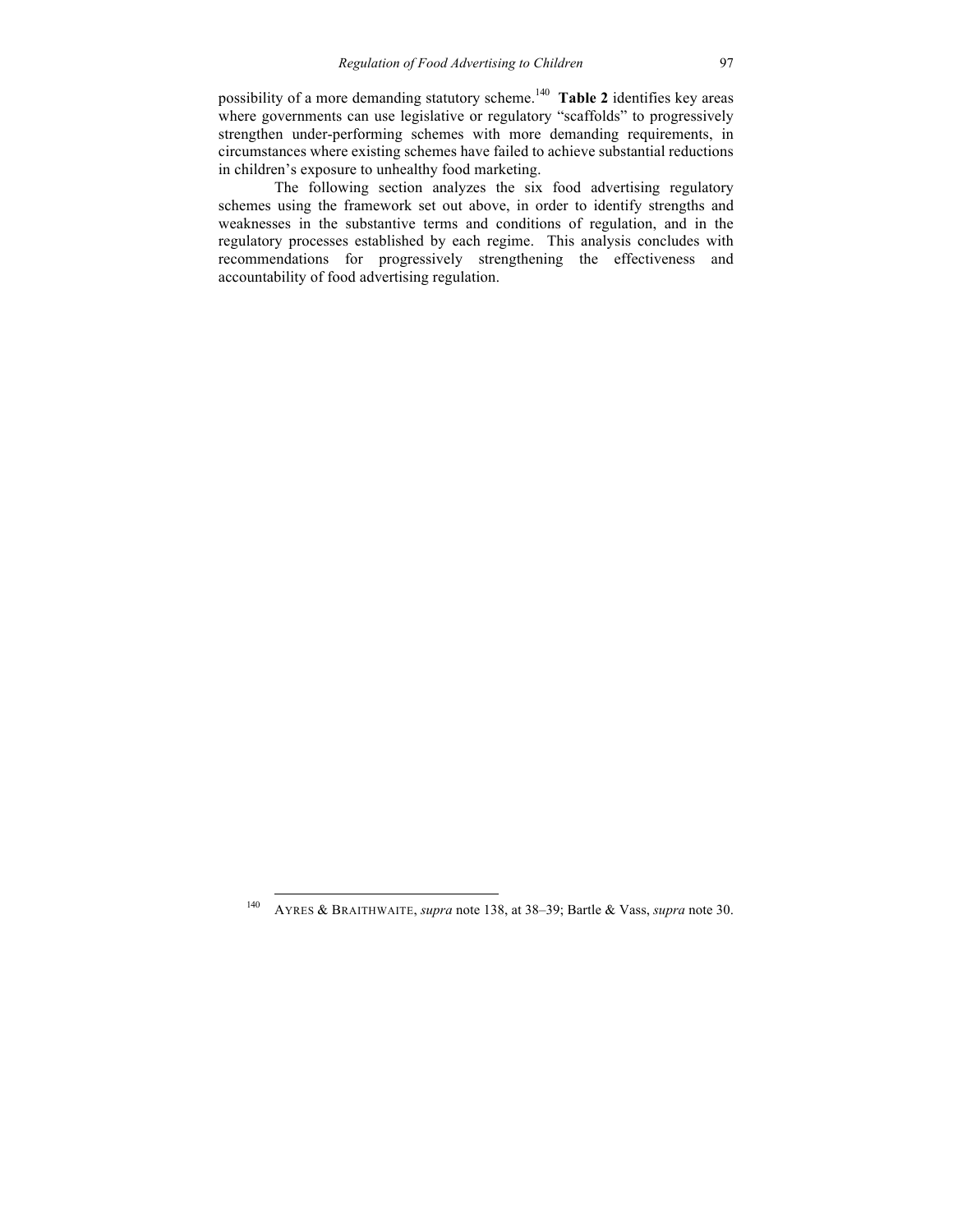## **Table 2: Components for Transparent and Accountable Regulatory Design**

| Regulatory<br>Component                               | Recommendation                                                                                                                                                       | <b>Application to Food</b><br><b>Advertising Regulation</b>                                                                                                                                                                                                                                                                                                                                                        |  |  |
|-------------------------------------------------------|----------------------------------------------------------------------------------------------------------------------------------------------------------------------|--------------------------------------------------------------------------------------------------------------------------------------------------------------------------------------------------------------------------------------------------------------------------------------------------------------------------------------------------------------------------------------------------------------------|--|--|
| <b>Regulatory Purpose</b>                             | There are clear,<br>measurable objectives<br>against which the<br>success of regulation<br>can be assessed. <sup>a</sup>                                             | The goal of the<br>regulatory scheme is to<br>reduce children's<br>exposure to, and the<br>persuasive power of,<br>marketing for unhealthy<br>products. <sup>1</sup>                                                                                                                                                                                                                                               |  |  |
| Substantive Terms and<br>Conditions                   | Key terms and<br>conditions are clearly<br>defined; <sup>a</sup> regulatory<br>rules are sufficiently<br>expansive to achieve<br>regulatory objectives. <sup>a</sup> | Key definitions include<br>the age of children, the<br>communication<br>channels, settings and<br>marketing techniques to<br>be covered, the types of<br>foods and beverages that<br>will be excluded from<br>being marketed to<br>children, and the criteria<br>used to identify<br>marketing to children,<br>including factors such as<br>the placement and<br>content of the marketing<br>message. <sup>b</sup> |  |  |
| Regulatory domain: The design of regulatory processes |                                                                                                                                                                      |                                                                                                                                                                                                                                                                                                                                                                                                                    |  |  |
| <b>Regulatory</b><br>component                        | Recommendation                                                                                                                                                       | <b>Application to Food</b><br><b>Advertising</b><br><b>Regulation</b>                                                                                                                                                                                                                                                                                                                                              |  |  |
| Drafting<br>Regulatory                                | Transparency and accountability<br>mechanisms are incorporated into<br>. The process of the process of the to                                                        | Government agencies,<br>public health<br>organizations and                                                                                                                                                                                                                                                                                                                                                         |  |  |

regulatory regimes from their very inception, including when developing substantive regulatory

consumer advocates can be represented in working groups

Rules and Scheme Design

# **Regulatory Domain: The Substantive Content of Regulatory Standards**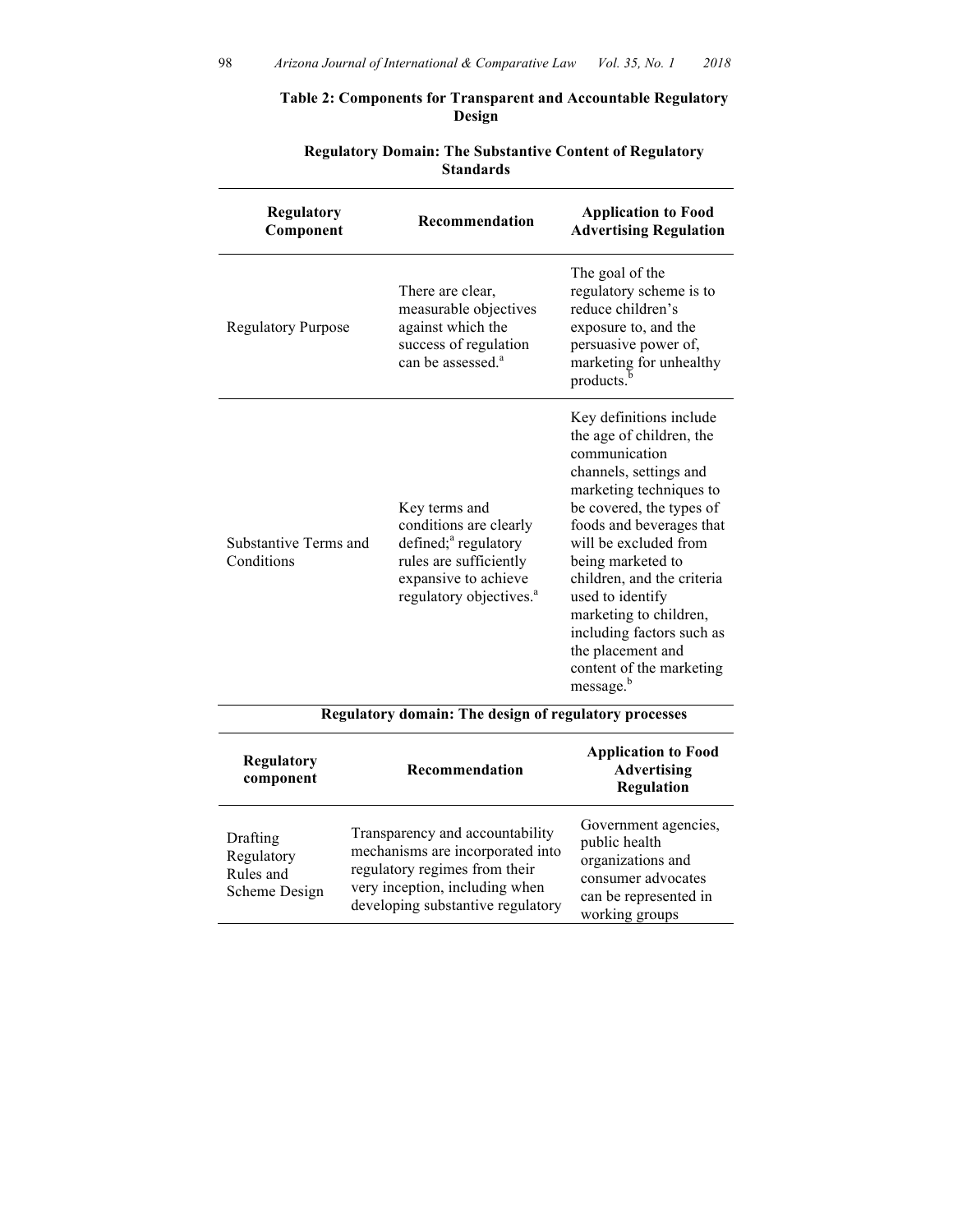|                                  | rules and in determining scheme<br>design.                                                                                                                                                                                                                                                                                                                                                                                                                                                                                                                                                                                                                                                                                                                          | drafting regulatory<br>rules. Alternatively,<br>consultation with<br>external stakeholders<br>could take place.                                                                                                                                                                                                                                                                                                                                                                                                                                                                                                                                                                                          |
|----------------------------------|---------------------------------------------------------------------------------------------------------------------------------------------------------------------------------------------------------------------------------------------------------------------------------------------------------------------------------------------------------------------------------------------------------------------------------------------------------------------------------------------------------------------------------------------------------------------------------------------------------------------------------------------------------------------------------------------------------------------------------------------------------------------|----------------------------------------------------------------------------------------------------------------------------------------------------------------------------------------------------------------------------------------------------------------------------------------------------------------------------------------------------------------------------------------------------------------------------------------------------------------------------------------------------------------------------------------------------------------------------------------------------------------------------------------------------------------------------------------------------------|
| Administration<br>and Monitoring | Administration by an independent<br>body, which monitors and<br>enforces the scheme, and<br>arranges for external review of its<br>performance. <sup>a,c</sup><br>Monitoring includes collecting<br>baseline data, setting process and<br>outcome indicators and<br>timeframes for their achievement,<br>and collecting and evaluating data<br>on stakeholders' compliance and<br>on the scheme's success in<br>meeting its objectives.<br>The administrative body widely<br>disseminates information about<br>the operation of the scheme, and<br>makes public the results of<br>monitoring and review activities,<br>allowing for external scrutiny of<br>the regime and for feedback that<br>facilitates improvements in the<br>scheme's operation. <sup>c</sup> | Administration could<br>be granted to an<br>independent statutory<br>authority or<br>government agency, or<br>a committee<br>comprising equal<br>representation of<br>industry, government,<br>consumer, and public<br>health representatives.<br>The administrative<br>body should monitor<br>the amount of<br>unhealthy food<br>advertising in<br>children's peak<br>television viewing<br>times and in other<br>media against baseline<br>data on trends in food<br>advertising prior to the<br>introduction of<br>regulation. It should<br>also monitor<br>companies'<br>compliance with the<br>initiatives, as well as<br>the percentage of the<br>food industry that has<br>not joined the scheme. |
| Review                           | Structured, regular review of the<br>system's operation ensures that<br>the scheme is meeting regulatory<br>objectives. <sup>d-f</sup> The review<br>framework should include the<br>baseline data that will be                                                                                                                                                                                                                                                                                                                                                                                                                                                                                                                                                     | The administrative<br>body should<br>commission an<br>independent, third-<br>party review of the<br>scheme on an on-going<br>basis.                                                                                                                                                                                                                                                                                                                                                                                                                                                                                                                                                                      |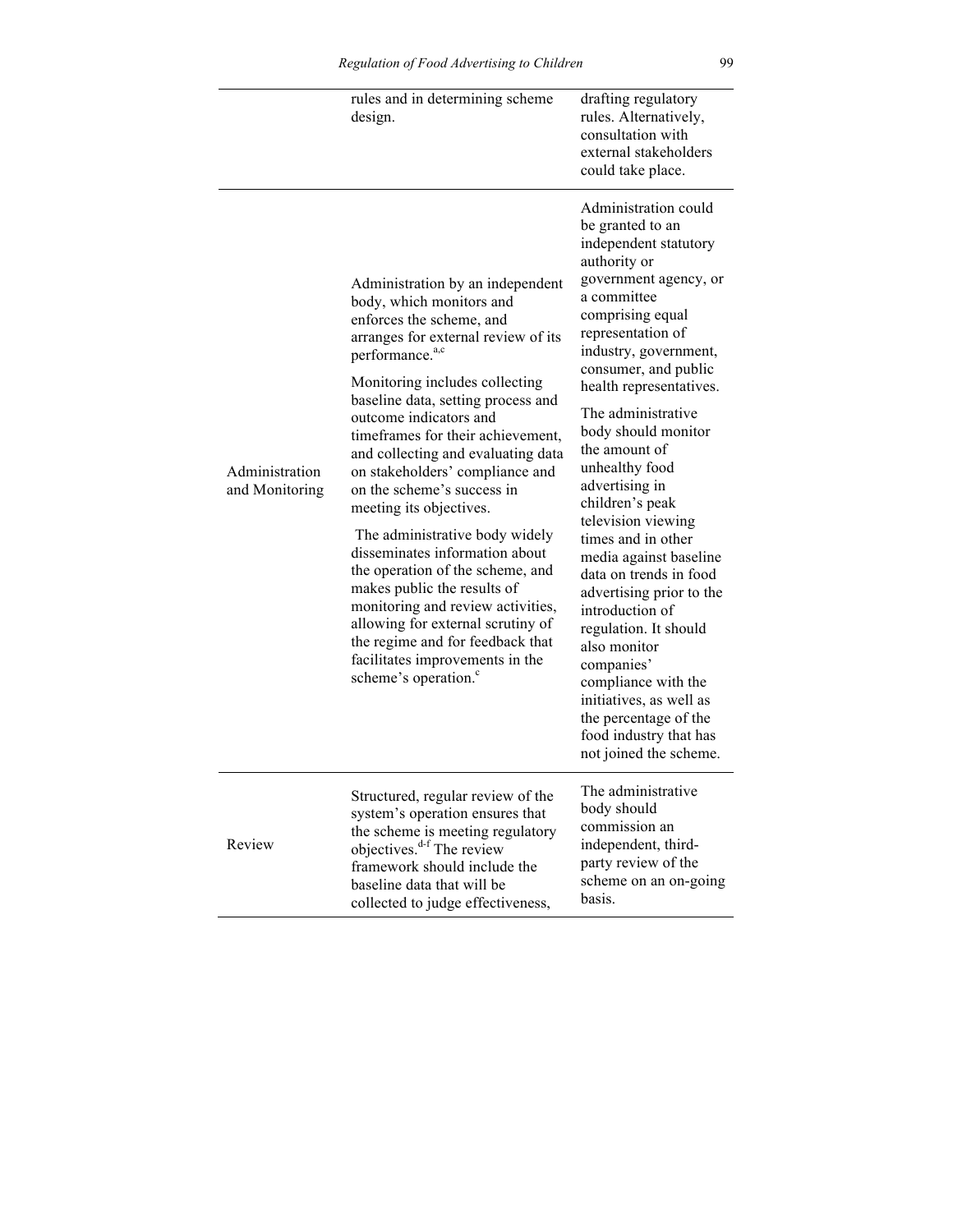performance indicators that can be used to measure success, and timeframes for evaluation.<sup>e</sup> Reviews should be conducted by independent third parties, e.g., a professional auditing  $organization<sub>e</sub><sup>e</sup>$  or an independent body comprising a wide range of stakeholders.<sup>e</sup>

| <b>Regulatory</b><br>Component | Recommendation                                                                                                                                                                                                                                                                                                                                                                                                                                                     | <b>Application to Food</b><br><b>Advertising Regulation</b>                                                                                                                                                                                                                                                                                                 |
|--------------------------------|--------------------------------------------------------------------------------------------------------------------------------------------------------------------------------------------------------------------------------------------------------------------------------------------------------------------------------------------------------------------------------------------------------------------------------------------------------------------|-------------------------------------------------------------------------------------------------------------------------------------------------------------------------------------------------------------------------------------------------------------------------------------------------------------------------------------------------------------|
| Complaints<br>Handling         | An independent and credible<br>complaints-handling<br>mechanism fosters public<br>confidence in the scheme and<br>helps to identify and remedy<br>systemic problems with its<br>operation. <sup>8</sup> The publication of<br>complaint determinations also<br>enhances transparency and<br>allows for the development of<br>"precedent" on the operation<br>of the scheme's terms and<br>conditions, and on<br>unacceptable forms of<br>advertising. <sup>h</sup> | Food advertising<br>regulation should make<br>available an independent<br>complaints-handling<br>body, or allow for<br>complaints to be made to<br>the body administering<br>the scheme                                                                                                                                                                     |
| Enforcement                    | A wide range of enforcement<br>options are available, $e^{e.g-i}$<br>including incentives to<br>encourage and reward high<br>levels of compliance, "soft"<br>enforcement measures such as<br>persuasion, and more punitive<br>measures for instances of<br>serious or persistent non-<br>compliance. <sup>j</sup>                                                                                                                                                  | The administrative body<br>should possess a range of<br>sanctions, including<br>negative publicity, fines<br>and enforceable<br>undertakings.<br>In jurisdictions with self-<br>regulatory regimes,<br>governments can threaten<br>escalation to co-regulation<br>and legislation if<br>regulatory objectives are<br>not achieved by voluntary<br>measures. |

## **Regulatory domain: Enforcing Standards**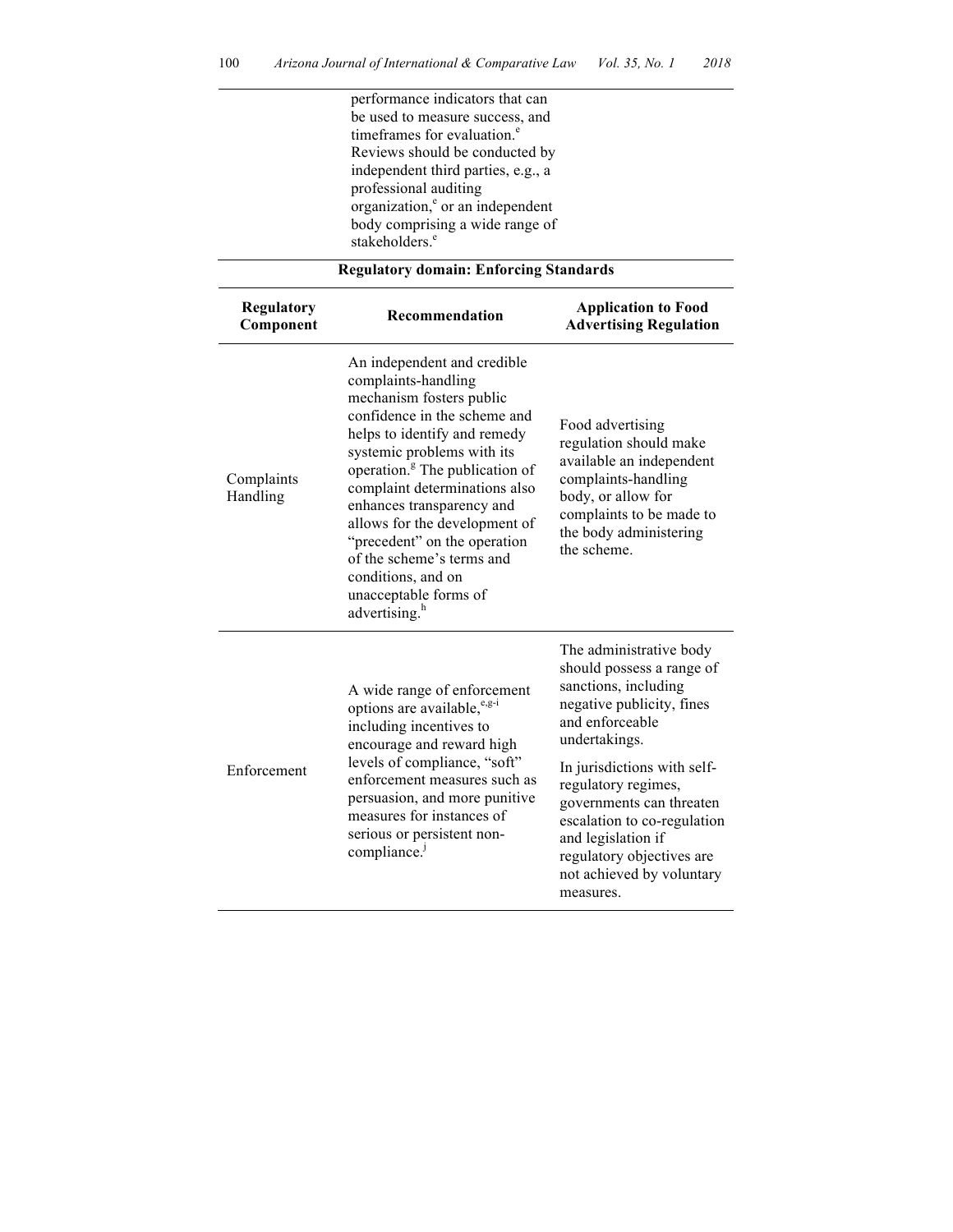<sup>a</sup> AUSTRALIAN COMPETITION AND CONSUMER COMMISSION [ACCC], GUIDELINES FOR DEVELOPING EFFECTIVE VOLUNTARY INDUSTRY CODES OF CONDUCT 6 (2011), https://www.accc.gov.au/system/files/Guidelines%20for%20

developing%20effective%20voluntary%20industry%20codes%20of%20conduct.pdf.<br>b WORLD HEALTH ORGANISATION, SET OF RECOMMENDATIONS ON THE MARKETING OF FOODS AND NON-ALCOHOLIC BEVERAGES TO CHILDREN 8 (2010), http://www.who.int/dietphysicalactivity/marketing-food-to-children/en/. c Boyd Swinburn et al., *Strengthening of Accountability Systems to Create Healthy* 

*Food Environments and Reduce Obesity*, 385 LANCET <sup>2534</sup> (2015). <sup>d</sup> Lisa L. Sharma et al., *The Food Industry and Self-regulation: Standards to* 

*Promote Success and to Avoid Public Health Failures*, 100 AM. J. PUB. HEALTH 240 (2010).<br>
<sup>e</sup> DEPT. TREASURY FIN. (Vict.), VICTORIAN GUIDE TO REGULATION, 27 (August

2011), http://www.dtf.vic.gov.au/Publications/Victoria-Economy-publications/Victorianguide-to-regulation.<br>
<sup>f</sup> OFF. CONSUMER AFF. (Can.), VOLUNTARY CODES: A GUIDE FOR THEIR

DEVELOPMENT AND USE, 16 (1998), http://www.ic.gc.ca/eic/site/ocabc.nsf/eng/ca00863.html.<br><sup>g</sup> TASKFORCE ON INDUSTRY SELF-REGULATION (Austl.), INDUSTRY SELF-

REGULATION IN CONSUMER MARKETS 73 (2000), http://archive.treasury.gov.au/ contentitem.asp?ContentID=1123.<br>h Directorate-General for Health and Consumer Protection, SELF-REGULATION IN

THE EU ADVERTISING SECTOR: A REPORT OF SOME DISCUSSION AMONG INTERESTED PARTIES, EUROPEAN COMMISSION, 21 (2006), http://ec.europa.eu/consumers/hot\_topics/ report\_advertising\_en.htm. i IAN AYRES & JOHN BRAITHWAITE, RESPONSIVE REGULATION: TRANSCENDING

THE REGULATION DEBATE (1992).<br><sup>j</sup> Andrew King & Michael Lenox, *Industry Self-Regulation without Sanctions: The* 

*Chemical Industry's Responsible Care Program,* 43 ACAD. MGMT. J. 698 (2000).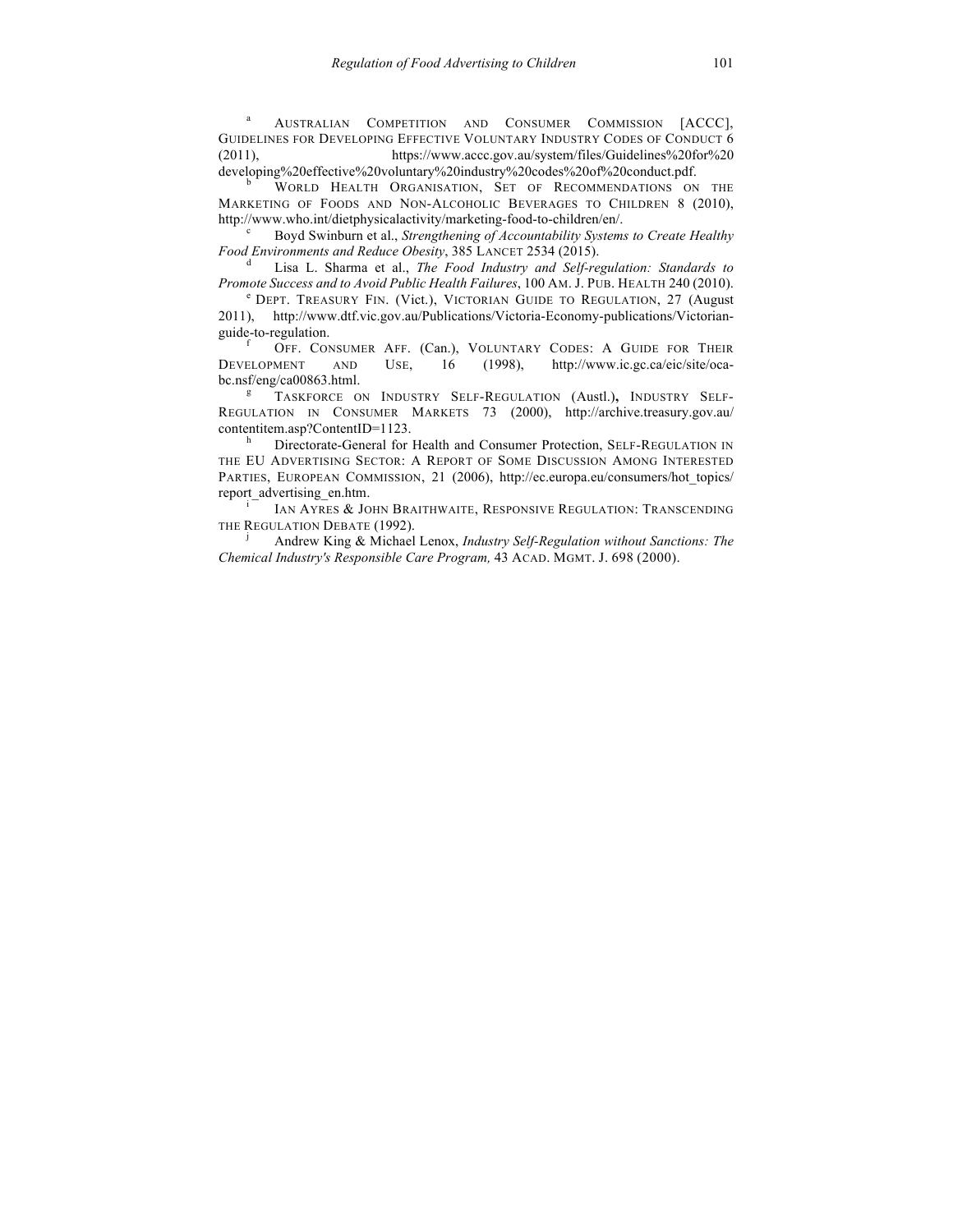#### **V. EVALUATING THE SUBSTANTIVE TERMS AND CONDITIONS OF FOOD ADVERTISING REGULATORY SCHEMES**

With the exception of Quebec, the principle underlying the regulatory schemes we studied was to limit or moderate the advertising of unhealthy food products to children. The meaning and scope of this principle varied due to differing definitions of key terms used in the regimes. These key terms and concepts can be thought of as the variables or "axes" around which regulation rotates.<sup>141</sup> They include the:

- objectives of regulation;
- definition of advertising that is "directed to children";
- definition of children;
- communication channels covered by regulatory standards;
- persuasive techniques included in the regime; and
- methods used to identify products that are permitted to be advertised to children (i.e., the nutrient profiling model used by the scheme).

### **A. Regulatory Objective**

The definition of the objective that food advertising regulatory schemes are seeking to achieve is crucial because it provides the overall standard against which to measure performance. Of the six jurisdictions, Quebec had the most farreaching objective: to protect children from being manipulated by promotions for any kind of product, in light of the fact that young children are particularly vulnerable to the persuasive intent of advertising.<sup>142</sup> The primary aim of the United Kingdom's HFSS restrictions for broadcast advertising is to "reduce significantly the exposure of children under 16 to HFSS advertising, as a means of reducing

 <sup>141</sup> Elizabeth Handsley et al., *Regulatory Axes on Food Advertising to Children on Television,* 6 AUSTL. & N.Z. HEALTH POL'Y 1 (2009).<br><sup>142</sup> *See* Irwin Toy Limited v. Quebec (Att'y Gen.), [1989] 1 S.C.R. 927, 987–91

<sup>(</sup>Can.). This case involved a challenge by Irwin Toy to the constitutionality of Quebec's ban on advertising to children. *Id.* However, a majority of Canada's Supreme Court upheld the ban, holding that while it infringed on the right to freedom of expression contained in section 2(b) of the *Canadian Charter of Rights and Freedoms* (and section 3 of Quebec's *Charter of Human Rights and Freedoms*) the ban sought to achieve a legitimate government purpose, was a proportionate means of achieving the goal of protecting children from the persuasive intent of advertising, and was justified under section 1 of the Canadian Charter and section 9.1 of the Quebec Charter. *Id.* While the *Consumer Protection Act* 1980 does not describe the purpose of the ban, the objective outlined above is taken from the Supreme Court's judgment in *Irwin Toy Limited*.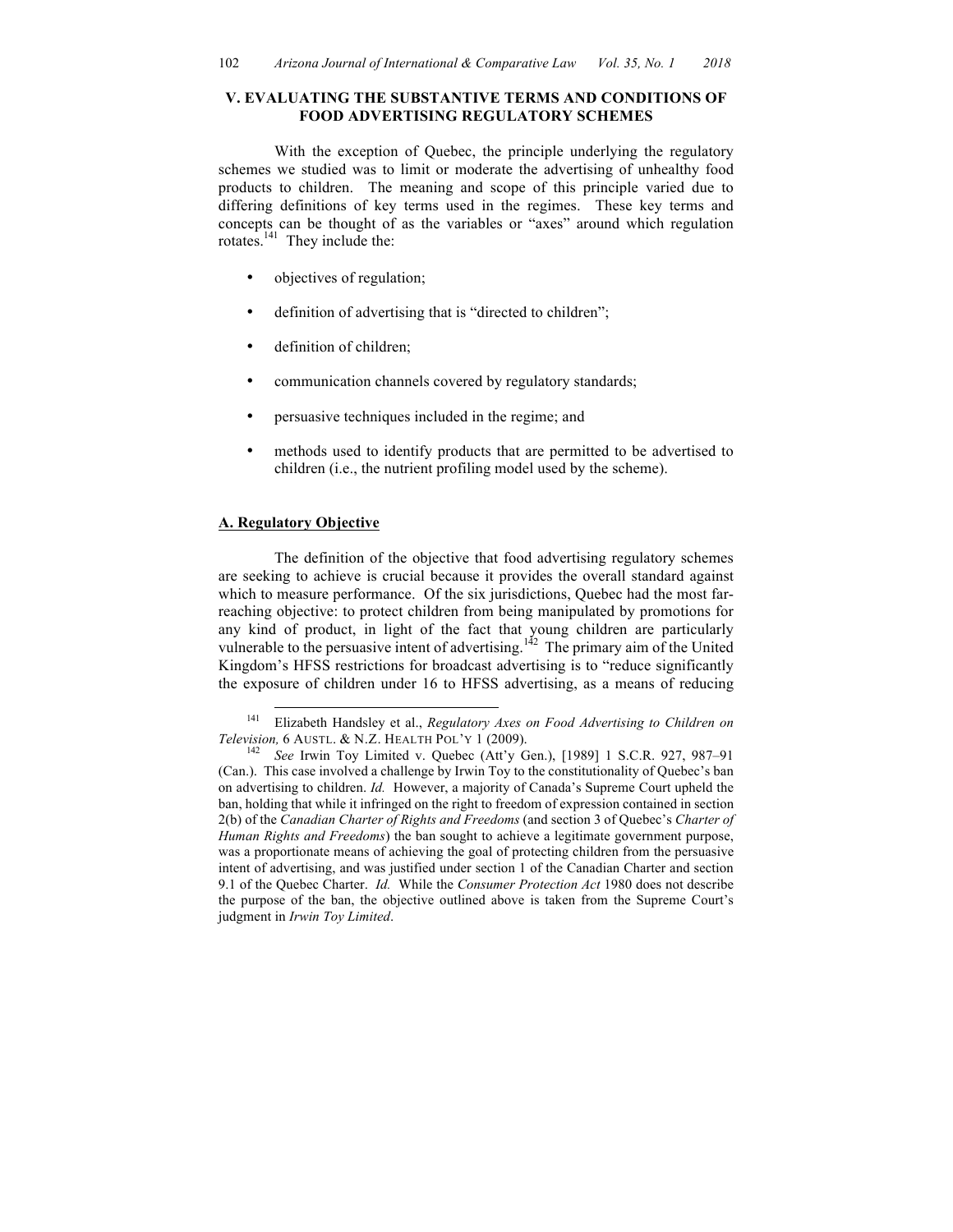opportunities to persuade children to demand and consume HFSS products."<sup>143</sup> The HFSS rules found in the Irish broadcasting codes have a similar objective: to reduce children's exposure to, and their "emotional engagement" in, food marketing.<sup>144</sup> Thus, the legislative framework that governs food marketing to children in these jurisdictions recognizes children's vulnerability and is aligned with the WHO's recommended objectives for regulation of food advertising to children.<sup>145</sup>

Concern for children's health was more diluted in the remaining jurisdictions we studied. The aim of the US *Children's Food and Beverage Advertising Initiative* is to "shift the mix of foods in advertising primarily directed to children under age 12 … to include healthy dietary choices or better-for-you food."<sup>146</sup> The aims of the Canadian and Australian pledges are expressed in similar terms. <sup>147</sup> These pledges only address *child-directed* marketing, and not children's exposure to promotions that may not be directly targeted to children, but which children nevertheless find appealing and persuasive. As we demonstrate below, the less ambitious goal embodied in the US, Canadian, and Australian pledges leads to weaker standards on food advertising.

## **B. Advertising Directed to Children**

The constraints on food advertising in the regulatory schemes we studied apply to advertising that is *directed to children*, or, advertising where children are the target audience. Regulatory regimes determine whether an advertisement is directed to children using varying and complex criteria. The criteria used in food industry pledges are vague and confusing, often calling for a quantitative assessment based on a number of different factors. For example, the US pledge applies to television, print media, and internet sites with an audience share of 35% or more children. It also applies to other media that are primarily directed to children based on their content or rating, such as company-owned websites and DVDs of movies. However, unlike the Canadian and Australian pledges, the US pledge permits participants to adopt their own definition of "advertising primarily directed to children under age 12," which participants must outline in their company action plan subject to review by the program's administrative body.<sup>148</sup> This not only undermines the consistency and credibility of participants' commitments, but also

<sup>&</sup>lt;sup>143</sup> OFCOM TELEVISION FOOD AND DRINK ADVERTISING, *supra* note 55, at 3.<br><sup>144</sup> BAI, DRAFT BAI GENERAL AND CHILDREN'S COMMERCIAL COMMUNICATIONS

CODES CONSULTATION DOCUMENT 10 (2012), http://www.bai.ie/wordpress/wpcontent/uploads/201203\_ConsultDoc\_English\_vFinal.pdf. <sup>145</sup> WHO, *Set of Recommendations*, *supra* note 14, at 8. <sup>146</sup> *Children's Food and Beverage Advertising Initiative Program*, *supra* note 65, at

<sup>1.</sup> <sup>147</sup> *Canadian Children's Food and Beverage Advertising Initiative*, *supra* note 65,

at 1; RCMI, *supra* note 65, at 2; QSRI, *supra* note 65, at 2. <sup>148</sup> *Children's Food and Beverage Advertising Initiative Program*, *supra* note 65, at

<sup>3–4.</sup>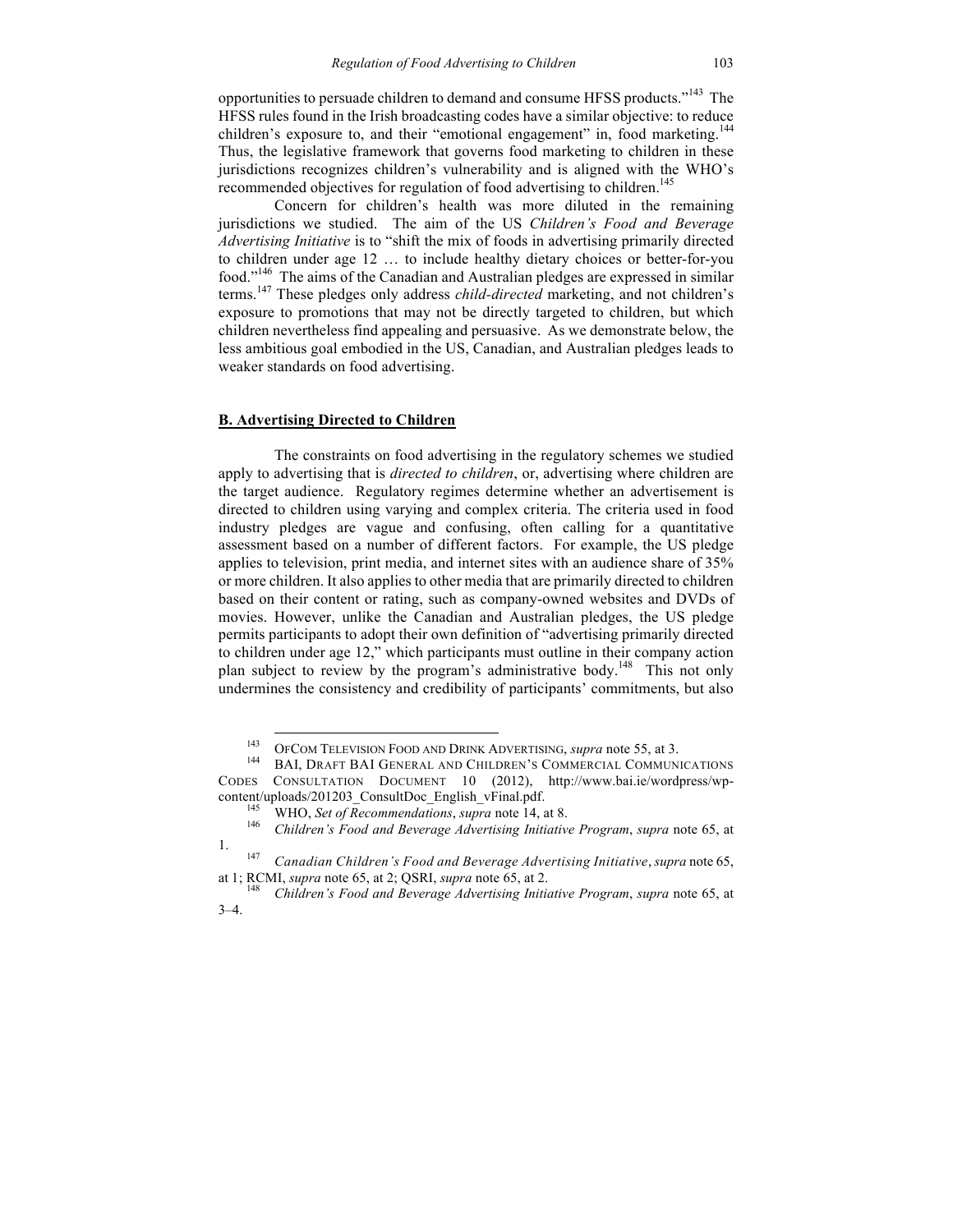makes it difficult to determine what advertising each participant's pledge applies to.

The audience share of media is a key factor in determining whether a medium is directed to children: the US, Canadian, and Australian pledges all restrict unhealthy food advertising in television and radio programs, print media, and internet sites with an audience share of  $35%$  or more children.<sup>149</sup> Critics argue that the use of audience threshold requirements to identify child-directed advertising is an important loophole in self-regulation, given that most television viewing by children occurs during general audience programs watched by large numbers of children and adults,<sup>150</sup> although children may comprise a relatively small percentage of the audience.<sup>151</sup> One study found that approximately half of all food and beverage advertisements viewed by US children were not subject to the US pledge, because they appeared during programming with an audience share of less than 35% children.<sup>152</sup>

The use of audience shares to define child-targeted media is a significant weakness even in regulatory schemes with stronger audience threshold requirements than those found in food industry self-regulation. The HFSS rules contained in the United Kingdom's BCAP Code apply to television programs that have an audience composition where the proportion of children is 20% higher than would be found in the general population.<sup>153</sup> The BCAP Code also applies to children's channels and programs designed specifically for children.<sup>154</sup> An analysis of 2008 UK television data by the consumer advocacy organization "Which?" found that 16 out of the top 20 most popular programs with child viewers were excluded

 <sup>149</sup> *See* RCMI, *supra* note 65, at 3; QSRI, *supra* note 65, at 3; ADVERT. STANDARDS CAN., THE CANADIAN CHILDREN'S FOOD AND BEVERAGE ADVERTISING INITIATIVE: 2014 COMPLIANCE REPORT 2 (2014), http://www.adstandards.com/en/childrensinitiative/ 2014ComplianceReport.pdf; *Children's Food and Beverage Advertising Initiative Program*, *supra* note 65, at 3–4. Some pledge participants choose to use a lower audience share of

between 20–30%.<br><sup>150</sup> AUSTL. COMM. & MEDIA AUTHORITY, CHILDREN'S VIEWING PATTERNS ON COMMERCIAL, FREE-TO-AIR AND SUBSCRIPTION TELEVISION. REPORT ANALYZING AUDIENCE AND RATINGS DATA FOR 2001, 2005 AND 2006, 27 (2007), https://www.acma.gov.au/-/media/Diversity-Localism-and-Accessibility/Report/pdf/ Childrens-viewing-patterns-on-commercial-free-to-air-and-subscription-

television.PDF?la=en. <sup>151</sup> *See*, *e.g*., Jennifer L. Harris et al., *Sweet Promises: Candy Advertising to Children and Implications for Industry Self-Regulation* 95 APPETITE 585, 595 (2015); Harris et al., *supra* note 85.

<sup>&</sup>lt;sup>152</sup> Harris et al., *supra* note 85.<br><sup>153</sup> BAI CHILDREN'S COMMERCIAL COMMUNICATIONS CODE, *supra* note 42, at r. 11.4. (exemplifying that the Irish HFSS rules are more permissive, defining children's programs as those that "are commonly referred to as such and/or have an audience profile of which over 50% are under 18 years of age").<br><sup>154</sup> THE CAP CODE, *supra* note 51, at r. 15.18; Sarah Boseley, *Junk Food Ads* 

*Targeting Children Banned in Non-broadcast Media*, GUARDIAN (Dec. 7, 2016), https://www.theguardian.com/society/2016/dec/08/junk-food-ads-targeting-childrenbanned-in-non-broadcast-media.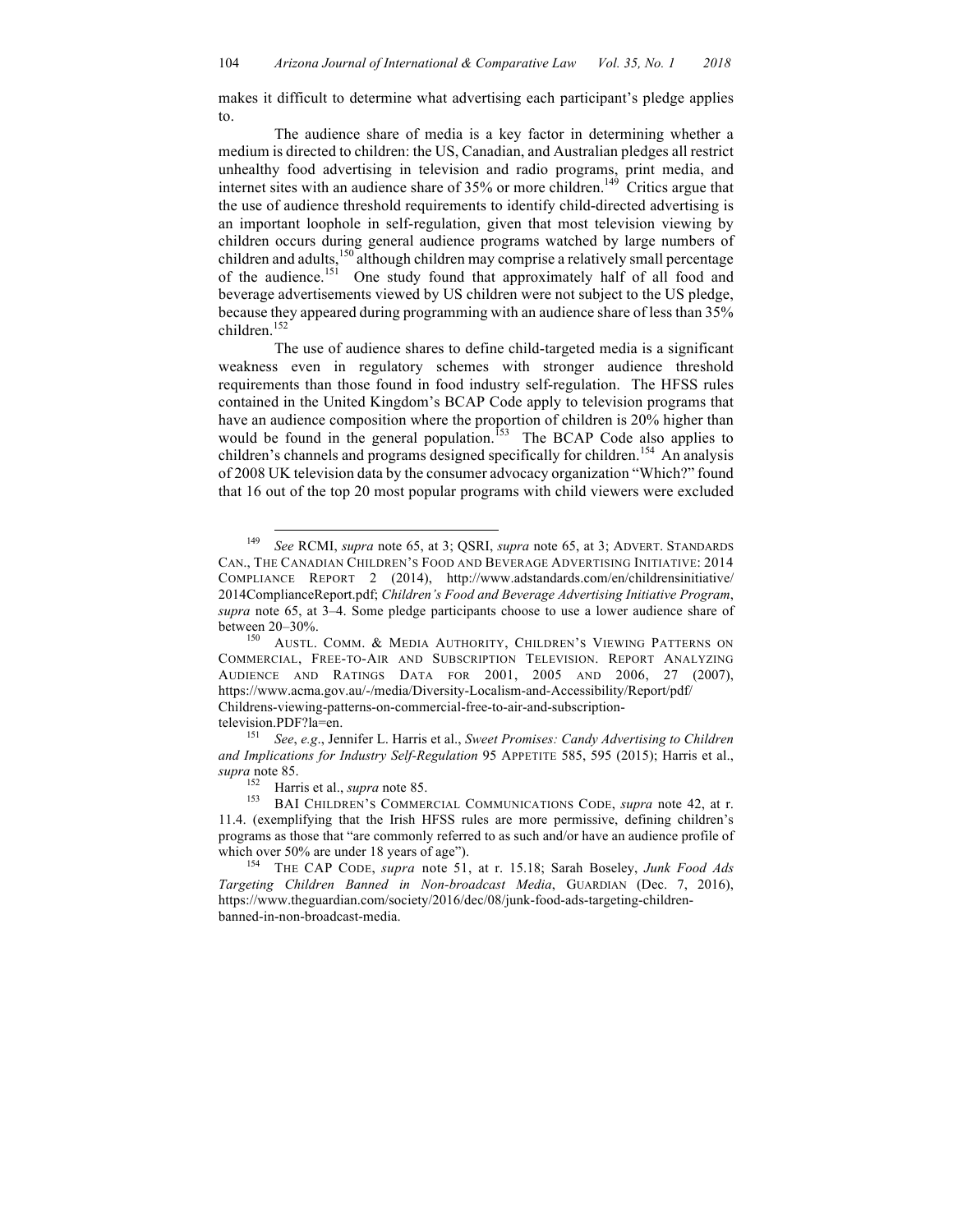from the United Kingdom's HFSS advertising restrictions, because these programs were also watched by a large adult or family audience.<sup>155</sup>

Quebec's legislation identifies advertising that is directed to children with reference to three variables:<sup>156</sup>

- (1) The nature and intended purpose of the advertised goods (i.e., whether they are intended for, or greatly appeal to children);
- (2) The manner of presentation of the advertisement (i.e., whether it is designed to appeal to children); and
- (3) The time and place that the advertisement is shown (i.e., whether large numbers of children will be exposed to the advertisement).

Quebec's ban prohibits advertising to children for goods and services that are essentially intended for, and therefore appeal to children, as well as advertising to children for goods or services that are particularly appealing to children, but not intended to be exclusively used by them (for example, fast-food).<sup>157</sup> Advertisers must also consider whether the message of the advertisement is designed to elicit the attention of children (for example, through the use of child characters, or songs or jingles that are especially appealing to children),<sup>158</sup> and the proportion of children that might be exposed to the advertisement.<sup>159</sup>

The ban applies to advertising in television programs with an audience share of 15% or more children under the age of 13 years.<sup>160</sup> However, because all three criteria must be considered together, it also captures advertising in programs with a child audience share of less than this figure, where the show's viewership is very high, and the product and its presentation appeal to children.<sup>161</sup> Further, the ban captures advertising that appears to target adults, but which attracts the attention of children and/or advertises a product of particular interest to children.<sup>162</sup> Despite its relative strength, the ban's definition of advertising to children still permits the advertising of unhealthy food products during programs that fall within children's peak viewing times, so long as the product is of general appeal and the content of the advertisement is not specifically designed to elicit children's interest.<sup>163</sup> This

 <sup>155</sup> *Food Fables – the Second Sitting. The Truth Behind How Food Companies Target Children*, WHICH? (U.K.) 1, 8 (2008), http://studyres.com/doc/7816891/foodfables-the-second-sitting---the-truth-behind-how-food?page=1.<br>
<sup>156</sup> Consumer Protection Act, C.Q.L.R. 1971, c. P-40.1 § 249 (Can.).<br>
<sup>157</sup> OPC, ADVERTISING DIRECTED AT CHILDREN, *supra* note 41, at 4.<br>
<sup>158</sup> *Id.* at 6.<br>

<sup>801.</sup>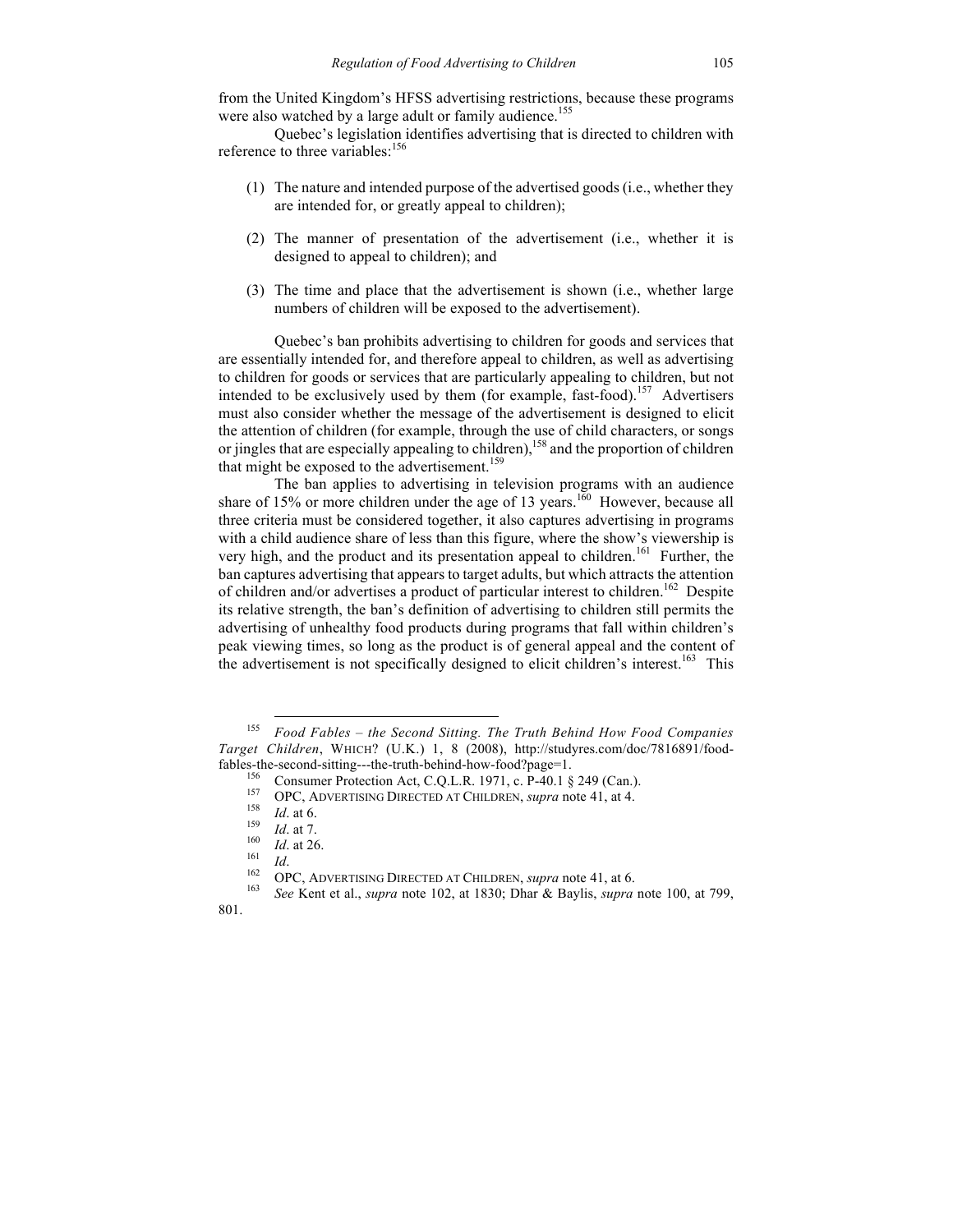illustrates the inherent limitations of identifying a particular subset of advertising or media that are "directed to children" and applying restrictions only to that subset.

#### **C. The Definition of "Children"**

The schemes we examined adopt different ages as cut-off points for restrictions on advertising directed to children. Industry codes used the lowest age*—*children under 12 years of age*—*while the Irish rules adopted the highest age individuals under 18 years of age. 164 Advertising and broadcasting regulation typically applies to children under the age of  $12$ ,  $165$  as research shows that most children are able to articulate a critical understanding of advertising by around 11 years of age, while children below the age of eight years cannot distinguish between advertising and editorial content.<sup>166</sup> Accordingly, the position of advertisers and broadcasters is that while younger children need to be protected from the persuasive intent of advertising, older children do not.

However, adopting a definition of "children" that excludes those older than 12 years leaves all children vulnerable to exposure to advertising content that is targeted at older children and adults, but which younger audiences still find appealing.<sup>167</sup> Emerging research suggests that older children and adults are also susceptible to the persuasive effects of food marketing,<sup>168</sup> and the WHO stresses that the aim of food marketing restrictions should be to reduce the impact of marketing on children's diet, not merely to address advertising that is directed to

 <sup>164</sup> BAI CHILDREN'S COMMERCIAL COMMUNICATIONS CODE, *supra* note 42, at 11– 13. The Irish *Children's Commercial Communications Code* also stipulates a number of provisions that apply only to children under six years of age, those under 13 years of age, and those under 15 years of age. *Id.* For example, the code's restrictions on the use of health and nutrition claims and promotional offers in HFSS advertising apply to children under 13 years of age, and the restriction on the use of celebrities applies to children aged 15 years, while the other provisions on HFSS advertising apply to children aged 18 years and under. Id. <sup>165</sup> COUNCIL OF BETTER BUS. BUREAUS, CHILDREN'S FOOD AND BEVERAGE

ADVERTISING INITIATIVE, WHAT "CHILD-DIRECTED ADVERTISING" MEANS UNDER CFBAI 2 (2014), https://www.bbb.org/globalassets/local-bbbs/council-113/media/cfbai/ audience-definitions-aug-2014.pdf.<br><sup>166</sup> INSTITUTE OF MEDICINE, FOOD MARKETING, *supra* note 7, at 30.<br><sup>167</sup> WHO, *A Framework for Implementing the Set of Recommendations*, *supra* note

<sup>14.</sup> *See also* OFCOM TELEVISION FOOD AND DRINK ADVERTISING, *supra* note 55, at 13–14. 168 Julie Ralston Aoki & Elizabeth S. Moore, *Self-Regulation as a Tool for Promoting* 

*Healthier Children's Diets: Can CARU and CFBAI Do More? in* ADVANCES IN COMMUNICATION RESEARCH TO REDUCE CHILDHOOD OBESITY 119, 134 (Jerome D Williams et al. eds., 2013). *See also* Cornelia Pechmann et al., *Impulsive and Self-Conscious: Adolescents' Vulnerability to Advertising and Promotion* 24 J. PUB. POL'Y MARKETING 202 (2005); Jennifer L. Harris et al., *Priming Effects of Television Food Advertising on Eating Behaviour* 28 HEALTH PSYCHOL. 404 (2009); Simone Pettigrew et al., *The Effects of Television and Internet Food Advertising on Parents and Children* 16 PUB. HEALTH NUTRITION 2205 (2013).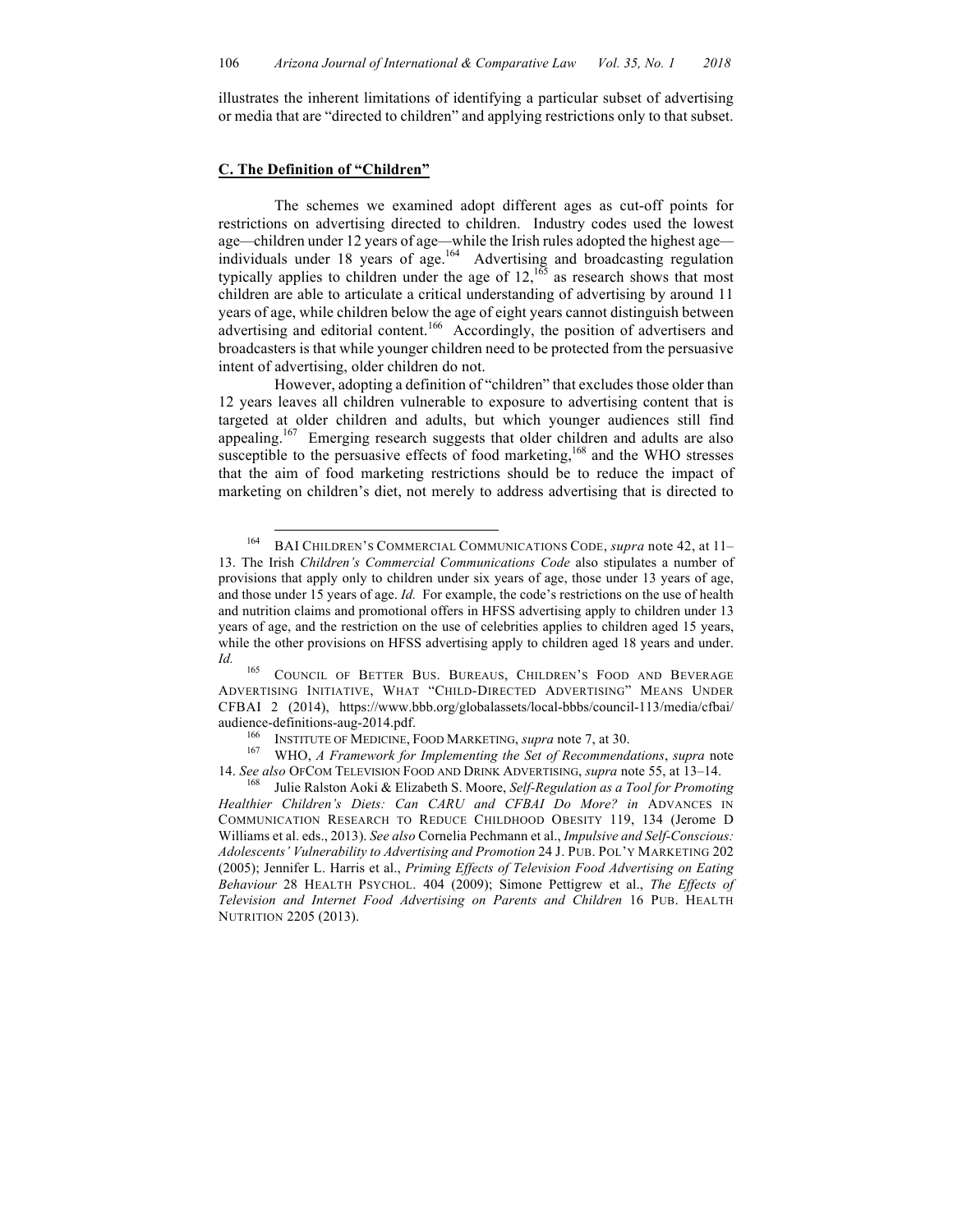children below the age at which they can understand its persuasive intent.<sup>169</sup> This conclusion points to the need to include older children within the definition of "children" in order to protect all children from exposure to unhealthy food marketing that they find appealing and persuasive.

## **D. Media Platforms Covered by Food Advertising Constraints**

Regulatory constraints on food advertising have traditionally focused on television due to its powerful influence and potential to reach a large audience.<sup>170</sup> Broadcast advertising is regulated by statute in many countries; the United Kingdom and Ireland both use this regulatory channel to restrict unhealthy food marketing to children in and around children's programs. In Ireland, the *Children's Commercial Communications Code* prohibits commercial communications for HFSS food in children's television and radio programs, $171$  but neither it nor the General Communications Code apply to non-broadcast media,<sup>172</sup> leaving Irish children vulnerable to promotions for unhealthy products via social media platforms such as Facebook<sup>173</sup> as well as apps and video blogs.

In the United Kingdom, food advertising regulation previously reflected the same distinction found in Ireland: the BCAP Code restricted the *placement* of HFSS advertising in broadcast media, but the CAP Code*—*which applied to nonbroadcast media*—*did not. 174 However, in July 2017, new rules came into force that extend the restrictions on HFSS advertising directed to persons under 16 years of age to non-broadcast media, including online advertising and advergames where more than 25% of the audience is under 16 years, or where that media is directed to children as the target audience.<sup>175</sup> Despite this, public health advocates argue that

14, at 21. 170 DAVID ROLPH ET AL., MEDIA LAW: CASES, MATERIALS AND COMMENTARY 70 (2010).

<sup>171</sup> BAI CHILDREN'S COMMERCIAL COMMUNICATIONS CODE, *supra* note 42, r.<br>11(4).

BAI GENERAL COMMERCIAL COMMUNICATIONS CODE, *supra* note 44, at 5. The Irish advertising industry runs a self-regulatory system for advertising based on a voluntary code of conduct, which applies to advertising in non-broadcast media. *See* ADVERT. STANDARDS AUTHORITY FOR IRELAND, MANUAL OF ADVERTISING SELF-REGULATION WITH THE CODE OF STANDARDS FOR ADVERTISING, PROMOTIONAL AND DIRECT MARKETING IN IRELAND (6th ed., 2007), http://www.asai.ie/wp-content/uploads/ASAI-CODEBOOK\_REVISED7.6c\_2014.pdf. <sup>173</sup> Mimi Tatlow-Golden, *Who's Feeding the kids Online?*: *Digital Food* 

*Marketing and Children in Ireland*, IRISH HEART FOUNDATION (2016), https://irishheart.ie/wp-content/uploads/2016/12/web\_\_whos\_feeding\_the\_kids\_online

report\_2016.compressed.pdf. 174 THE BCAP CODE, *supra* note 50, at r. 32.5.1, 13.9. 175 ADVERT. STANDARDS AUTHORITY, CAP CONSULTATION: FOOD AND SOFT DRINK ADVERTISING TO CHILDREN REGULATORY STATEMENT (Dec. 8, 2016), at 25, https://www.asa.org.uk/asset/98337008-FA03-481B-92392CB3487720A8/.

 <sup>169</sup> WHO, *A Framework for Implementing the Set of Recommendations*, *supra* note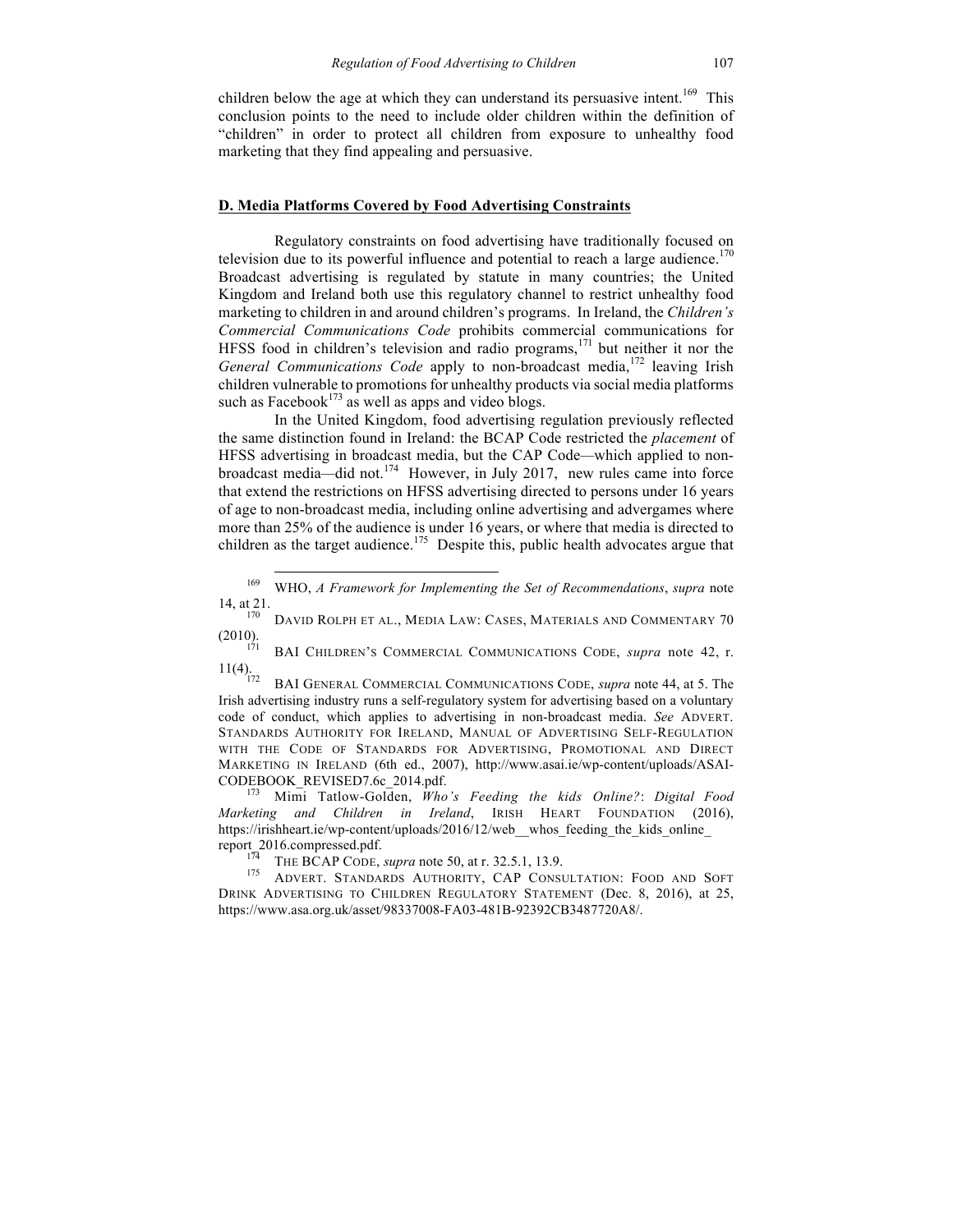gaps remain; for example, social media sites may be widely used by older children, even though they may not make up a quarter of the audience.<sup>176</sup> The CAP Code will also continue to exclude product packaging and labeling, as well as point-ofsale marketing.<sup>177</sup>

Quebec's ban on advertising to children applies to all formats and media used to distribute commercial advertising, including television, radio, printed materials, signage, and promotional items.<sup>178</sup> Although Quebec's *Consumer Protection Act* and supporting regulations do not refer specifically to digital media,<sup>179</sup> the Office of Consumer Protection will enforce the statutory restrictions on marketing to children in new media and emerging advertising platforms.<sup>180</sup> However, child-directed advertising is permitted in children's magazines, as well as in store windows, displays, and on product packaging and labeling, so long as these promotions meet certain requirements. For example, advertisements must not directly entice children to buy the advertised product.<sup>181</sup> Advertisers apparently use these loopholes to promote unhealthy foods and beverages through product packaging and labeling that incorporates characters and images appealing to children.<sup>182</sup>

Food industry pledges in Australia and North America cover a relatively wide range of promotional channels, although there are differences in the media platforms to which each pledge applies. For example, the Australian pledges make no reference to advertising through applications on cellphones or tablets, but these are included in the US and Canadian initiatives. In common with the statutory and co-regulatory regimes, almost all of the pledges exclude product packaging and labeling, and point-of-sale displays, despite these communication channels playing an important and growing role in food marketing campaigns.<sup>183</sup> The food industry argues that in-store promotions mainly target adults, indicating to them which

 <sup>176</sup> *Children's Online Junk Food Ads Banned by Industry*, BBC NEWS (Dec. 8, 2016), www.bbc.com/news/health-38239259.<br>
<sup>177</sup> See THE CAP CODE, *supra* note 51, at 6.<br>
<sup>178</sup> OPC, ADVERTISING DIRECTED AT CHILDREN, *supra* note 41, at 3.<br>
<sup>179</sup> Strategy Staff, *Advertising to Kids in Quebec No Picnic*, STRAT

http://strategyonline.ca/2000/05/08/youth-quebeckids-20000508/.<br><sup>180</sup> OPC, ADVERTISING DIRECTED AT CHILDREN, *supra* note 41, at 3.<br><sup>181</sup> Regulations Respecting the Application of the Consumer Protection Act, C.Q.L.R.

<sup>1971,</sup> c. P-40, r. 88, 90, 91 (Can.). The Regulations also exclude promotions for a children's entertainment event (such as a concert or television show), so long as certain conditions are met, for example, that an advertisement for a children's product is not included in the promotion. *Id.* <sup>182</sup> *Advertising Directed at Children,* COALITION POIDS, http://www.cqpp.qc.ca/

en/our-priorities/food-marketing/advertising-directed-at-children/ (last visited Oct. 14, 2017).<br>
2017).

Aoki & Moore, *supra* note 168 (noting that CARU does not exclude these media). *See, e.g*., Jennifer L. Harris et al., *Marketing Foods to Children and Adolescents: Licensed Characters and Other Promotions on Packaged Food in Supermarkets,* 13 PUB. HEALTH NUTRITION 409 (2009).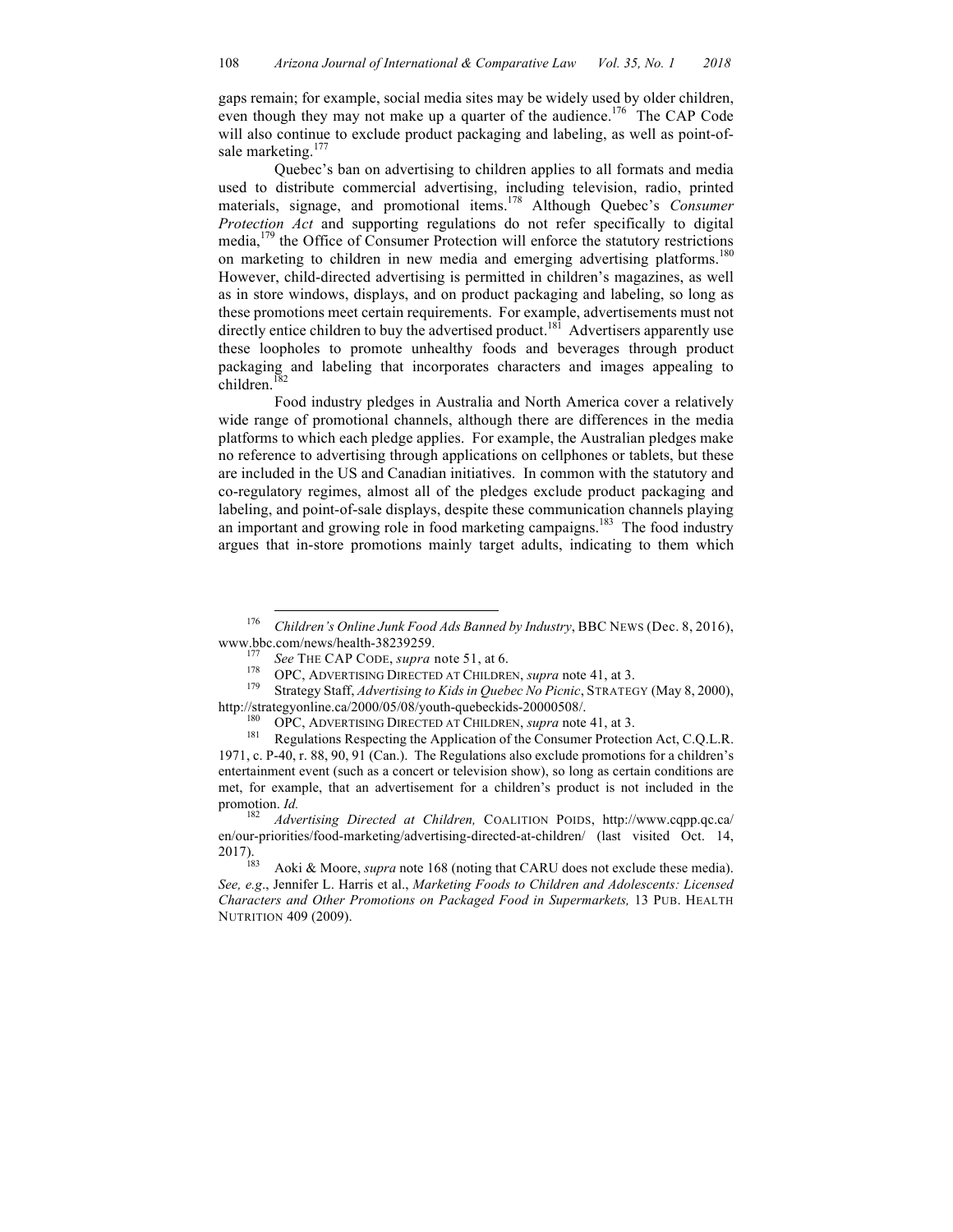products have "child appeal."<sup>184</sup> This ignores the evidence that children are widely exposed to in-store displays and product packaging, and are influenced by these marketing techniques.<sup>185</sup> In summary, our survey indicates that all six regulatory regimes exclude important communication channels through which children are exposed to unhealthy food marketing.

## **E. Persuasive Advertising Techniques Covered by the Codes**

Mandatory and voluntary schemes governing food advertising restrict the use of certain marketing techniques that children find particularly persuasive, such as the use of licensed characters, celebrities, prizes, product placement, and premium offers. The exception is Quebec, which bans all forms of promotion to children, although the design and content of an advertisement is relevant to determining whether it is directed to children.<sup>186</sup>

In Canada and the United States, signatories to the voluntary food advertising schemes commit to only use third-party licensed characters (i.e., characters from television shows or movies that are licensed to companies to use in promotions), celebrities, and movie tie-ins when marketing "healthier products" to children.<sup>187</sup> By contrast, the Australian pledges do not restrict the use of licensed characters or celebrities.

The Canadian and US pledges also commit signatories not to pay for any product placements in the program or editorial content of all media directed to children under 12 years, while in Australia, participants commit to ensuring that any paid product placements relate to healthier dietary choices.<sup>188</sup> US signatories must ensure that any products appearing in interactive games that are provided free or for nominal charge to children under 12 years represent healthier dietary choices.<sup>189</sup> In Canada and Australia, this obligation applies to products appearing in *any* interactive game directed primarily to children under 12 years. The Canadian, US,

<sup>&</sup>lt;sup>184</sup> COUNCIL OF BETTER BUS. BUREAUS, PROPOSED VOLUNTARY PRINCIPLES FOR MARKETING FOOD TO CHILDREN 32 (Apr. 28, 2011), http://www.bbb.org/storage/0/ Shared%20Documents/CFBAI%20IWG%20Comment%207-14-2011.pdf; Aoki & Moore, *supra* note 168, at 137.

<sup>185</sup> Aoki & Moore, *supra* note 168, at 137. *See, e.g*., Dafina Rexha et al., *The Effect of Availability, Point of Purchase Advertising and Sampling on Children's First Independent* 

<sup>&</sup>lt;sup>186</sup> OPC, ADVERTISING DIRECTED AT CHILDREN, *supra* note 41, at 6. 187 THE CANADIAN CHILDREN'S FOOD AND BEVERAGE ADVERTISING INITIATIVE: 2014 COMPLIANCE REPORT, *supra* note 149, at 2; *Children's Food and Beverage Advertising Initiative Program*, *supra* note 65, at 3.

<sup>188</sup> *Children's Food and Beverage Advertising Initiative Program*, *supra* note 65, at ¶ 4; *Canadian Children's Food and Beverage Advertising Initiative*, *supra* note 65; RCMI, *supra* note 65.

<sup>189</sup> *Children's Food and Beverage Advertising Initiative Program*, *supra* note 65, at 3.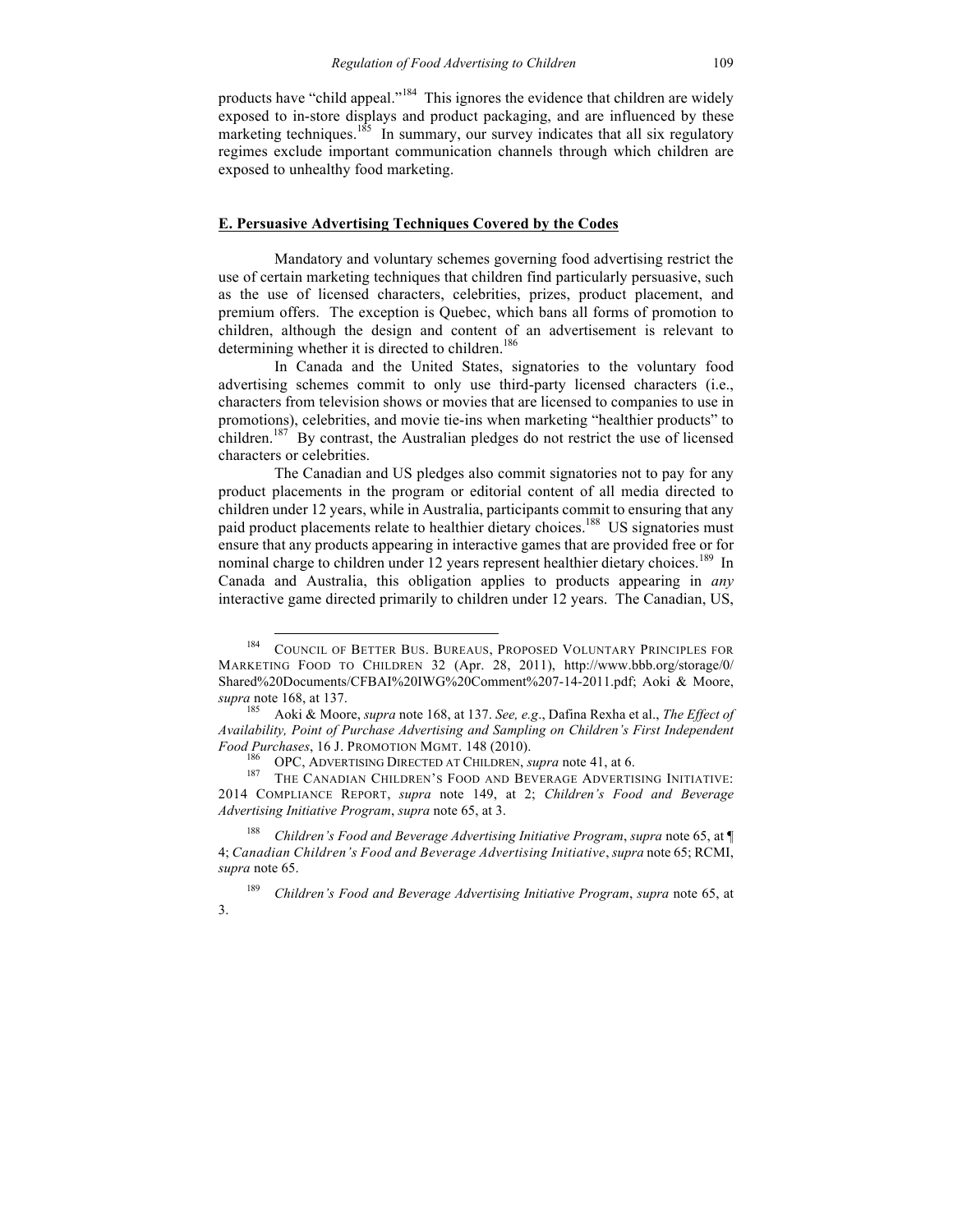and Australian schemes do not restrict the use of prizes and premium offers in food advertising, nor the use of proprietary characters.

The UK BCAP code provides that promotional offers, licensed characters, and celebrities popular with children may not be used in broadcast HFSS advertising targeted directly at preschool and primary school-aged children.<sup>190</sup> The CAP code applies similar restrictions to non-broadcast advertisements for HFSS products directed to children in these categories. <sup>191</sup> The Irish *Children's Commercial Communications Code* also restricts the use of licensed characters, children's program characters, celebrities who are "widely acclaimed, or honored and/or known to children," promotional offers, and health and nutrition claims in children's commercial communications for HFSS products.<sup>192</sup>

OfCom claims that children saw fewer food advertisements using these persuasive techniques following the introduction of the UK HFSS rules.<sup>193</sup> However, independent research suggests that the use of premium offers, celebrity endorsers, and promotional characters remains widespread in HFSS advertising during children's peak viewing times.<sup>194</sup> Restrictions on the use of certain promotional techniques in *child-directed* advertising do not take into account children's exposure to advertisements that may not be intended specifically for them, but which incorporate promotional techniques that they find persuasive or appealing.<sup>195</sup> Further, the HFSS rules only apply to licensed characters and celebrities that are "targeted directly at pre-school or primary school children;" this permits food advertisers to use licensed characters and endorsers in HSFF advertisements that are viewed by a large number of children in these categories, provided they also have more general appeal.<sup>196</sup>

The exclusion of proprietary characters from content restrictions is an important loophole in both public and private regulatory schemes, including the HFSS rules that operate in the United Kingdom and Ireland. Food companies create and own proprietary characters such as Ronald McDonald,<sup>197</sup> many of which have featured in food marketing campaigns over a long period of time and in promotions

<sup>&</sup>lt;sup>190</sup> *See* THE BCAP CODE, *supra* note 50, at r. 13.0, 13.14. Whether an advertisement targets children is determined according to its content rather than its scheduling. *Id*.

<sup>&</sup>lt;sup>191</sup> THE CAP CODE, *supra* note 51, at r. 15.5.<br><sup>192</sup> See BAI CHILDREN'S COMMERCIAL COMMUNICATIONS CODE, *supra* note 42, at 5, 11, 13 (defining "children's commercial communications" as those that promote products, services or activities that are deemed to be of particular interest to children and/or broadcast

during and between children's programs).<br><sup>193</sup> HFSS ADVERTISING RESTRICTIONS, *supra* note 93, at 44–45.<br><sup>194</sup> Emma J Boyland et al., *Persuasive Techniques Used in Television Advertisements* 

*to Market Foods to UK Children,* 58 APPETITE 658 (2012). <sup>195</sup> *Id*. <sup>196</sup> THE BCAP CODE, *supra* note 50, at r. 13.9–13.15; THE CAP CODE, *supra* note 51, at r. 15.15; Boyland et al., *supra* note 194, at 659.<br><sup>197</sup> *An Analysis of the Regulatory and Voluntary Landscape Concerning the* 

*Marketing and Promotion of Food and Drink to Children*, NATIONAL HEART FORUM 43–44 (2011), http://www.heartforum.co.uk/our-work/policy/nutrition/marketing-food-anddrink-to-children/ [hereinafter *An Analysis of the Regulatory and Voluntary Landscape*].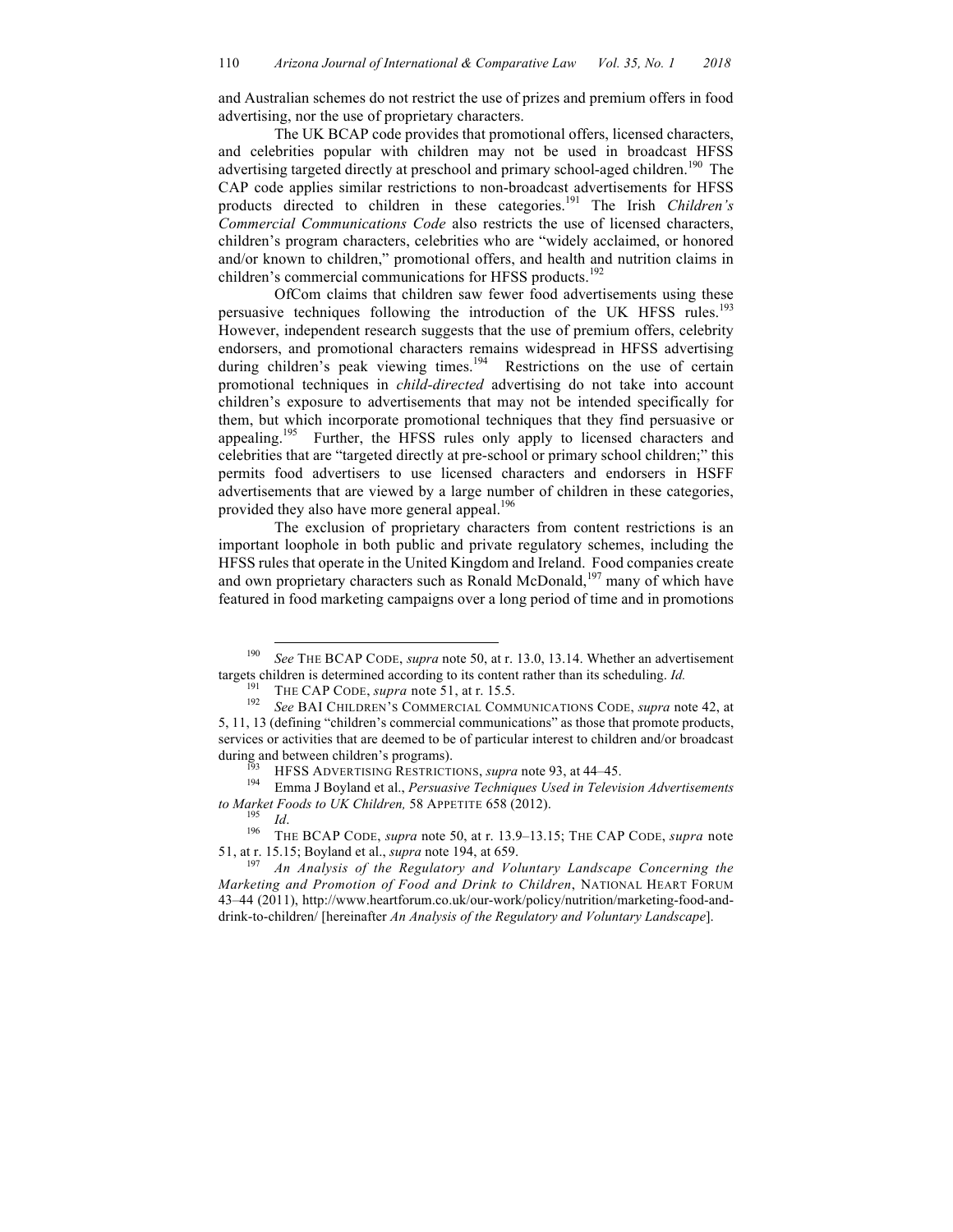via a wide range of communication channels.<sup>198</sup> With the exception of Ouebec and the United Kingdom,<sup>199</sup> the regulatory regimes we analyzed also excluded brand and "product line" advertising, the latter of which involves companies promoting "healthier choice" items from a line of products that also includes less healthy alternatives.<sup>200</sup> This loophole allows companies to advertise their master brand to children using the company's name, characters, and other brand identity elements (but not its products); all of which assist in creating positive feelings that are transferred to the company's products, thereby influencing children's taste perceptions. 201

In summary, the regulatory schemes we reviewed take a very narrow view of advertising, often excluding brand advertising, product packaging and labeling, and sponsorship*—*each of which are used extensively by food companies to promote unhealthy products to children.<sup>202</sup> The wide range of "escape clauses" in food advertising regulation provides one explanation as to why restrictions on food marketing have had a limited impact on improving the food marketing environment.

#### **F. Defining Unhealthy Foods**

Regulatory schemes for food advertising use nutrient profiling models to rank foods according to their nutritional content and to distinguish between "healthier" foods and beverages that are suitable for promoting to children, and less healthy, restricted products.<sup>203</sup> The one exception in our study was Quebec's *Consumer Protection Act*, which applies to all products. However, in general, the distinction between healthy and unhealthy foods is an important axis for food advertising regulation,<sup>204</sup> despite the significant debate over the utility of

 <sup>198</sup> *An Analysis of the Regulatory and Voluntary Landscape*, *supra* note 197; David Lawrence, *The Role of Characters in Kids Marketing*, 4 YOUNG CONSUMERS 43, 45 (2003); Jessica Castonguay et al., *Healthy Characters? An Investigation of Marketing Practices in Children's Food Advertising*, 45 J. NUTRITION EDUC. BEHAVIOR 571 (2013). <sup>199</sup> *See Food*: *HFSS Product and Brand Advertising*, ADVERT. STANDARDS

AUTHORITY (June 29, 2017). The CAP and BCAP Codes apply to brand and product line advertisements where the product does not feature but the brand or product line is synonymous with HFSS products. *Id*. 200 Aoki & Moore, *supra* note 168, at 140. <sup>201</sup> Lawrence, *supra* note 198; Emma J. Boyland & Jason C. G. Halford, *Television* 

*Advertising and Branding. Effects on Eating Behaviour and Food Preferences in Children*, 62 APPETITE 236 (2013); Aoki & Moore, *supra* note 168, at 140. <sup>202</sup> Jill Sherriff & Mike Daube, *Cricket: Notching up Runs for Food and Alcohol* 

*Companies?* 34 AUSTL. & N.Z. J. PUB. HEALTH 19, 19–23 (2009); Bridget Kelly et al., *Food and Drink Sponsorship of Children's Sport in Australia: Who Pays?*, 26 HEALTH PROMOTION INT'L 188 (2010).<br><sup>203</sup> Mike Rayner et al., *Nutrient Profiling and the Regulation of Marketing to Children.* 

*Possibilities and Pitfalls*, 62 APPETITE 232, 232 (2013); Hawkes & Harris, *supra* note 15, at 1408–09; Hawkes & Lobstein, *supra* note 19, at 92. 204 Handsley et al., *supra* note 141.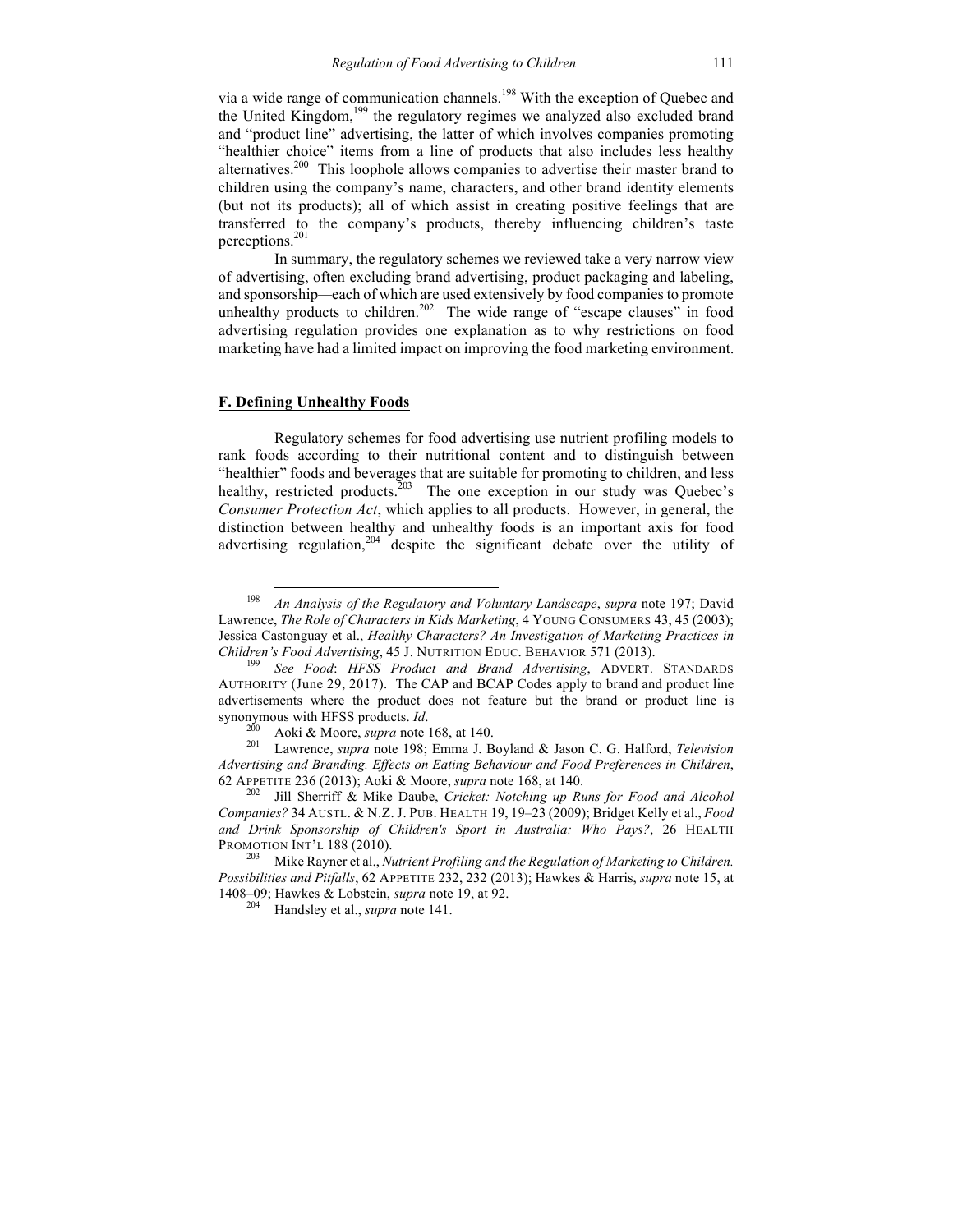categorizing products as "healthy" or "unhealthy," and over which products should fall into each category. $205$ 

The voluntary schemes that operate in the United States, Canada, and Australia each use a different nutrient profile model, while the Irish regulations use a modified version of the model developed by the UK Food Standards Authority for the UK HFSS restrictions.206 Australia's *Responsible Children's Marketing Initiative* permits companies to choose their own nutrient model for identifying healthier choices, provided it is "consistent with established scientific standards or Australian government standards."<sup>207</sup> This has resulted in companies using an array of different models, adding to the complexity of self-regulation and undermining the consistency and transparency of participants' commitments.<sup>208</sup> While the Canadian and US pledges originally allowed participants to adopt the nutrient profile model of their choice, the US CFBAI introduced a uniform nutrient profiling scheme in December 2013,<sup>209</sup> with the Canadian pledge following suit in  $2014$ <sup>210</sup>

Nutrient profile models differ according to the types of nutrients considered, the reference amount, the mathematical model followed, and how the final results are presented. As a result, there are significant discrepancies in the total number of food products and kinds of products that may be marketed to court number of food products and three or products that may be interneted to children under each model.<sup>211</sup> Typically, the nutrient profile models developed by the food industry are weaker than those created by academic research groups,

56. <sup>207</sup> RCMI, *supra* note 65, at § 1.1. <sup>208</sup> Hebden et al., *supra* note 78. <sup>209</sup> Elaine D. Kolish, *The Children's Food and Beverage Advertising Initiative White paper on CFBAI's Uniform Nutrition Criteria*, COUNCIL OF BETTER BUS. BUREAUS (2011), http://www.bbb.org/us/childrens-food-and-beverage-advertisinginitiative/info/; Elaine D. Kolish & Magdalena Hernandez, *The Children's Food and Beverage Advertising Initiative: A Report on Compliance and Progress During 2011*, COUNCIL OF BETTER BUS. BUREAUS ii (2012), http://www.bbb.org/us/childrens-food-andbeverage-advertising-initiative/info/.<br><sup>210</sup> THE CANADIAN CHILDREN'S FOOD AND BEVERAGE ADVERTISING INITIATIVE:

2014 COMPLIANCE REPORT, *supra* note 149, at i. The adoption of uniform nutrition criteria for use with the US pledge resulted from the US Federal Government creating an Interagency Working Group on Marketing to Children in 2009, which aimed to develop a uniform nutrient profile model that the food industry would adopt for use in the CFBAI. While the working group's proposal was never adopted, it prompted the industry to introduce its own uniform model in 2013. *See* Vivica I. Kraak et al., *Industry Progress to Market a Healthful Diet to American Children and Adolescents*, 41 AM. J. PREVENTIVE MED. 322, 328 (2011); FTC, FOOD FOR THOUGHT (2011), http://www.ftc.gov/opa/2011/04/foodmarket.shtm; Kolish, *supra* note 209; Kolish & Hernandez, *supra* note 209.<br><sup>211</sup> Peter Scarborough et al., *How Important is the Choice of Nutrient Model Used to* 

*Regulate Broadcast Advertising of Foods to Children? A Comparison Using a Targeted Data Set,* 67 EUR. J. CLINICAL NUTRITION 815, 819 (2013).

<sup>205</sup> Rayner et al., *supra* note 203. <sup>206</sup> *See* BAI CHILDREN'S COMMERCIAL COMMUNICATIONS CODE, *supra* note 42, at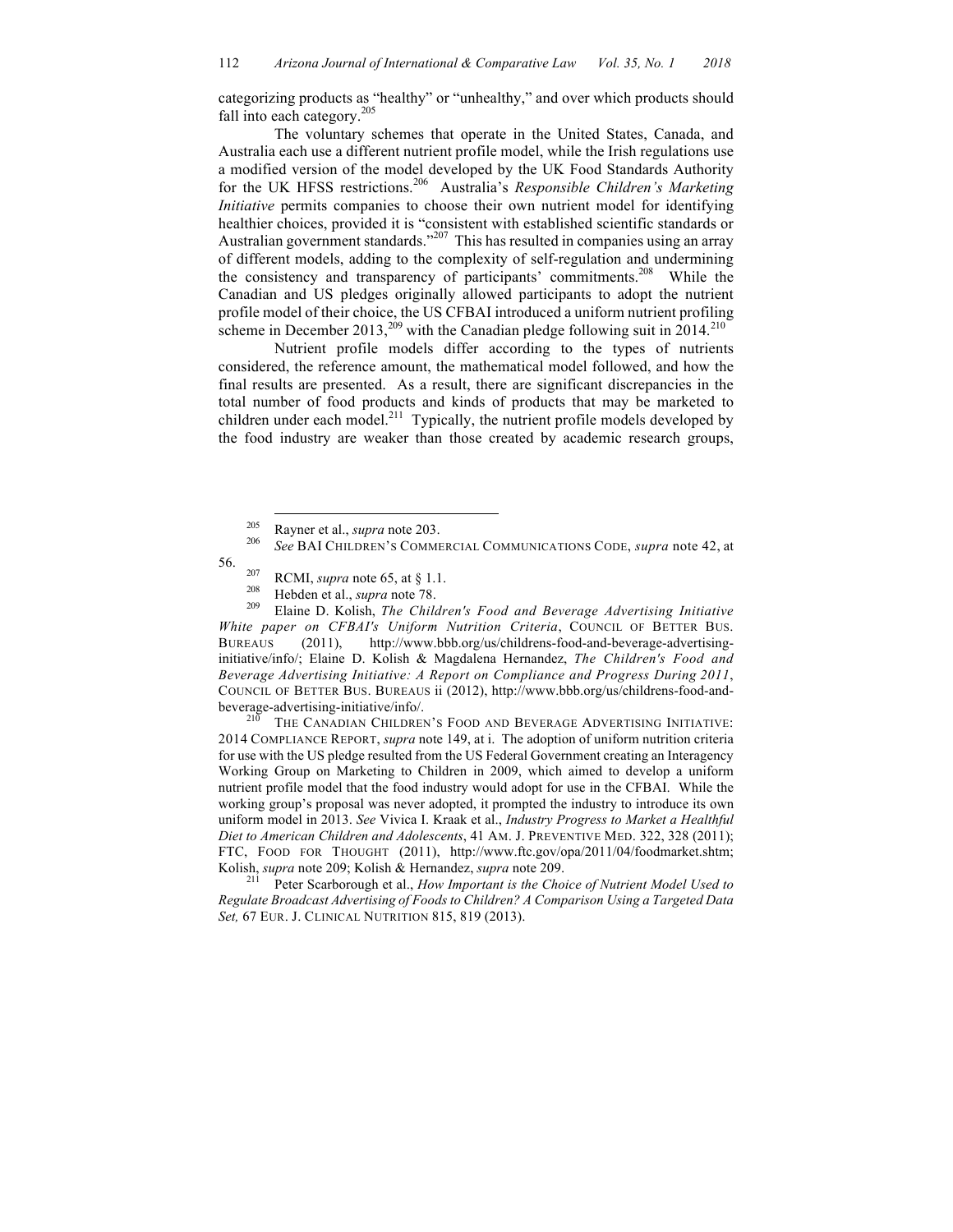government agencies, or scientific bodies. $2^{12}$  This allows a wider variety of products to be marketed to children. Nevertheless, one study comparing eight nutrient profile models found that the model used in the UK HFSS rules was the most lenient, permitting 47.4% of the television food advertisements in the sample to be broadcast.<sup>213</sup> Overall, however, research suggests that a nutrient profile model developed by a government or scientific body is more likely than industrydeveloped models to protect children from exposure to unhealthy foods and beverages.<sup>214</sup>

A more fundamental problem is that regulatory schemes allow for the promotion of products that are judged to be "healthier" according to the nutrient profiling model, rather than restricting promotion only to foods and beverages that should form the bulk of children's dietary intake, such as fresh fruits and vegetables.<sup>215</sup> Food advertising regulation may produce small improvements in the nutritional quality of food products being advertised to children, but without any substantial increase in the promotion of truly healthy foods.<sup>216</sup> Furthermore, the identification of some products as "healthier choices" may create a "halo effect" that encourages parents and children to believe that these products contain essential nutrients for a healthy diet, when this is not necessarily the case. In this way, regulation may operate to legitimize the promotion of highly processed foods, rather than encouraging the consumption of foods that are essential for dietary health.<sup>217</sup>

## **VI. EVALUATING REGULATORY PROCESSES GOVERNING FOOD ADVERTISING**

The previous section reviewed some of the terms and conditions of food advertising schemes that create the substantive content of regulatory constraints on food advertising to children. In this section, we turn to strengths and weaknesses in the regulatory processes that govern the operation of each scheme, beginning with the processes used to create regulatory regimes.

 <sup>212</sup> Hannah Brinsden & Tim Lobstein, *Comparison of Nutrient Profiling Schemes for Restricting the Marketing of Food and Drink to Children,* 8 PEDIATRIC OBESITY 325 (2013); Hebden et al., *supra* note 78.<br><sup>213</sup> Scarborough et al., *supra* note 211, at 817.<br><sup>214</sup> *See, e.g.*, Hebden et al., *supra* note 78; Scarborough et al, *supra* note 211, at 819;

Kunkel et al., *supra* note 87; Marlene B. Schwartz et al., *Breakfast Cereal Industry Pledges to Self-Regulate Advertising to Youth: Will They Improve the Marketing Landscape?*, 31 J.

<sup>&</sup>lt;sup>215</sup> T. Lobstein & S. Davies, *Defining and Labelling "Healthy" and "Unhealthy" <i>Food*, 12 PUB. HEALTH NUTRITION 331, 332 (2008).

<sup>&</sup>lt;sup>216</sup> *Id.* ("[a] reduced-salt snack is better than a fully salted snack, but it may still remain a salty product").<br> $\frac{217}{10}$  *Id.*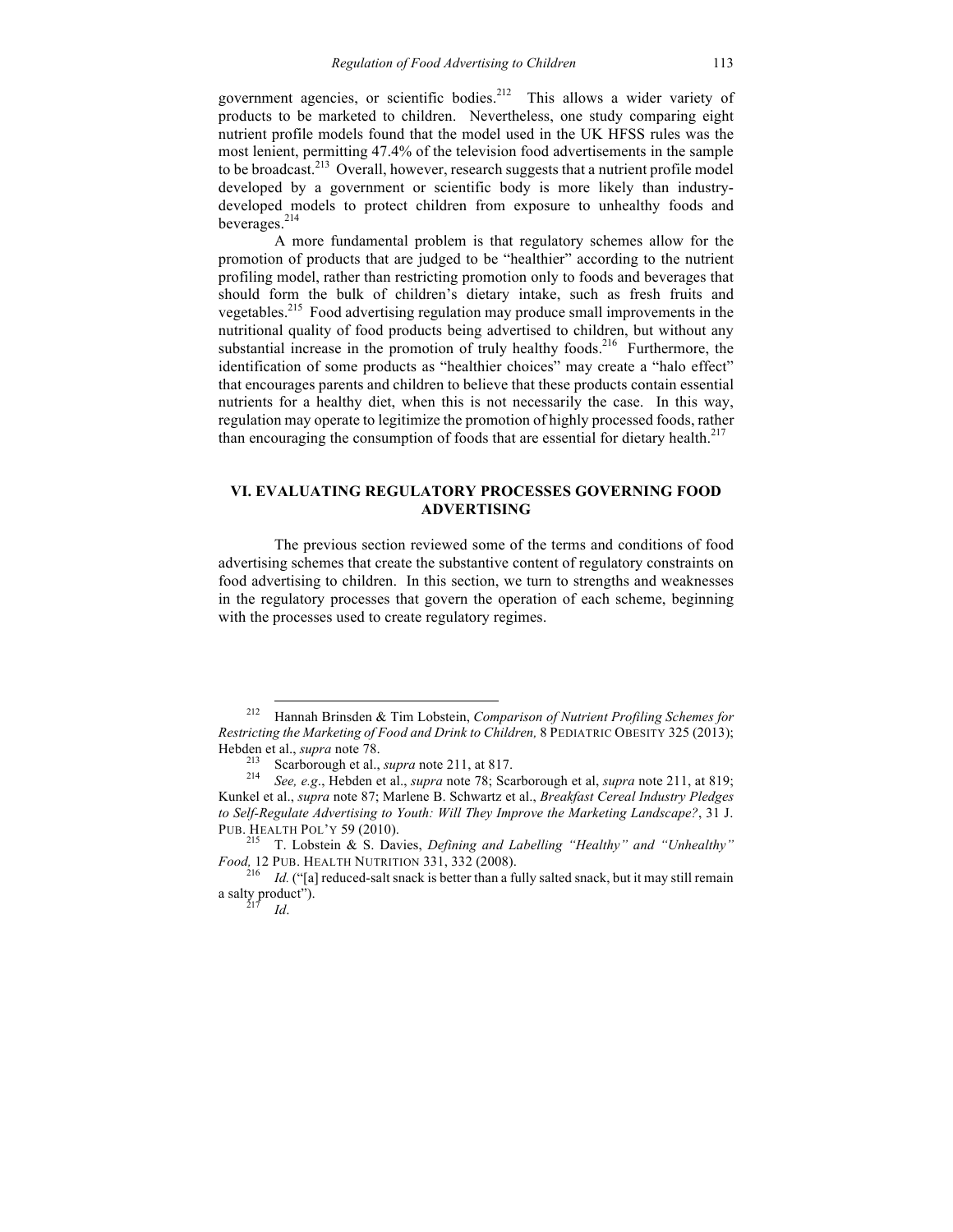#### **A. Rule Development and Scheme Design**

In jurisdictions where food advertising to children is governed by legislation or co-regulatory schemes (i.e., Quebec, Ireland, and the United Kingdom), independent regulatory agencies led processes of rule development. In the UK, OfCom undertook a series of public consultations, surveys, and stakeholder meetings on proposed options for restricting broadcast HFSS advertising.<sup>218</sup> It also commissioned research on the effects of television food advertising on children's food preferences and consumption.<sup>219</sup> The Broadcasting Authority of Ireland convened an Expert Working Group to examine the health and nutrition of Irish children, which comprised nutrition and public health policy experts from various government agencies.220 This was accompanied by a series of public consultations on proposed options for restricting HFSS advertising.<sup>221</sup> Public consultation requirements enhance transparency and ensure that the views of civil society organizations (e.g., consumer and parent representatives, and public health organizations) are heard and considered during the process of developing food advertising standards.

By contrast, there is no evidence that the food and advertising industries in Canada, the United States, and Australia consulted with external stakeholders when developing voluntary pledges on food marketing to children. Nor does the industry do so when periodically revising the terms and conditions of these instruments. The inability of members of the public to influence decisions about the content of self-regulatory standards undermines transparency, $^{222}$  and suggests that the purpose of these schemes is primarily to claim regulatory space and pursue business objectives rather than to address public health concerns.<sup>223</sup> Governments that rely on self-regulation in addressing matters of public interest should ensure that the processes for scheme design, rule development, and review of standards are transparent and include mechanisms for incorporating feedback from representatives of children, parents, consumers, and public health organizations.

 <sup>218</sup> *See Tougher New Food and Drink Rules Come into Effect in Children's Media,*  ADVERT. STANDARDS AUTHORITY (June 30, 2017), https://www.asa.org.uk/news/toughernew-food-and-drink-rules-come-into-effect-in-children-s-media.html (explaining that the ASA also undertook public consultation in designing its rules for HFSS advertising in non-

broadcast media). 219 LUNT & LIVINGSTONE, *supra* note 99, at 152, 156–57. *See* OFF. OF COMM. (U.K.), TELEVISION ADVERTISING OF FOOD AND DRINK PRODUCTS TO CHILDREN: FINAL STATEMENT (2007), http://stakeholders.ofcom.org.uk/consultations/foodads new/

statement/.<br><sup>220</sup> *See* CHILDREN'S COMMERCIAL COMMUNICATIONS CODE CONSULTATION

DOCUMENT, *supra* note 27, at 20.<br><sup>221</sup> *Id.*; *Consultation: Stage 2: March 2012-May 2012*, BAI, http://www.bai.ie/en/bailaunches-consultation-on-draft-general-and-childrens-commercial-communications-codes/; DRAFT BAI GENERAL AND CHILDREN'S COMMERCIAL COMMUNICATIONS CODES CONSULTATION DOCUMENT, *supra* note 144. <sup>222</sup> Richard Mulgan, *Accountability Issues in the New Model of Governance* 6–7

<sup>(</sup>Discussion Paper No. 91 2002), http://firgoa.usc.es/drupal/files/No91Mulgan.pdf. 223 Reeve, *supra* note 125, at 159.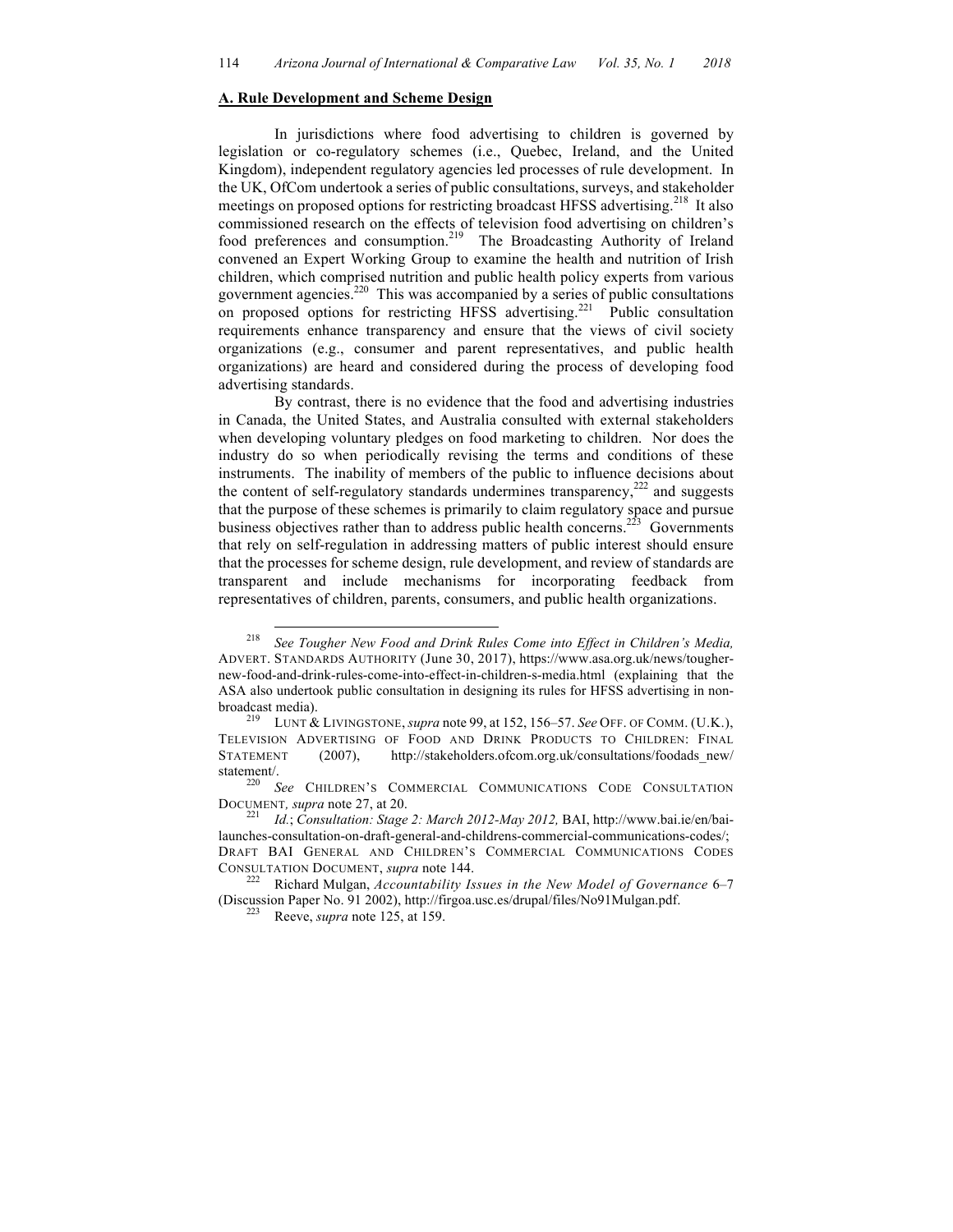#### **B. Administration**

Throughout the six jurisdictions, a variety of organizations were responsible for the administration, monitoring and enforcement of food advertising standards. In Quebec and Ireland, government regulatory agencies are solely responsible for the administration of the relevant regulations. In the United Kingdom, regulatory responsibility is shared between the government broadcasting regulator, OfCom, and industry-based partners. Advertising industry selfregulatory organizations administer the US and Canadian pledges, while a food industry trade association, the Australian Food and Grocery Council, administers the Australian pledges.

Information about the operation of the US, Canadian, and Australian pledges, including annual reports and results of monitoring activities, is made publicly available on each scheme's website, ensuring a degree of transparency.<sup>224</sup> However, in practice, there is little scope for public "voice" in the operation of these schemes; for example, through community consultation or representation on governing committees.<sup>225</sup> Nor is there any formal role for government in the administration of these schemes. Rather, administration of the food industry pledges we analyzed is almost entirely industry-based, with limited capacity for external stakeholders to hold industry actors accountable for the effective operation of each scheme.

One of the benefits of co-regulation is that government agencies can establish mechanisms to hold industry partners accountable for their performance in enforcing regulatory standards. In the United Kingdom, OfCom engages in a form of "meta-regulation" by providing oversight of the private organizations that undertake most administrative activities within the co-regulatory scheme for broadcast advertising.<sup>226</sup> The Advertising Standards Authority (ASA) and the

One exception is that two external representatives sit on the committee that administers the Australian pledges. However, industry representatives comprise the three other committee members, limiting the influence that these two external representatives on the development and administration of the scheme. *See* RCMI, *supra* note 65, at 8; QSRI, *supra* note 65, at 8.

<sup>226</sup> *See* Christine Parker, *Meta-Regulation: Legal Accountability for Corporate Social Responsibility? in* DOREEN MCBARNET, AURORA VOICULESCU AND TOM CAMPBELL (eds), The New Corporate Accountability: Corporate Social Responsibility and the Law 5 (2007); Bronwen Morgan, *The Economisation of Politics: Meta-regulation as a Form of Non-Judicial Legality* 12(4) SOC. & LEGAL STUDS. 490 (2003). In contrast to the co-regulatory scheme for broadcast advertising, non-broadcast advertising is governed by a self-regulatory

<sup>&</sup>lt;sup>224</sup> *Welcome to the Children's Food and Beverage Advertising Initiative, COUNCIL OF* BETTER BUS. BUREAUS*,* https://www.bbb.org/council/the-national-partner-program/ national-advertising-review-services/childrens-food-and-beverage-advertising-initiative/ (last visited Feb. 16, 2017); *Canadian Children's Food and Beverage Advertising Initiative*, *supra* note 65; *Advertising to Children,* AUSTL. FOOD & GROCERY COUNCIL http://www.afgc.org.au/our-expertise/health-nutrition-and-scientific-affairs/advertising-to-<br>children/ (last visited Feb. 17, 2017).<br><sup>225</sup> One expertise is that two external conceantatives sit on the committee the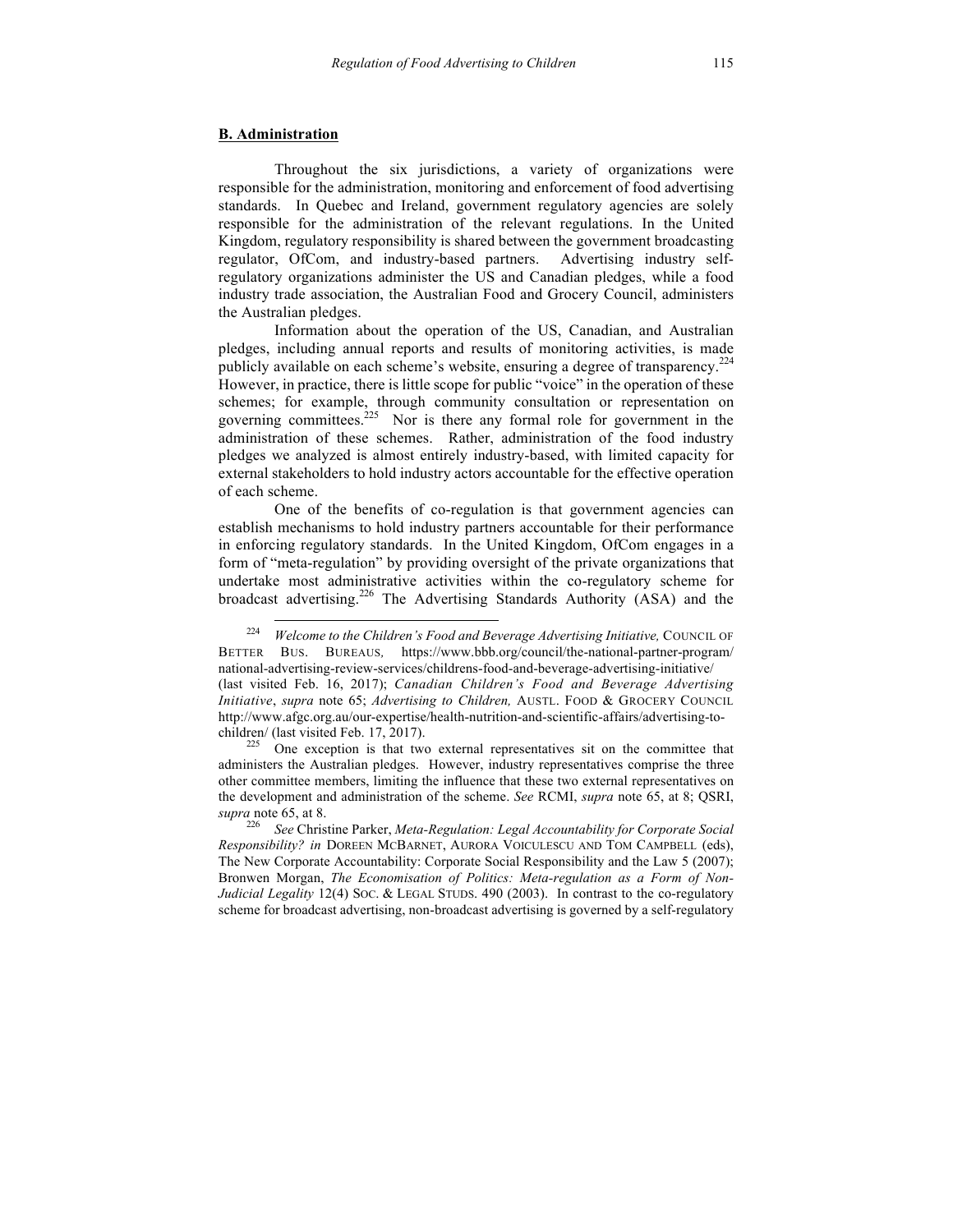Broadcast Committee of Advertising Practice (BCAP) must report regularly to OfCom against agreed-upon performance indicators.227 OfCom approves changes to the BCAP code, and reserves the right to introduce new rules where needed.<sup>228</sup> Both OfCom and its industry partners are held accountable to consumers through formal public consultation mechanisms. For example, the *Communications Act*  2003 (UK) requires OfCom to establish a Communications Consumer Panel for the purpose of consulting formally with the public in decision-making about its functions.229 Accountability to consumers is also strengthened by the complaints handling mechanism administered by the ASA, by research on consumer views on advertising, and by the publication of annual plans and reports by the ASA and  $CAP<sup>230</sup>$ 

Regulatory capture can affect the work of public regulators, $231$  just as it can affect the work of industry-based regulators.<sup>232</sup> Independent regulatory agencies such as OfCom also face concerns about their accountability and legitimacy, as these bodies wield significant regulatory power, but their members are neither elected nor directly accountable to elected officials.<sup>233</sup> However, while public regulatory bodies can lack democratic accountability, they are much more likely than private regulators to be subject to legal and judicial accountability measures. $234$  For example, the BAI is subject to the requirements of the Irish *Freedom of Information Act* 2014,<sup>235</sup> while under the *Broadcasting Act* 2009, its obligations include consulting with the public when preparing new broadcasting codes, and preparing annual reports to the Minister on its functions and activities.

These accountability measures reflect a feature of regulation that is present when food advertising standards are administered by a public or independent body,

 $\overline{a}$ 

16, 2017). <sup>230</sup> LUNT & LIVINGSTONE, *supra* note 99, at 67. *See* ADVERT. STANDARDS AUTHORITY ADVERTISING REGULATION: THE BALANCE IS SHIFTING: ANNUAL REPORT <sup>2015</sup> (2015), https://www.asa.org.uk/asset/DE51023B-D940-4665-A72EA0DDE3E8816E/. <sup>231</sup> *See* Toni Makkai & John Braithwaite, *In and Out of the Revolving Door: Making* 

*Sense of Regulatory Capture*, 12 J. PUB. POL'Y 61 (1992). <sup>232</sup> *See*, e.g., Joseph Rees, *Development of Communitarian Regulation in the Chemical* 

*Industry*, 19 L. POL'Y 477, 506 (1997). <sup>233</sup> Giandomenico Majone, *Regulatory Legitimacy in* REGULATING EUR. 284, 284

(Giandomenico Majone ed., 1996). <sup>234</sup> Mark Thatcher, *Delegation to Independent Regulatory Agencies: Pressures,* 

scheme, meaning that OfCom does not play the same oversight role in respect of the CAP Code and its administration by the ASA and CAP. *Id.*<br><sup>227</sup> Memorandum of Understanding, *supra* note 49.<br><sup>228</sup> *Id.* at 6. <sup>229</sup> Communications Act 2003, ch. 1, § 16 (U.K.),

https://www.legislation.gov.uk/ukpga/2003/21/section/16; *OfCom and Consumer Panel Memorandum of Understanding,* OFCOM (U.K.) (July 5, 2010), http://www.ofcom.org.uk/ about/how-ofcom-is-run/committees/communications-consumer-panel/memorandum-ofunderstanding/; *Welcome to the Communications Consumer Panel,* COMMUNICATIONS CONSUMER PANEL, http://www.communicationsconsumerpanel.org.uk/ (last visited Feb.

*Functions and Contextual Mediation, 25 W. EUR. POL. 125, 142 (2002).*<br><sup>235</sup> *See BROADCASTING AUTHORITY OF IRELAND, ANNUAL REPORT 2015 29 (2015),* 

http://www.bai.ie/en/bai-annual-report-2015-published/.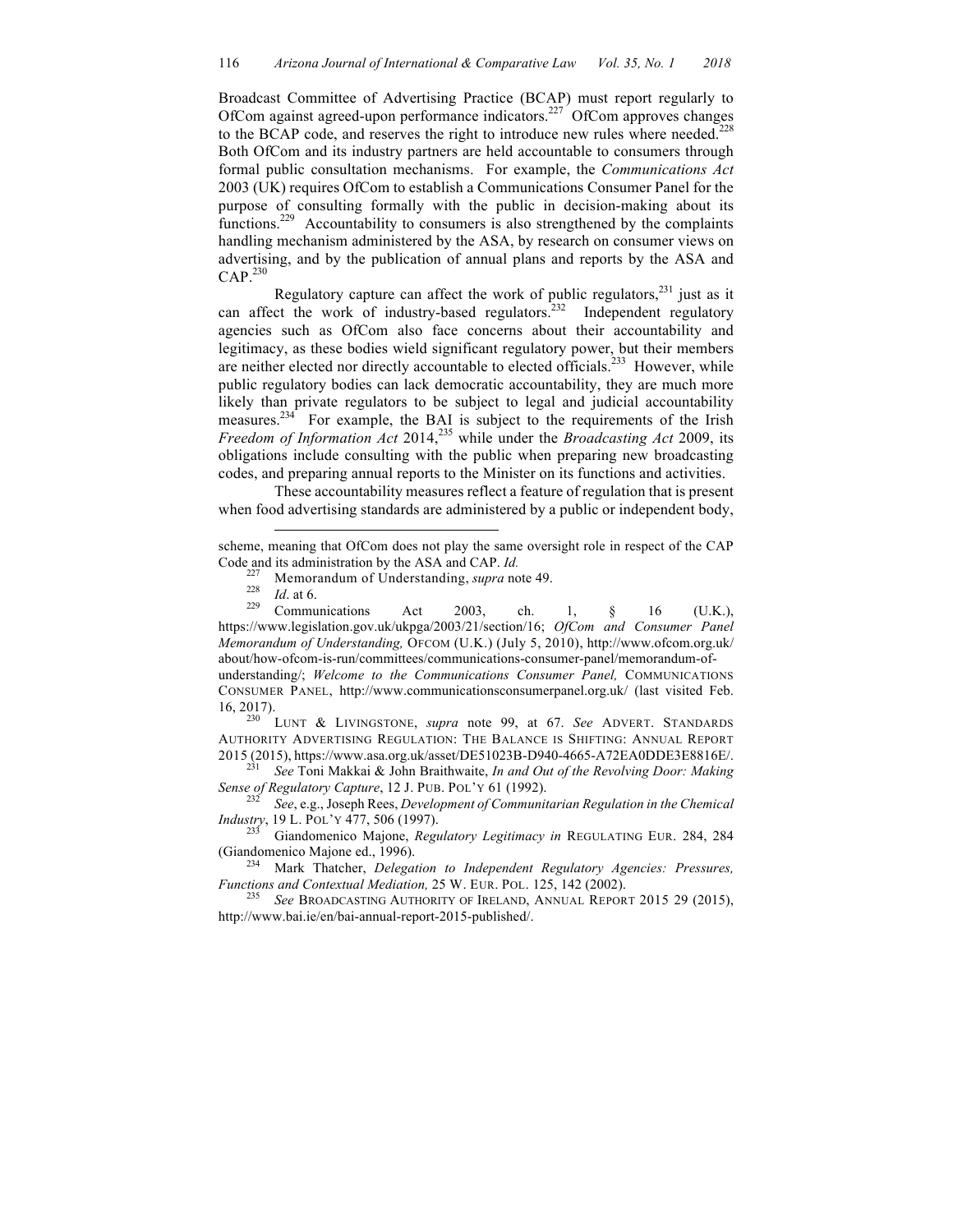but often absent or diminished with industry-based administration—namely, the presence of an account holder who is legally empowered to evaluate the performance of an advertiser, industry-based regulatory body, or other entity.<sup>236</sup> Although governments have the ability to hold industry-based regulators accountable for their performance in ensuring that food advertisers comply with the industry's voluntary standards, we found little evidence that governments are monitoring the performance of the food industry pledges that operate in Canada, the United States, and Australia. This is despite the fact that governments in these countries have opted for private regulatory mechanisms to pursue public objectives, namely, improving the food advertising environment and its impacts on children's nutrition and obesity.

### **C. Monitoring of Performance and Compliance**

The absence of independent, systematic monitoring mechanisms was a key limitation of the regulatory regimes we examined, and reflects a common theme in food advertising regulation more generally.237

The industry bodies that administer food industry pledges monitor schemes by: (1) reviewing participants' self-reports on compliance; (2) reviewing complaints, and; (3) undertaking their own research on the volume and nature of unhealthy food advertising directed to children.<sup>238</sup> However, public health advocates raise concerns about the efficacy and transparency of industry-based monitoring systems.<sup>239</sup> For example, self-assessment by pledge signatories is problematic, since by reporting on their own interpretation of code principles, food companies are essentially "marking their own exam papers."<sup>240</sup> Effective selfassessment requires signatories to provide complete information about their advertising practices and compliance processes $^{241}$ —something that signatories are unlikely to do if it would damage their reputation or commercial interests.<sup>242</sup> Furthermore, industry bodies do not release the compliance reports of individual companies, $^{243}$  further undermining transparency and defeating public scrutiny.<sup>244</sup>

<sup>&</sup>lt;sup>236</sup> Kraak et al., *Accountability Framework*, *supra* note 125, at 2467, 2472; Swinburn et al., *supra* note 23, at 2535.

<sup>&</sup>lt;sup>237</sup> Hawkes, *supra* note 111, at 46. <sup>237</sup> *See, e.g.*, 2015 ANNUAL COMPLIANCE REPORT FOR THE RCMI AND QSRI, *supra* note 84; THE CANADIAN CHILDREN'S FOOD AND BEVERAGE ADVERTISING INITIATIVE:

<sup>2014</sup> COMPLIANCE REPORT, *supra* note 149; Kolish et al., *supra* note 74.<br><sup>239</sup> *See, e.g.*, King et al., *Building*, *supra* note 87.<br><sup>240</sup> NEIL GUNNINGHAM & DARREN SINCLAIR, LEADERS AND LAGGARDS: NEXT-

GENERATION ENVIRONMENTAL REGULATION 143 (2002).<br><sup>241</sup> *See also* King et al., *Industry*, *supra* note 87.<br><sup>242</sup> Neil Gunningham & Joseph Rees, *Industry Self-Regulation: An Institutional Perspective,* 19 L. POL<sup>'</sup>Y 363, 384 (1997).<br><sup>243</sup> Wilde, *supra* note 68, at 157.<br><sup>244</sup> Aoki & Moore, *supra* note 168, at 143.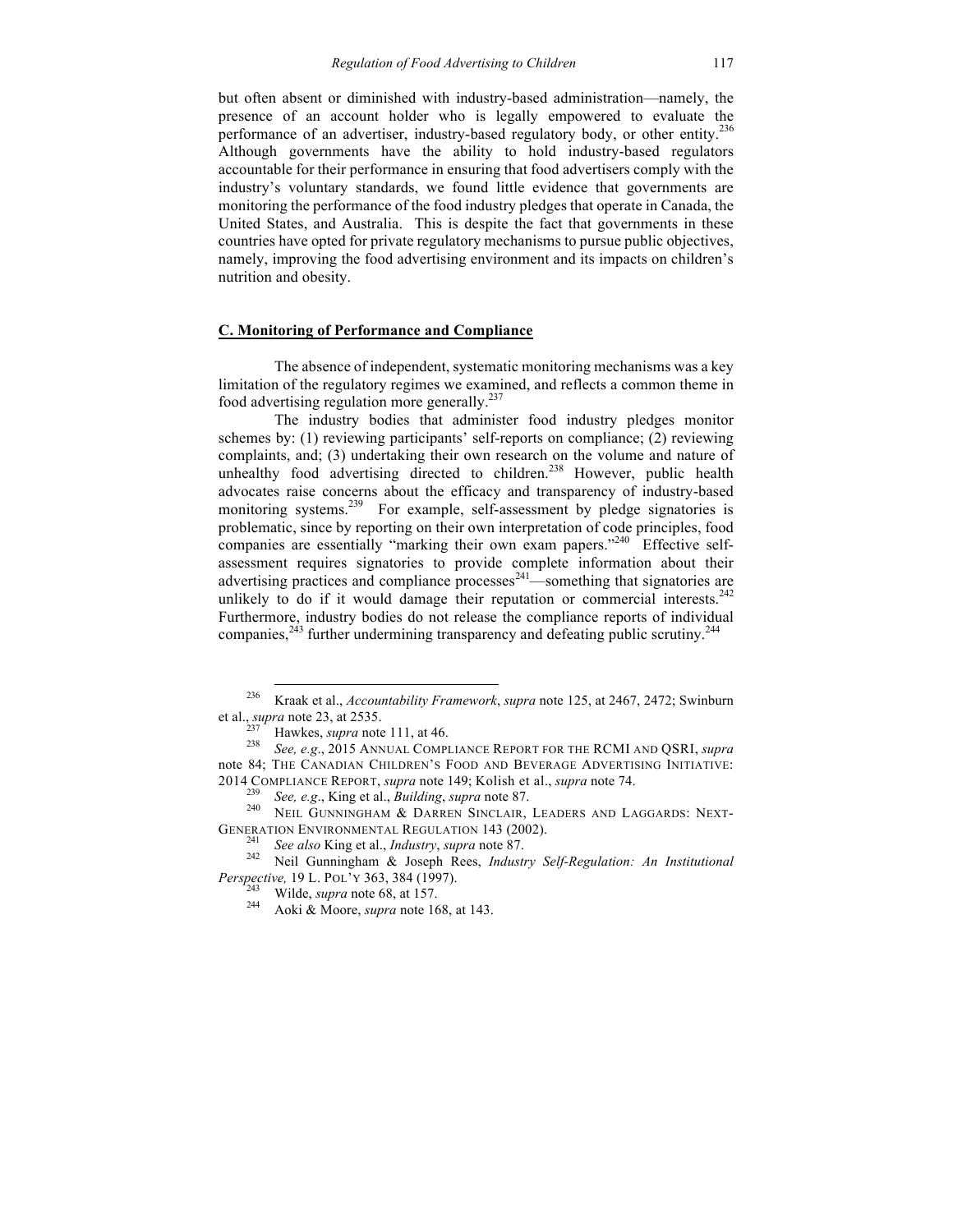Industry-based monitoring aims to ensure that companies are complying with the requirements of pledges and that the initiatives are, in fact, reducing unhealthy food marketing directed to children, as defined in the relevant pledge. By contrast, the WHO recommends that the main objective of food advertising restrictions should be to reduce children's *exposure* to unhealthy food marketing.<sup>245</sup> Industry self-monitoring does not assess the performance of pledge signatories *against this goal*, given its narrow focus on "child-directed" advertising. This helps to explain why the food industry believes its voluntary initiatives are highly successful, despite their limited impact on children's level of exposure to unhealthy food advertising.

Trade associations occupy a precarious position in food advertising regulation since they function both as industry lobby groups and as regulators. Such organizations face a conflict of interest between their commitment to providing effective monitoring of self-regulation and the need to protect the industry's reputation and serve the interests of member companies.<sup>246</sup> This tension can impair the ability of industry bodies to act as effective regulators,  $247$  and may explain why industry monitoring of food advertising regulation tends to be narrow and selective in its reporting criteria.<sup>248</sup> A stronger self-regulatory system for food advertising to children would assign administration and monitoring to an independent body with no conflict of interest, and require reporting against mandatory process and outcome indicators linked to the objective of reducing unhealthy food marketing to children.<sup>249</sup>

The government-based regulatory systems in our sample also failed to meet criteria for effective monitoring, although for different reasons. The key issue here was lack of transparency, with little information available on how, or *if*, regulatory agencies monitor the impact of food advertising regulation. Quebec's Office of Consumer Affairs states that it monitors compliance with the *Consumer Protection Act*,<sup>250</sup> but gives little detail on whether, and how it monitors restrictions on advertising to children. The same is also true of the Broadcasting Authority of Ireland in respect of Ireland's HFSS rules.<sup>251</sup> The apparent lack of systematic

<sup>&</sup>lt;sup>245</sup> *See* WHO, *Set of Recommendations*, *supra* note 14, at 8.<br><sup>246</sup> *See generally JOSEPH REES*, HOSTAGES OF EACH OTHER: THE TRANSFORMATION OF NUCLEAR SAFETY SINCE THREE MILE ISLAND (1994); Gunningham & Rees, *supra* note

<sup>242.</sup> <sup>247</sup> *See* REES, *supra* note 246; Gunningham & Rees, *supra* note 242. <sup>248</sup> Lesley A. King et al., *Consultancy Report on Inappropriate Food Marketing* 

*to the National Preventative Taskforce*, INST. OBESITY, NUTRITION & EXERCISE 1, 28  $(2009)$ .

http://www.health.gov.au/internet/preventativehealth/publishing.nsf/Content/0FBE203C1C 547A82CA257529000231BF/\$File/commpaper-inap-food-mark-king.pdf. *See also* WHO, *A* 

*Framework for Implementing the Set of Recommendations*, *supra* note 14, at 40–45. <sup>249</sup> WHO, *A Framework for Implementing the Set of Recommendations*, *supra* note 14, at 11. <sup>250</sup> *About the Office,* OFFICE DE LA PROTECTION DU CONSOMMATEUR,

http://www.opc.gouv.qc.ca/en/opc/office/mission-mandates/ (last visited Feb. 17, 2017). <sup>251</sup> BROADCASTING AUTHORITY IRELAND, BAI COMPLIANCE AND ENFORCEMENT

POLICY 10 (2014), http://www.bai.ie/index.php/bai-compliance-and-enforcement-policy/.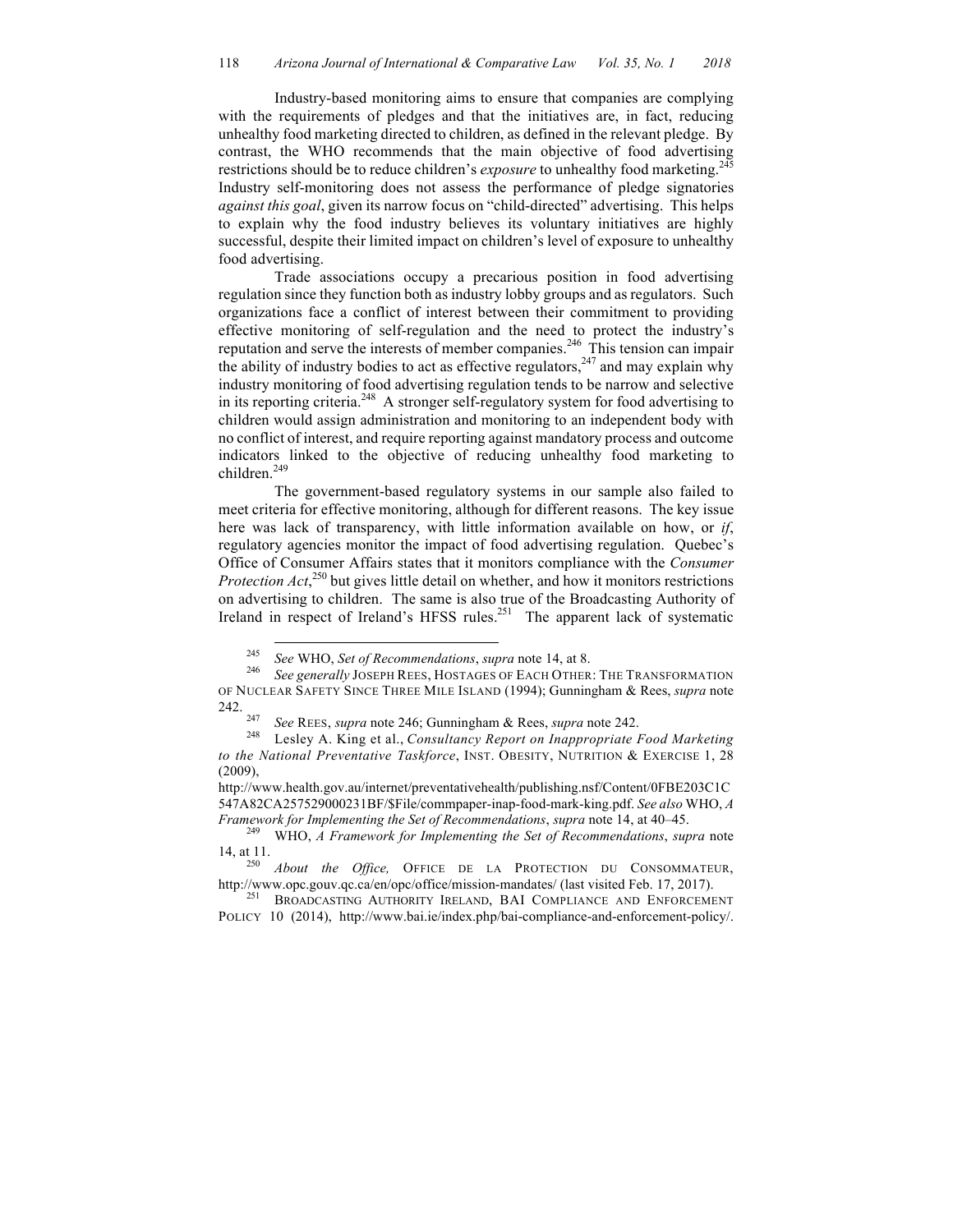monitoring reflects a common problem in command-and-control regulation, namely a lack of resources for effective monitoring of compliance. This makes it difficult to identify non-complying companies and to impose appropriate sanctions.<sup>252</sup>

In the United Kingdom, the ASA has primary responsibility for ensuring compliance with the restrictions on food advertising to children contained in the CAP and BCAP Codes.<sup>253</sup> The ASA undertakes spot checks on advertising in all media, and conducts surveys of advertisements published by sectors where there is unsatisfactory compliance with the BCAP and CAP codes, or where community concerns arise in relation to that sector.<sup>254</sup> In 2007, 2008, and 2009 the ASA conducted three surveys of compliance with broadcast and non-broadcast HFSS advertising content restrictions,<sup>255</sup> and in 2013-2014 the ASA and CAP undertook new research and compliance work on food advertising, prompted by the expansion of the ASA's responsibility for online advertising.<sup>256</sup> In 2015, ASA announced plans for further monitoring of compliance with rules for online marketing of food and beverages to children.<sup>257</sup> On these measures, ASA appears to be a proactive and responsive regulator, although its activities do not quite extend to regular, systematic monitoring of the impact of the HFSS restrictions against process and outcome indicators, as suggested by WHO recommendations on food marketing to children.<sup>258</sup>

 $\overline{a}$ 

The authority monitors compliance with broadcast advertising codes, but it does not offer any details on how it monitors compliance with the HFSS restrictions. *See Id.* <sup>252</sup> NEIL GUNNINGHAM ET AL., SMART REGULATION: DESIGNING ENVIRONMENTAL

POLICY 45 (1998). <sup>253</sup> *About Regulation,* ADVERT. STANDARDS AUTHORITY*,* https://www.asa.org.uk/ About-ASA/About-regulation.aspx (last visited Feb. 17, 2017).<br>
<sup>254</sup> *Id.*<br>
<sup>255</sup> The 2009 survey found a compliance rate of 99.4% with the content restrictions.

*See* ADVERT. STANDARDS AUTHORITY, COMPLIANCE REPORT FOOD AND SOFT DRINK ADVERTISING SURVEY (2009), https://www.asa.org.uk/asset/65A6A0EA-0929-429E-BE6671113D113813/. <sup>256</sup> *Annual Reports*, ADVERT. STANDARDS AUTHORITY, https://www.asa.org.uk/

advice-and-resources/resource-library/annual-reports.html (last visited Oct. 14, 2017). The ASA's work included assessing the impact of the HFSS rules using complaint statistics, decisions, and other information; commissioning and publishing a literature review on the impact of digital and online marketing of food and drink products to children; and undertaking a survey of online food advertising, in order to identify any gaps in the HFSS restrictions, and any instances of non-compliance. *See e.g.*, ADVERT. STANDARDS AUTHORITY, MAKING ADS CLEAR: ANNUAL REPORT 2013 23 (2013), https://www.asa.org.uk/asset/7F0C9DFF-E75C-4AEE-BFD2FFFD68BBFE8B/. *See Our History,* ADVERT. STANDARDS AUTHORITY, http://asa.org.uk/About-ASA/Our-history.aspx (last visited Feb. 17, 2017); Barbie Clarke & Siv Svanaes, *Literature Review of Research on Online Food and Beverage Marketing to Children*, FAMILY KIDS & YOUTH (2014), https://www.asa.org.uk/asset/CD73763F-8619-4939-BE6421D122566EA7/. <sup>257</sup> ADVERT. STANDARDS AUTHORITY, ASA HOT TOPIC: FOOD AND DRINK <sup>3</sup>

<sup>(</sup>undated), https://studylib.net/doc/18530034/asa-hot-topic-food-and-drink---advertisingstandards-auth (last visited Oct. 14, 2017). <sup>258</sup> WHO, *Set of Recommendations*, *supra* note 14, at 11.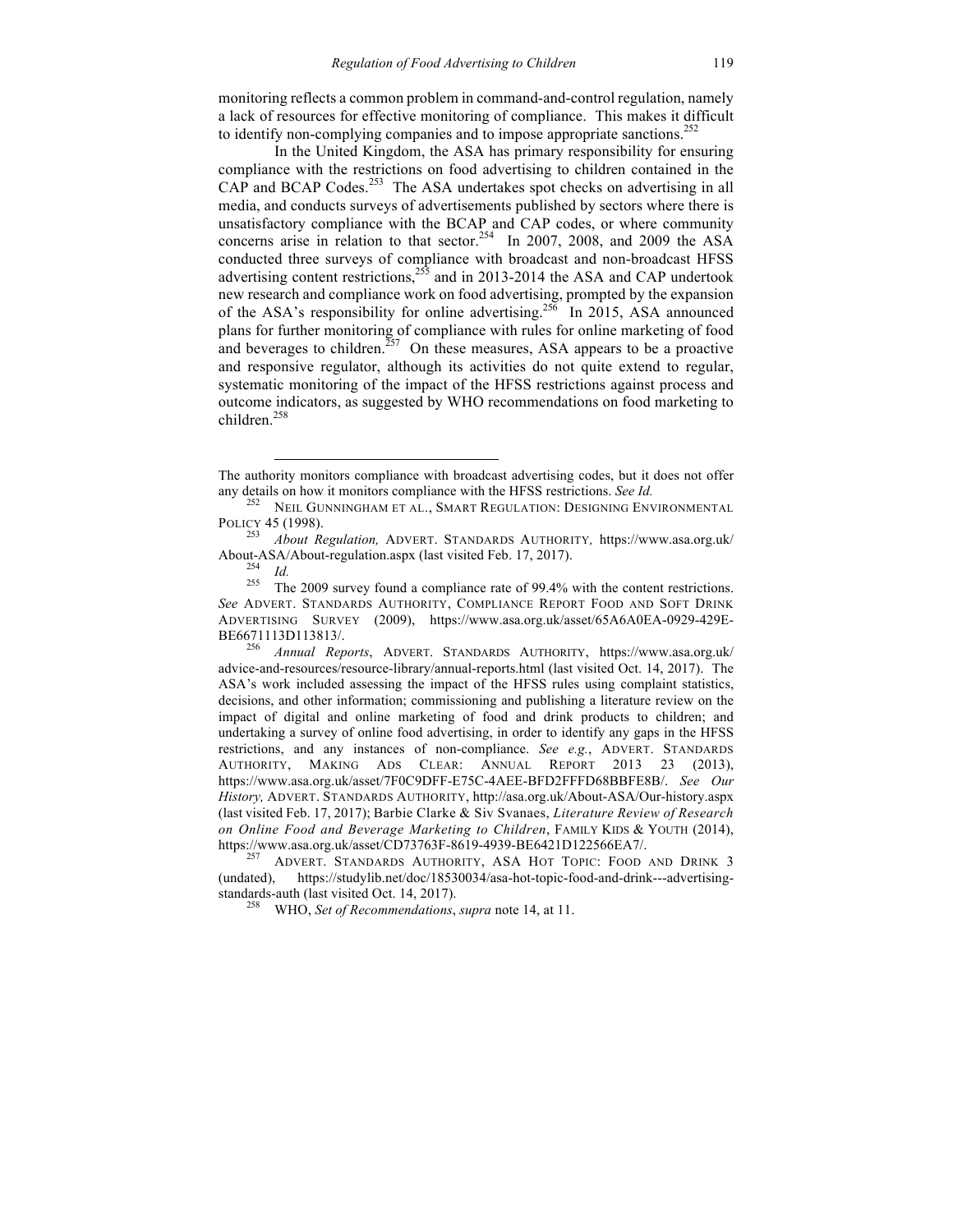#### **D. Independent Review of Regulatory Restrictions**

Periodic review of public and private regulatory schemes governing food advertising is an important accountability mechanism because it helps to determine whether the scheme is meeting its objectives and ensures that any changes to the scheme reflect the concerns of affected parties.<sup>259</sup> One of the strengths of statutory and co-regulatory schemes is that there is often a legislative requirement for periodic review. The Irish *Broadcasting Act* 2009 requires the Broadcasting Authority of Ireland to review its broadcasting codes every four years, and to report to the relevant Minister.260 In the United Kingdom, the *Communications Act* 2003 requires OfCom "to set, and from time to time to review and revise" the broadcasting codes of conduct.<sup>261</sup> While OfCom has outsourced this function to BCAP, it may request that BCAP review the BCAP Code, and it retains oversight authority of code conditions.<sup>262</sup> Quebec's *Consumer Protection Act* requires the Office of Consumer Protection to "supervise" the application of the Act, although there is no express requirement for review of the Act's provisions.<sup>263</sup>

The food industry pledges included in our study varied in their requirements for regular review. The Canadian pledge does not mention review of the scheme at all. The US initiative requires review every five years,<sup>264</sup> but fails to prescribe how the review process should operate; for example, whether it will be conducted by an independent third party or by an industry body. The Australian pledges were reviewed by an independent consultant in 2012 (leading to revisions to the scheme), but the code documents do not include regular review as an ongoing requirement.<sup>265</sup> In summary, both statutory and voluntary schemes could be

 <sup>259</sup> AUSTRALIAN COMPETITION & CONSUMER COMMISSION*,* GUIDELINES FOR DEVELOPING EFFECTIVE VOLUNTARY INDUSTRY CODES OF CONDUCT 6 (2011), https://www.accc.gov.au/system/files/Guidelines%20for%20developing%20effective%20v oluntary%20industry%20codes%20of%20conduct.pdf; OFF. CONSUMER AFF. (Can.), VOLUNTARY CODES: A GUIDE FOR THEIR DEVELOPMENT AND USE 12–13 (1998), http://www.ic.gc.ca/eic/site/oca-bc.nsf/eng/ca00863.html. <sup>260</sup> Broadcasting Act 2009 § 45(3) (Act No. 18/2009) (Ir.),

http://www.irishstatutebook.ie/eli/2009/act/18/enacted/en/pdf.<br><sup>261</sup> Communications Act 2003 § 319 (U.K.),

http://www.legislation.gov.uk/ukpga/2003/21/section/319.<br>
<sup>262</sup> Memorandum of Understanding, *supra* note 49, at ¶ 33.<br>
<sup>263</sup> Consumer Protection Act, C.Q.L.R. 1971, c. P-40.1, § 292(a) (Can.).<br>
<sup>264</sup> Children's Food and 5. <sup>265</sup> The Quick Service Industry pledge was also separately reviewed in 2010 by a not-

for-profit health organisation. *See* AUSTL. FOOD 7 GROCERY COUNCIL, FINAL REPORT ON THE COMPLIANCE OF SIGNATORIES TO THE AUSTRALIAN QUICK SERVICE RESTAURANT INDUSTRY INITIATIVE FOR RESPONSIBLE ADVERTISING TO CHILDREN 10 (2011), https://ifballiance.org/documents/2015/07/qsri-compliance-report-2011.pdf; Susannah Tymms, *Responsible Advertising to Children: An Independent Review of the Australian Food and Beverage Industry Self-Regulatory Codes*, AUSTL. FOOD & GROCERY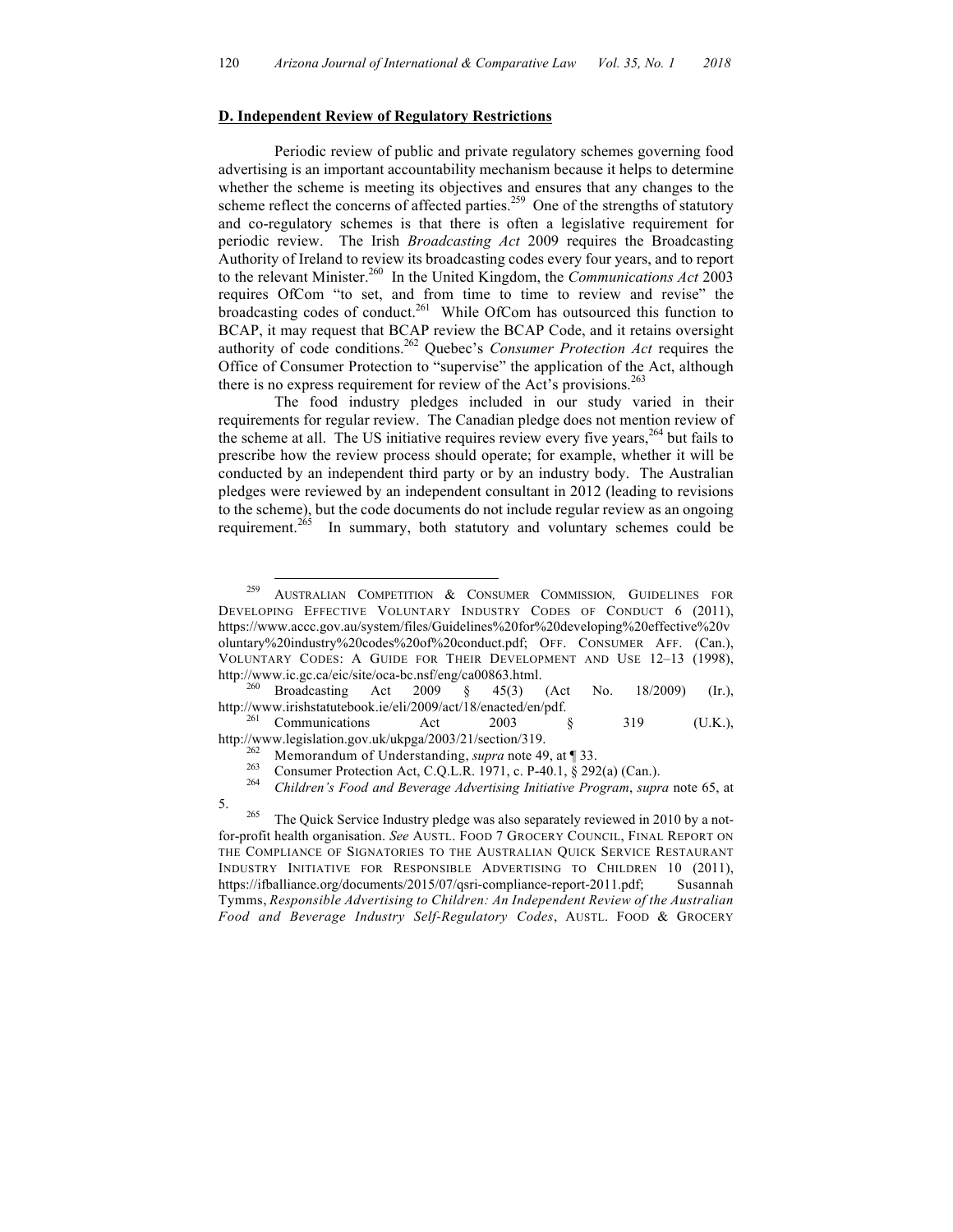strengthened by requiring independent review of their effectiveness in achieving their overall objective, using a set of clearly defined indicators.<sup>266</sup>

## **VII. EVALUATING ENFORCEMENT OF REGULATORY STANDARDS FOR FOOD ADVERTISING**

This section evaluates the six jurisdictions in our study in terms of the third set of concepts in our accountability framework; that is, in terms of the capacity of the regulatory scheme to enforce the rules or standards on food advertising to children that operate in each jurisdiction.

### **A. Complaints-Handling Mechanisms**

 $\overline{a}$ 

Complaint-handling mechanisms are an important accountability mechanism that facilitate both consumer participation in the regulatory scheme and consumer scrutiny of advertisers' conduct. The US food industry pledge did not establish any explicit procedures for consumer complaints, significantly undermining the accountability of US food advertisers. In contrast, the Australian and Canadian pledges permit consumers to make complaints to an independent complaints-handling body, which forms part of the advertising industry's selfregulatory system in each country.<sup>267</sup>

In the United Kingdom, the ASA investigates consumer complaints about breaches of the HFSS rules, $268$  and may respond either through an informal investigation process resulting in an informal settlement with the advertiser concerned, or a formal investigation, which results in a ruling by the ASA Council based on recommendations from the ASA.<sup>269</sup> Complaints about breaches of the Quebec ban can be made to the Office of Consumer Protection, $270$  while complaints

5.7-5.9; QSRI, *supra* note 65, at r. 5.7-5.8. <sup>268</sup> *See* Lesley Hitchens, *Sponsorship and Commercial Disclosure for Commercial Radio Broadcasting*, AUSTL. COMM. & MEDIA AUTHORITY 1, 9 (2010), http://www.acma.gov.au/Industry/Broadcast/Radio/Commercial-radio-standards/review-ofcommercial-radio-standards-radio-i-acma. The ASA can also bring enforcement action on its own initiative or where matters are brought to its attention by CAP.; ADVERT. STANDARDS AUTHORITY, BROADCAST COMPLAINT HANDLING PROCEDURES ¶ 17 (2008), https://www.asa.org.uk/asset/518CC7C3-3E04-4924-B28BBB9D53664286.8529753C-

COUNCIL, 1, 62 (2012), http://www.afgc.org.au/industry-codes/advertising-tochildren/rcmi/rcmi-reports-2009.html. <sup>266</sup> WHO, *Set of Recommendations*, *supra* note 14, at 12. <sup>267</sup> *See* THE CANADIAN CHILDREN'S FOOD AND BEVERAGE ADVERTISING

INITIATIVE: 2014 COMPLIANCE REPORT, *supra* note 149, at 2; RCMI, *supra* note 65, at r.

D2A0-40DE-9773A2720991CDAA/.<br><sup>269</sup> BROADCAST COMPLAINT HANDLING PROCEDURES, *supra* note 268, at ¶¶ 29–45.<br><sup>270</sup> Consumer Protection Act, C.Q.L.R. 1971, c. P-40.1, § 292(b) (Can.); *Filing a* 

*Complaint Against a Merchant*, OFFICE DE LA PROTECTION DU CONSOMMATEUR,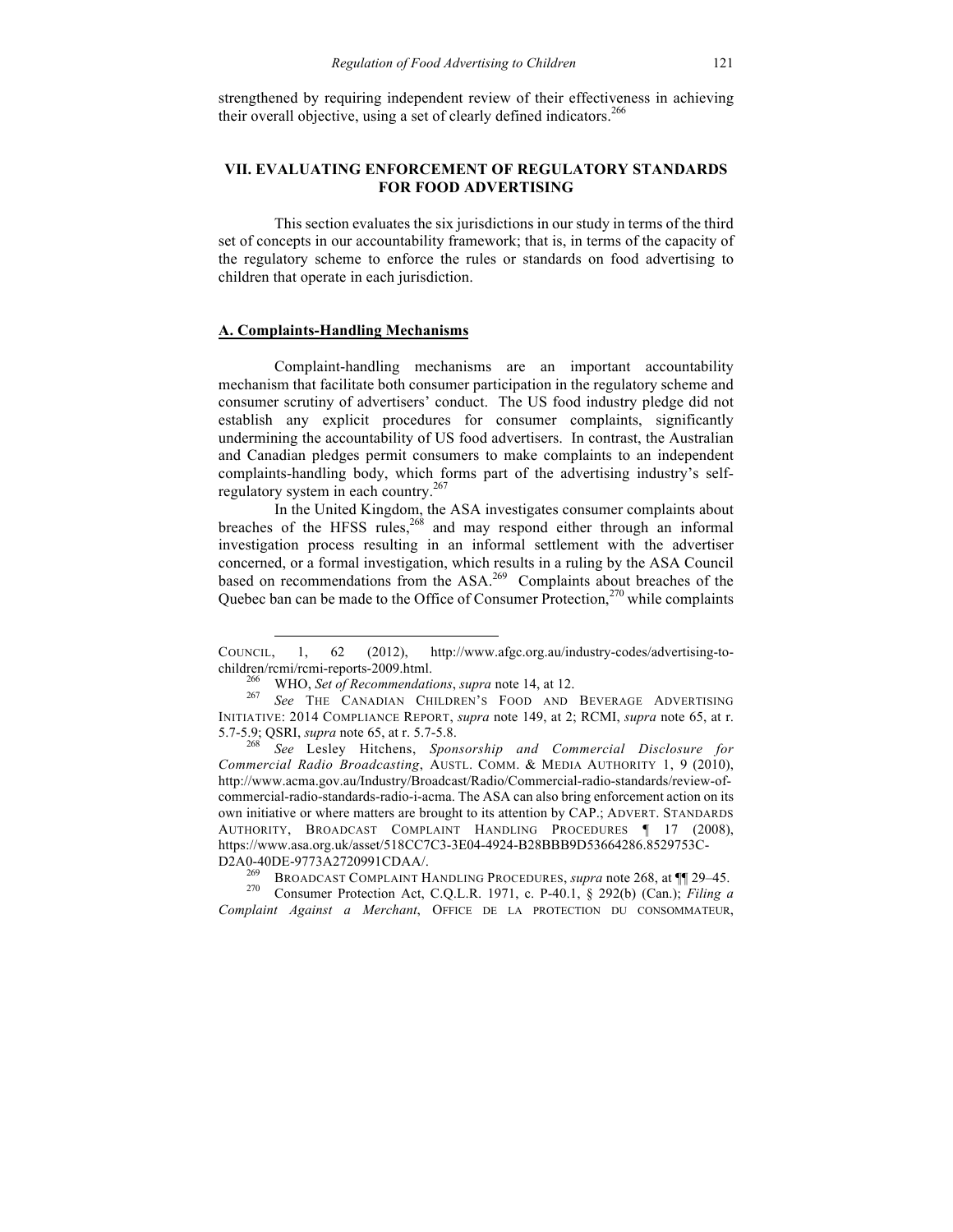about breaches of the Irish broadcasting codes are directed to broadcasters in the first instance but may be referred by an unsatisfied complainant to the Broadcasting Authority of Ireland.<sup>271</sup>

Each of the complaints-handling schemes mentioned above has attracted criticism for lack of transparency, accessibility, and independence.<sup>272</sup> Although the ASA will hear complaints from consumers about breaches of the Canadian food industry pledge, there are few details available about how complaints will be handled. The 2014 annual report on the scheme notes that there were no consumer complaints to the ASC during that year, $273$  suggesting that consumers were either unaware that complaints could be made or how to make them.<sup>274</sup> In contrast, procedures for hearing complaints about breach of the Australian pledges are outlined in the main code document.<sup>275</sup> The Advertising Standards Board hears complaints about non-compliant advertisements and makes full reports of its determinations publicly accessible, opening up the Australian scheme to a degree of external scrutiny.<sup>276</sup>

In addition to the difficulties of accessing the complaints-handling body, would-be complainants may also experience procedural barriers to laying complaints.<sup>277</sup> For example, Quebec's Office of Consumer Protection has dismissed complaints because they are not supported by sufficient evidence, such as photographs of the allegedly non-compliant advertisement.<sup>278</sup> Australia's Advertising Standards Board may refuse to consider a complaint about an advertisement that is no longer running, appears in media that falls outside of the food industry's pledges, or is published or broadcast by a company that is not a signatory to the pledges.<sup>279</sup> These limitations in the coverage of the scheme reduce

 $\overline{a}$ 

http://www.opc.gouv.qc.ca/en/consumer/complaint-against-merchant/how-to-file/ (visited Oct. 14, 2017). <sup>271</sup> *See* Broadcasting Act 2009 §§ 47–48 (Act No. 18/2009) (Ir.),

http://www.irishstatutebook.ie/eli/2009/act/18/enacted/en/pdf; *A Guide for Listeners & Viewers to the Complaints Process & the Broadcasting Authority of Ireland 2014*, BROADCASTING AUTHORITY IRELAND (2014), http://www.integration.ie/website/omi/ omiwebv6.nsf/page/AXBN-A32NLB1833156-en/\$File/A%20Guide%20for%20Listeners

<sup>%20&</sup>amp;%20Viewers%20to%20the%20Complaints%20Process%202014.pdf.<br><sup>272</sup> *See*, *e.g.*, Jeffery, *supra* note 38, at 249–253.<br><sup>273</sup> THE CANADIAN CHILDREN'S FOOD AND BEVERAGE ADVERTISING INITIATIVE:

<sup>2014</sup> COMPLIANCE REPORT, *supra* note 149, at 7. <sup>274</sup> *Id.* For a similar critique of advertising complaints-handling mechanisms, *see* Hawkes, *supra* note 24, at 17.<br>
<sup>275</sup> See RCMI, *supra* note 65, at § 5.7–5.9; QSRI, *supra* note 65, at § 5.7–5.9.<br>
Reeve, *supra* note 125, at 149, 155–156.<br>
<sup>277</sup> Id., at 149, 158; *Advertising Directed at Children, s* 

priorities/food-marketing/advertising-directed-at-children/complaints-lodged/ (last visited Feb. 17, 2017) (providing the OPC's response to the Weight Coalition's complaint about the "Nickels" children's menu). *See also Advertising Directed at Children, supra* note 182. <sup>279</sup> *Frequently Asked Questions,* ADVERT. STANDARDS BUREAU,

http://www.adstandards.com.au/process/frequentlyaskedquestions/ (last visited Sept. 24, 2017); C. Mills et al., *End the Charade! The Ongoing Failure to Protect Children from*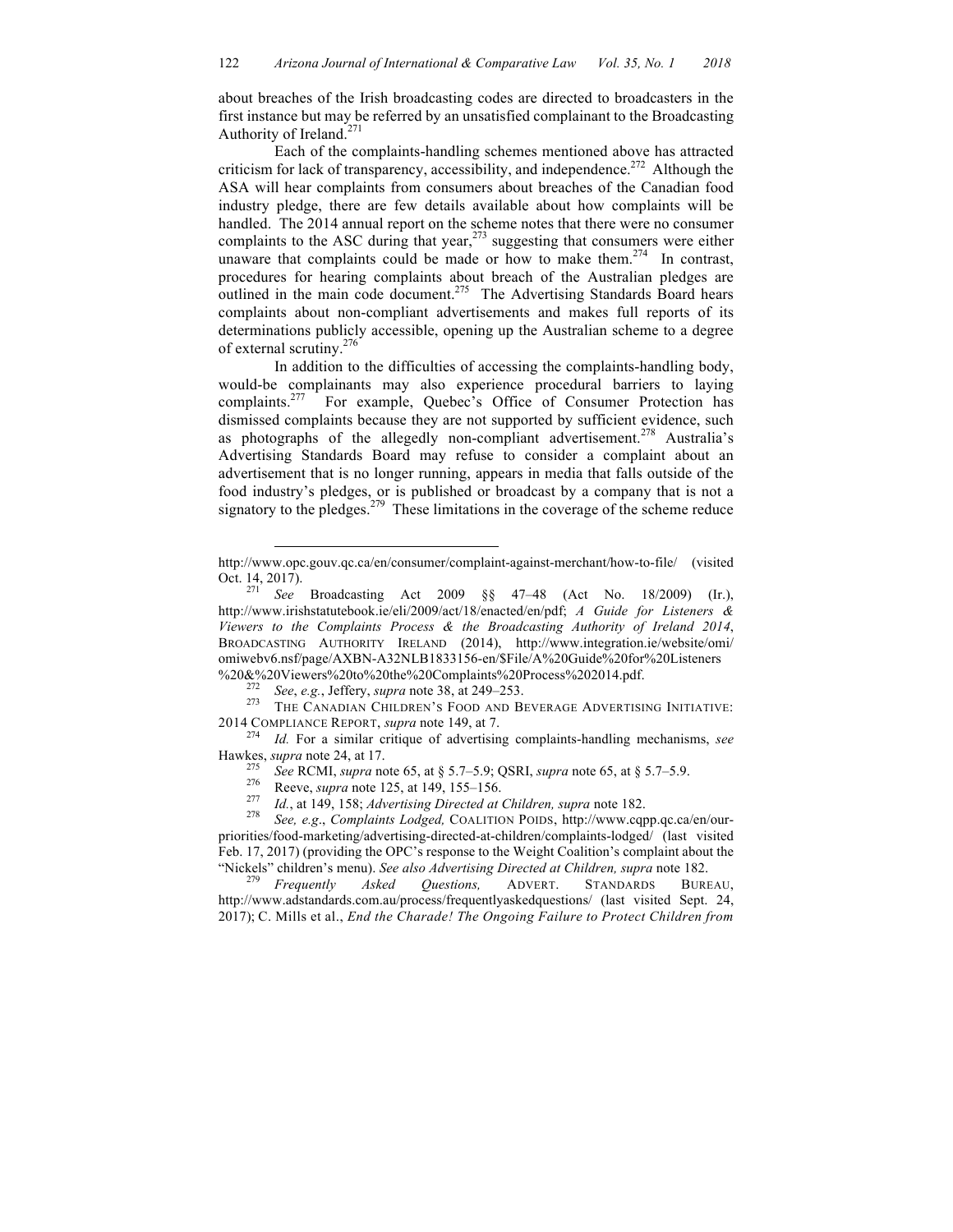the number of complaints that are accepted and may create a false impression of consumers' low level of concern about food advertising and high levels of compliance by food advertisers.<sup>280</sup>

Researchers and advocacy groups have challenged the impartiality of advertising complaints-handling bodies, suggesting that their decisions often favor the food industry at the expense of children's wellbeing.<sup>281</sup> In 2012, Sustain, a UK food advocacy group, laid 27 complaints with the ASA against 19 websites that targeted children to promote unhealthy products. Only two complaints were partially upheld, with another two resolved through informal discussions with the companies involved.<sup>282</sup> It was argued that the ASA Council's determinations set a high threshold for finding that an online advertisement encouraged excessive consumption,<sup>283</sup> and that informal settlement of complaints undermined the transparency of the complaints-handling mechanism. They challenged the independence of the ASA, given the overlapping roles of ASA and CAP staff members,<sup>284</sup> and the fact that the authority is wholly funded from levies on UK advertisers.<sup>285</sup> A similar critique can be made of the advertising complaintshandling mechanisms in Canada and Australia, which are also funded by the advertising industry, while ostensibly being independent of it.<sup>286</sup>

#### **B. Enforcement**

 $\overline{a}$ 

Self-regulatory, co-regulatory and statutory schemes vary significantly in terms of their capacity to enforce compliance or to provide remedies for noncompliance with food advertising standards. The Australian and US pledges refer to the expulsion of non-compliant companies from the scheme or relevant trade

*Unhealthy Food Marketing*, OBESITY POL'Y COALITION 1, 10 (2015), http://www.opc.org.au/downloads/submissions/end-the-charade.pdf.<br>
<sup>280</sup> Reeve, *supra* note 125, at 149, 158.<br>
<sup>281</sup> *See, e.g., Jeffery, supra* note 38, at 249–53.<br>
<sup>282</sup> Malcolm Clark & Charlie Powell, *Through the Looki* 

*the Topsy Turvy World of the Regulations that are Supposed to (But Don't) Protect Children from Online Marketing of Junk Food*, CHILDREN'S FOOD CAMPAIGN 8, 9–10 (2013), http://www.sustainweb.org/publications/through\_the\_looking\_glass/. <sup>283</sup> *Id*. Both the CAP and BCAP Codes prohibit advertising that encourages excessive

consumption of food. *See* THE BCAP CODE, *supra* note 50, at r. 15.4; THE CAP CODE, *supra* note 51, at r. 13.3. <sup>284</sup> Clark & Powell, *supra* note 282. The ASA and CAP share an executive that

carries out the day-to-day functions of the advertising self-regulatory system. *See* THE CAP CODE, *supra* note 51, at 102.<br><sup>285</sup> Clark & Powell, *supra* note 282, at 38.<br><sup>286</sup> *See Self-Regulation*, ADVERT. STANDARDS BUREAU (Austl.),

https://adstandards.com.au/about/self-regulation (last visited Feb. 19, 2017); *Fostering Community Confidence in Canadian Advertising,* ADVERT. STANDARDS CAN., http://www.adstandards.com/en/AboutASC/aboutASC.aspx (last visited Feb. 19, 2017); Jeffery, *supra* note 38, at 249–53.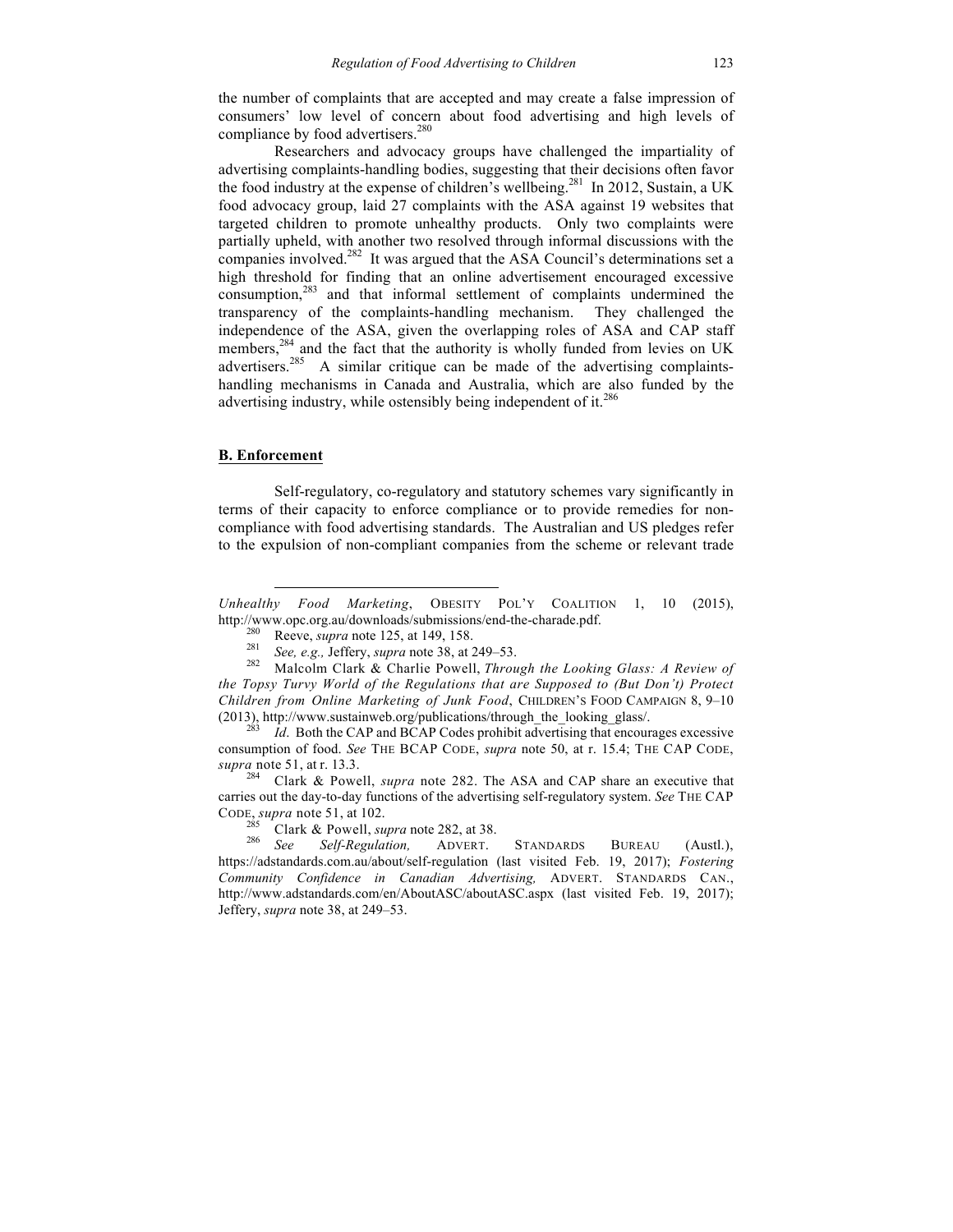industry association as a form of sanction for non-compliance.<sup>287</sup> However, expulsion is highly unlikely,<sup>288</sup> and apart from an order by the complaint-hearing body to the advertiser to remove or revise a non-compliant advertisement,<sup>289</sup> few other remedies are available. There is no evidence that industry regulators take enforcement action against companies that fail to comply with the pledges, $290$  and in practice, they appear to rely upon persuasion and peer pressure to convince pledge participants to improve compliance. The lack of effective enforcement leaves industry-based schemes vulnerable to free riding and undermines the ability of the scheme to hold participants accountable for their non-compliance.<sup>291</sup>

In contrast to industry-based schemes, government regulators have an extensive array of remedial tools with which to enforce statutory or co-regulatory restrictions on food advertising. For example, the Broadcasting Authority of Ireland may respond to breaches of the *Children's Commercial Communications Code* and the *General Communications Code* with compliance notices, warning notices, formal investigation, financial penalties, and prosecution.<sup>292</sup> In the United Kingdom, the ASA also has a range of options for responding to non-broadcast advertisements that breach the CAP Code.<sup>293</sup> For instance, online advertisers that fail to comply with ASA rulings are "named and shamed" on the ASA's website.<sup>294</sup> In the case of the BCAP Code, the United Kingdom's co-regulatory scheme requires

*Chemical Industry's Responsible Care Program* 43 ACAD. MGMT. J. 698 (2000).<br><sup>292</sup> Broadcasting Act 2009 (Act No. 18/2009) (Ir.),

http://www.irishstatutebook.ie/eli/2009/act/18/enacted/en/pdf. *See also* BROADCASTING AUTHORITY IRELAND, BAI COMPLIANCE AND ENFORCEMENT POLICY 10–15 (2014), http://www.bai.ie/blog/2014/11/19/bai-launches-new-compliance-and-enforcement-policy/. <sup>293</sup> *See Sanctions: Broadcast Sanctions*, ADVERT. STANDARDS AUTHORITY,

https://www.asa.org.uk/Industry-advertisers/Sanctions/Broadcast.aspx (last visited Oct. 14, 2017); *Sanctions: Non-Broadcast Sanctions*, ADVERT. STANDARDS AUTHORITY, http://asa.org.uk/Industry-advertisers/Sanctions/Non-broadcast.aspx (last visited Oct. 14, 2017); THE BCAP CODE, *supra* note 50, at 5. <sup>294</sup> *See Non-Compliant Online Advertisers,* ADVERT. STANDARDS AUTHORITY,

https://www.asa.org.uk/Rulings/Non-compliant-online-advertisers.aspx (last visited Oct. 14, 2017).

 <sup>287</sup> *See Children's Food and Beverage Advertising Initiative Program*, *supra* note 65,

at 4; Tymms, *supra* note 265, at 62.<br><sup>288</sup> AYRES & BRAITHWAITE, *supra* note 138, at 36.<br><sup>289</sup> *See* ADVERT. STANDARDS CAN., STANDARDS COUNCIL ORGANISATION AND PROCEDURE 3 (2015), http://www.adstandards.com/en/ConsumerComplaints/Standards-Council-Procedure.pdf>; *Notification of the Outcome,* ADVERT. STANDARDS BUREAU (Austl.), https://adstandards.com.au/complaint-process/notification-outcome (last visited Oct. 14, 2017). <sup>290</sup> *See, e.g*., 2015 ANNUAL COMPLIANCE REPORT FOR THE RCMI AND QSRI, *supra*

note 84. The bodies that administer food industry self-regulation claim that there are very high rates of compliance with the codes (i.e., almost 100%), implying that enforcement action is largely unnecessary. *Id.* However, it appears that any breaches are dealt with informally through conversations between the non-compliant company and the regulator. *Id*. <sup>291</sup> Andrew King & Michael Lenox, *Industry Self-Regulation without Sanctions: The*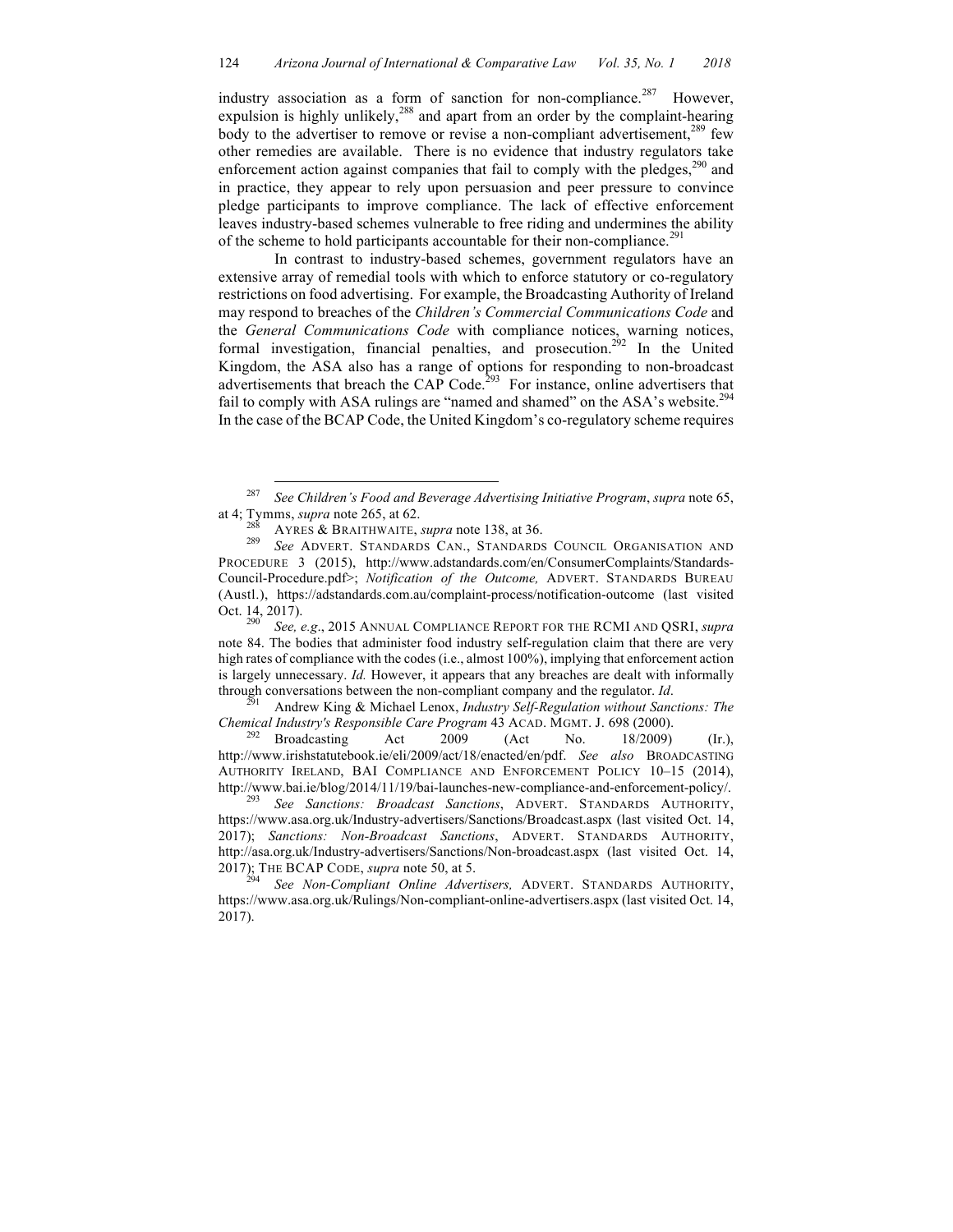pre-clearance of broadcast advertisements to ensure compliance.<sup>295</sup> Following broadcast or publication of an advertisement, the ASA can respond to breaches of the code by ordering the withdrawal, rescheduling, or modification of the offending advertisement.<sup>296</sup>

Broadcasters are required to comply with the BCAP Code as a condition of their license,<sup>297</sup> and broadcasters who fail to comply with either the Code or ASA rulings may be referred to OfCom.<sup>298</sup> OfCom has a range of penalties that it can apply, such as directing the broadcast of a correction, fines, and the shortening or revocation of broadcasting licenses (although not in respect of public service broadcasters).299 In summary, the ASA has primary responsibility for enforcing the co-regulatory system, and it has focused its enforcement methods on persuasion and "soft" enforcement methods, resolving cases informally wherever possible. While soft enforcement strategies may be effective, this is only the case if the regulator is willing to escalate towards more punitive measures if companies fail to comply with the terms of their pledges or with other advertising standards.<sup>300</sup>

Finally, although government regulators may have access to a wider range of enforcement measures than industry-based regulators, they may be unwilling or unable to use them. For example, in Quebec, breaches of the *Consumer Protection Act* can be prosecuted and penalized with significant fines,<sup>301</sup> and the Office of

 <sup>295</sup> THE BCAP CODE, *supra* note 50, at r. 11.13. Only certain categories of radio advertisements must be pre-cleared prior to broadcast, including those for food, nutrition, and food supplements. *Id.* 296 Ofcom has contracted out these functions to the ASA under its co-regulatory

arrangement with the authority. *See* Communications Act 2003, ch. 21, § 325(5) (U.K.), https://www.legislation.gov.uk/ukpga/2003/21/section/325; Memorandum of Understanding, *supra* note 49, at 11–12; THE BCAP CODE, *supra* note 50, at 5. The ASA may also require broadcasting of an advertisement to be suspended during an investigation if it considers public harm may result. BROADCAST COMPLAINT HANDLING PROCEDURES, *supra* note 268, at  $\P$  18–19.<br><sup>297</sup> *See* Communications Act 2003, ch. (2003) 21, § 325(1)(a) (U.K.),

https://www.legislation.gov.uk/ukpga/2003/21/section/325; OFF. OF COMM. (U.K.), PROCEDURES FOR THE CONSIDERATION OF STATUTORY SANCTIONS FOR BREACHES OF BROADCAST LICENSES ¶ 1.7 (2013), http://stakeholders.ofcom.org.uk/binaries/broadcast/ guidance/proceduresjuly2013/Procedures for consideration.pdf; OFF. OF COMM. (U.K.), TELEVISION LICENSABLE CONTENT SERVICES, GUIDANCE NOTE FOR LICENSE APPLICANTS ¶ 12 (2013), https://www.ofcom.org.uk/\_\_data/assets/pdf\_file/0020/10883/tlcs\_ guidance.pdf. <sup>298</sup> *See* BROADCAST COMPLAINT HANDLING PROCEDURES, *supra* note 268, at ¶ 51;

Memorandum of Understanding, *supra* note 49, at 12–13.<br><sup>299</sup> *See*, e.g., Communications Act 2003, ch. 21, §§ 236–38, 241 (U.K.), https://www.legislation.gov.uk/ukpga/2003/21/section/236; Broadcasting Act 1990, c. 42, §§ 40–42 (1990) (U.K.), https://www.legislation.gov.uk/ukpga/1990/42/contents; PROCEDURES FOR THE CONSIDERATION OF STATUTORY SANCTIONS FOR BREACHES OF BROADCAST LICENSES, *supra* note 297, at ¶ 1.11.<br><sup>300</sup> AYRES & BRAITHWAITE, *supra* note 138, at 19.<br><sup>301</sup> Consumer Protection Act, C.Q.L.R. 1971, c. P-40.1, §§ 215, 277–79, 282, 283

<sup>(</sup>Can.).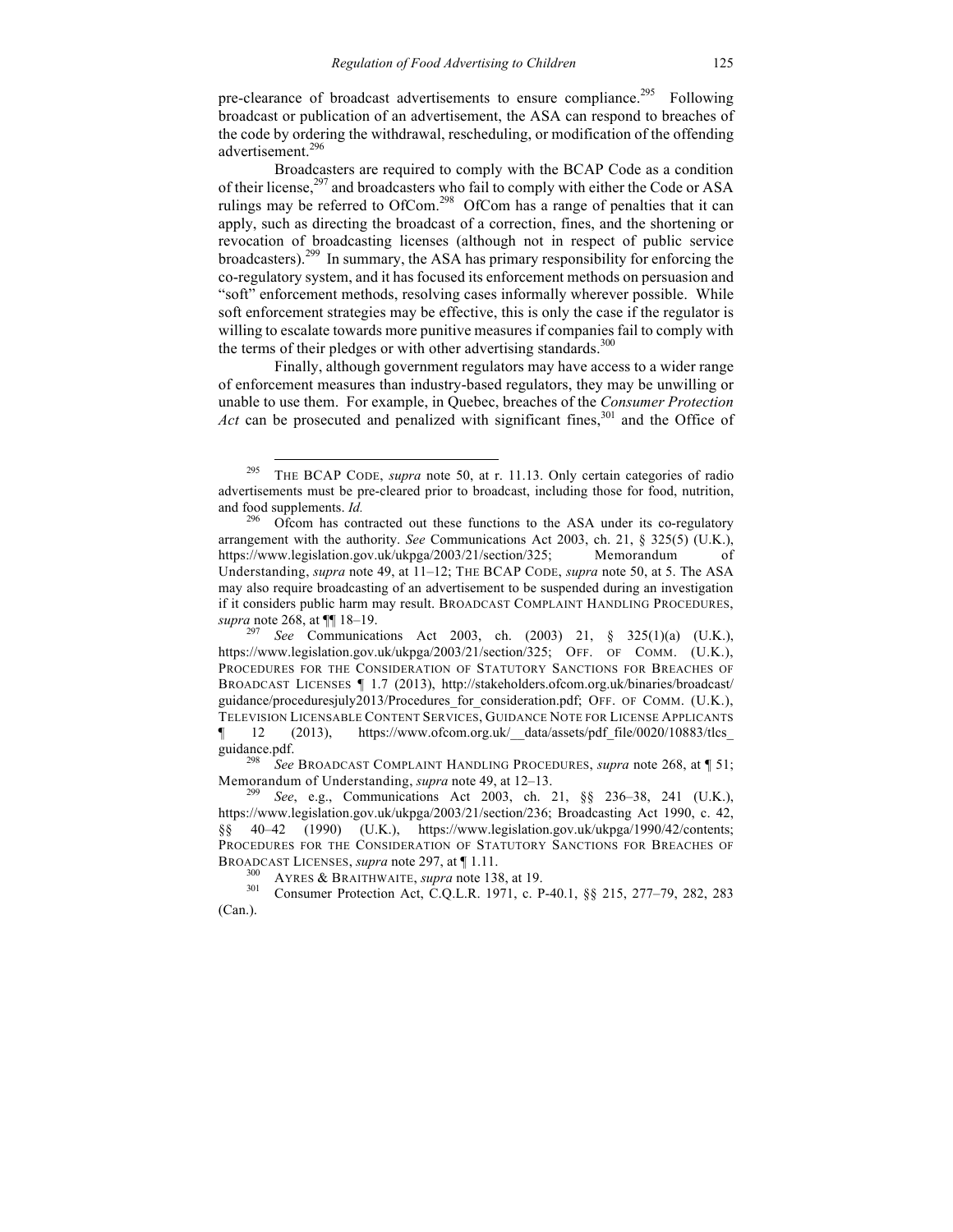Consumer Protection can also seek voluntary undertakings $302$  and injunctions $303$  to prevent companies from advertising to children.<sup>304</sup> In several cases, food advertisers have pleaded guilty.<sup>305</sup> However, as noted above, because the Office of Consumer Protection does not monitor the ban on advertising to children, it is less likely that these powers will ever be used or that advertisers will be held accountable for non-compliance.

## **VIII. CONCLUSION**

The marketing of unhealthy foods and beverages to children is an important and modifiable determinant of children's food preferences and diets.<sup>306</sup> The WHO has recommended that member states should reduce children's exposure to, as well as the power of, marketing for food products that are high in saturated fats, trans-fatty acids, free sugars, and salt. $307$ 

This paper evaluated regulatory controls on unhealthy food and beverage marketing across six jurisdictions: the United States, the United Kingdom, Ireland, Canada, Quebec, and Australia. Across these jurisdictions, food advertising controls take a variety of regulatory forms; namely, voluntary industry pledges (United States, Canada, Australia), co-regulatory codes (United Kingdom), and statutory standards (Ireland, Quebec). Independent research indicates that the majority of food advertising viewed by children is for unhealthy products,  $308$  and that regulatory schemes for food advertising have been largely unsuccessful in reducing children's level of *exposure* to unhealthy food marketing, although coregulatory and statutory regulatory mechanisms appear to be more effective in achieving this goal than the voluntary pledges administered by food industry bodies. 309 On the other hand, evaluations carried out by or on behalf of the food industry claim that self-regulatory pledges have been highly successful, with high levels of compliance by advertisers and significant reductions in unhealthy food advertising directed to children.

In order to disentangle these competing claims and to evaluate the performance of statutory, co-regulatory and voluntary food advertising regimes, we developed a model that assessed three domains of regulatory design: (1) the substantive content of regulatory standards themselves; (2) the design of regulatory

Pleas, COALITIONPOIDS, http://www.cqpp.qc.ca/en/our-priorities/food-marketing/marketingto-kids/guilty-pleas/ (last visited Jan. 8, 2018).<br><sup>306</sup> Hastings et al., *supra* note 7; INSTITUTE OF MEDICINE, FOOD MARKETING, *supra* 

note 7, at 2.<br><sup>307</sup> *Report of the Commission on Ending Childhood Obesity*, *supra* note 3, 1–50;

WHO, *Set of Recommendations*, *supra* note 14; WHO, *A Framework for Implementing the Set of Recommendations*, *supra* note 14. <sup>308</sup> *See, e.g*., Powell et al., *supra* note 8; KUNKEL, *supra* note 87; King et al., *Industry*,

*supra* note 87; King et al., *Building*, *supra* note 87; Kent & Wanless, *supra* note 87. <sup>309</sup> Chambers et al., *supra* note 86.

<sup>&</sup>lt;sup>302</sup> Consumer Protection Act, C.Q.L.R. 1971, c. P-40.1, §§ 314–16.<br>
<sup>303</sup> Id. § 316.<br> *See OPC*, ADVERTISING DIRECTED AT CHILDREN, *supra* note 41, at 18.<br> *See BROADCAST COMPLAINT HANDLING PROCEDURES, <i>supra* note 268;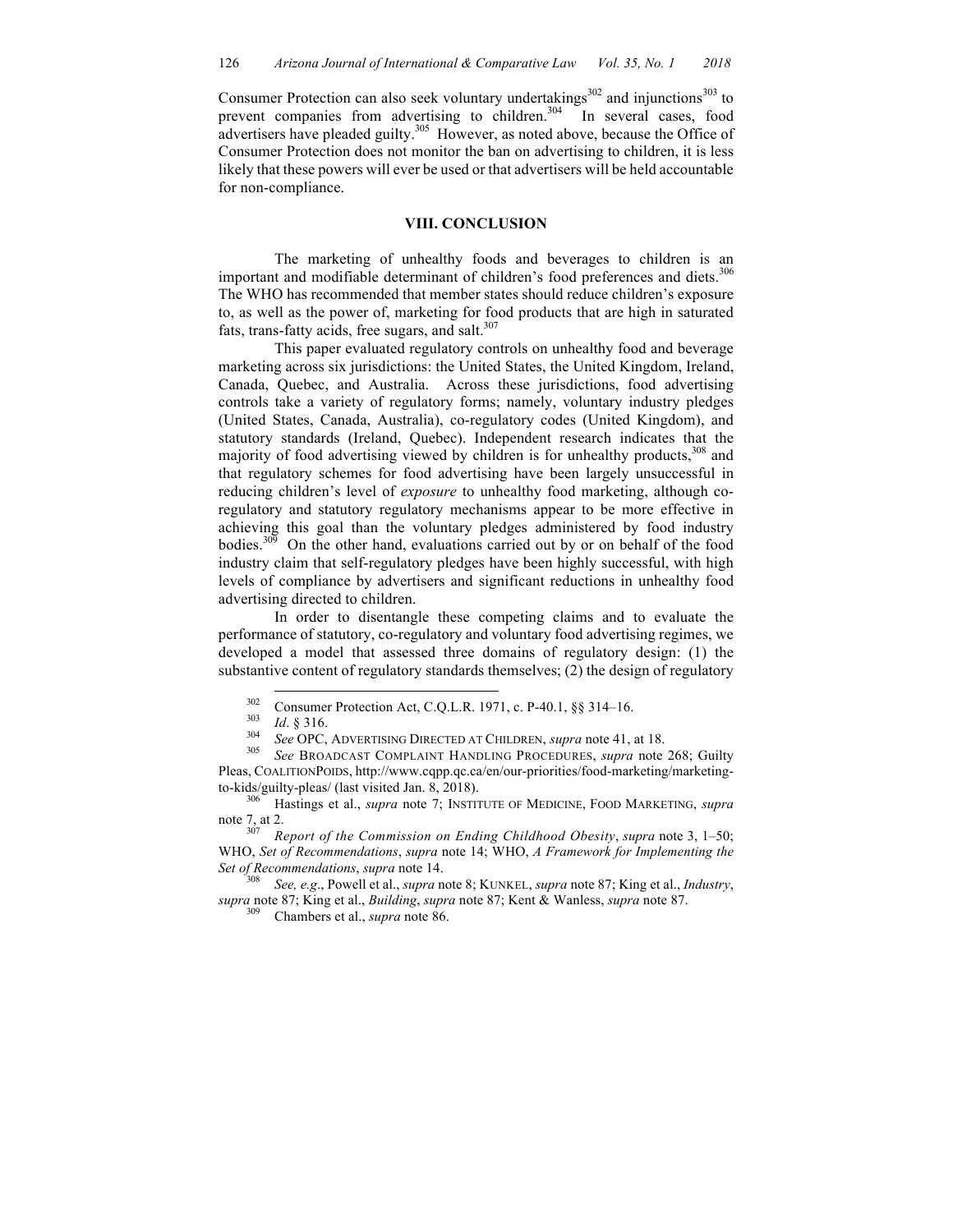processes for the administration of the regulatory scheme, and; (3) mechanisms for enforcement (Figure 1). We analyzed a set of regulatory variables within each of these domains in order to highlight areas where weak design has contributed to the weak performance of regulatory instruments in the various jurisdictions.

The key finding was that statutory and co-regulatory schemes were more likely than voluntary schemes to have effective accountability mechanisms built into each of the regulatory components of the scheme, including scheme design and development, administration, monitoring, review, and enforcement. Statutory and co-regulatory schemes also contained stronger, mandatory standards against which to hold actors accountable. However, each of the schemes we studied had limitations, both in respect of their substantive terms and conditions, and the regulatory processes established by each scheme. Perhaps the most important benefit of our approach is that it enabled us to identify ways in which *both public and private* regulatory instruments might be strengthened.

Beginning with the substantive terms and definitions that comprise the standards governing food advertising to children: children are more likely to be protected if the regulatory scheme aims to significantly reduce their exposure to advertising and promotion of HFSS foods (United Kingdom and Ireland), as distinct from merely encouraging food advertisers to shift their advertising in the direction of healthier choices (United States, Canada, and Australia).

Clearly, the definition of "children" is critical to ensuring the size of the audience protected from HFSS advertising. Stronger food advertising schemes define children as individuals under 18 years of age (Ireland), while weaker food advertising schemes define "children" as those 11 years or younger, ensuring that such schemes have no application to children 12 years and above.

The regulatory systems also distinguish between food advertising that is "directed to" children and advertising directed to adult or general audiences. Children are more likely to be protected if the scheme uses clear, uniform criteria for defining advertising to children. Where a child share of audience threshold applies, children are more likely to be protected from exposure to HFSS advertising where that threshold is low (e.g. 15% or more, as in Quebec), rather than when it is higher (e.g. 35% in the United States, Canada, Australia). On the other hand, child audience threshold limits do not protect children from exposure to unhealthy food advertising in circumstances where the medium or program in question has a large total audience comprising adults and young people who fall outside the definition of "children." Since large numbers of children watch adult programs, imposing regulatory constraints on HFSS advertising based on time of day within the jurisdiction where the program is viewed, streamed or downloaded has the benefit of simplicity and prevents advertisers from manipulating rules to their own advantage.310 However, as Quebec illustrates, the manner of presentation of the advertisement, and the product advertised, may be used to identify advertising that is plainly designed to appeal to children, irrespective of the time at which it is broadcast.<sup>311</sup>

<sup>&</sup>lt;sup>310</sup> Handsley et al., *supra* note 141.<br><sup>311</sup> Consumer Protection Act, C.Q.L.R. 1971, c. P-40.1 § 249 (Can.).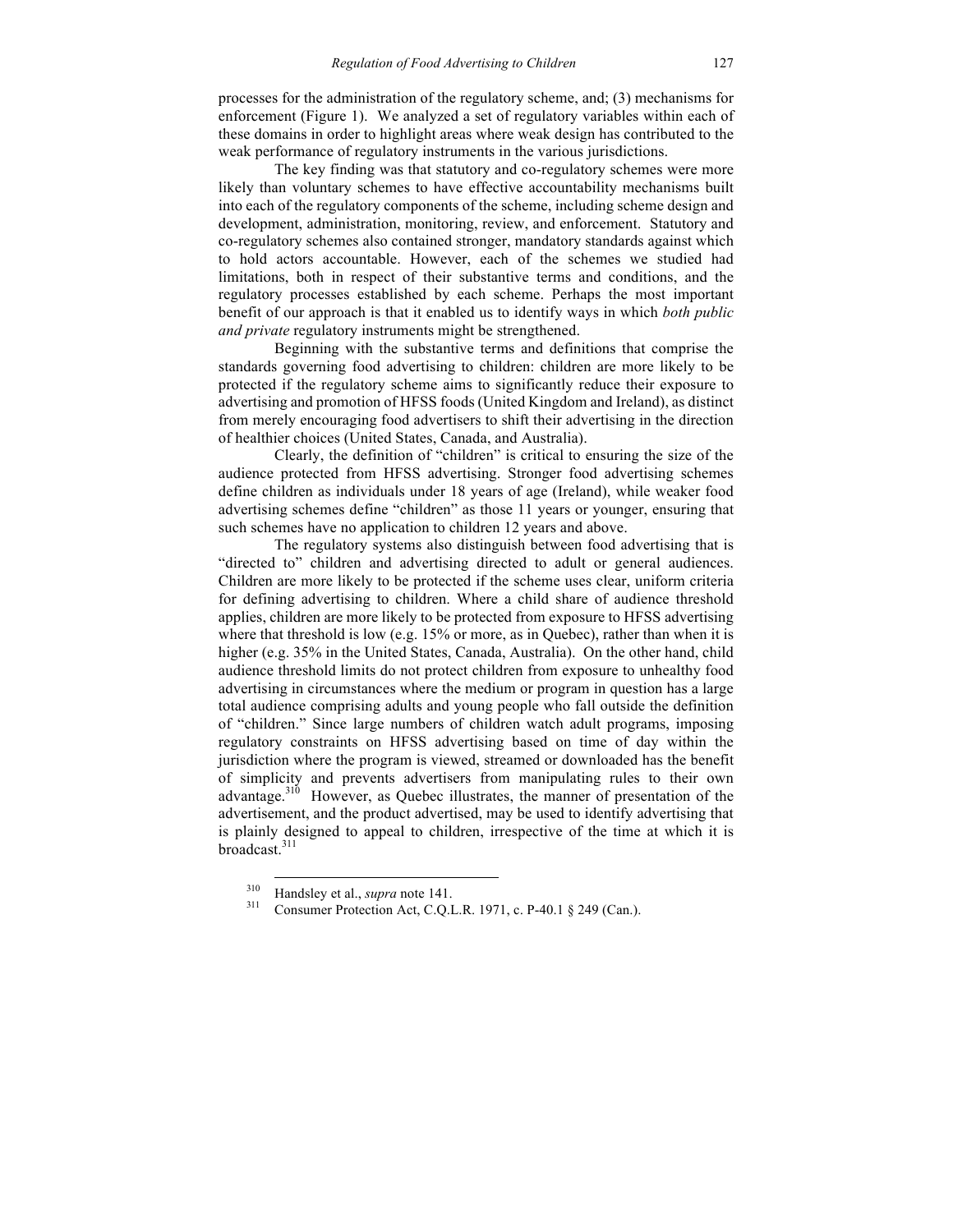In Ireland and the United Kingdom, until July 2017 mandatory controls on food advertising only applied to television and radio advertising, leaving advertising on the internet, social media, email, tablets, and mobile devices to voluntary standards and codes. Children are more likely to be protected from HFSS advertising if the regulatory scheme applies to all media*—*including digital media that are accessed by children and at all locations where food advertising occurs. In addition, children are more likely to be protected if legislative constraints or pledges extend to product packaging and labeling and in-store displays including point-ofsale. Yet, all the schemes we reviewed excluded food promotions in these settings. Similarly, children are more likely to be protected if the food advertising regulatory scheme either restricts the use of promotional techniques that children find particularly persuasive to non-HSSF foods, or prohibits them completely. These forms of marketing include offering prizes and premiums, the use of licensed characters and celebrities, and paid product placements. A narrow definition of "advertising" in food advertising regulatory schemes may permit brand and "product line" advertising, product packaging and labeling, and sponsorship to occur in ways that are inconsistent with the aim of reducing children's exposure to the promotion of HFSS foods.

Food advertising regulatory schemes typically use nutrient profiling models to distinguish between healthier foods that may be advertised, and less healthy foods, which are subject to restrictions. Nutrient profiling models developed by the food industry are typically weaker than those developed by government or scientific bodies; it follows that children are more likely to be protected from exposure to advertising for HFSS foods if the nutrient profiling model used to identify these foods has been established by a body that is independent of the food and advertising industries and that has no conflict of interest. Similarly, children will be better protected if the foods that are permitted to be advertised meet minimum nutritional criteria, as distinct from merely being "healthier" relative to similar products on the market.

This paper has stressed that irrespective of the scope or breadth of the food advertising regulatory scheme, as embodied in its substantive terms and conditions, good governance is an important objective in its own right that supports public confidence in the scheme. A key component of good governance is ensuring the transparency and accountability of regulation. In jurisdictions where food advertising is governed by legislation, independent agencies led processes of rule development and scheme design, conducting public consultations and commissioning research in ways that enhanced transparency and permitted stakeholders' views to be heard. By contrast, there is no evidence that the food industry bodies that developed the voluntary schemes included in our study (United States, Canada, Australia) provided the opportunity for external stakeholders to participate in the development of standards. The impression that voluntary, industry-administered schemes were developed in order to claim regulatory space and to stave off regulation is strengthened by the absence of community participation in the administration or periodic review of these schemes.

Independent monitoring of compliance with the standards governing food advertising to children is critical to the performance of and to public's confidence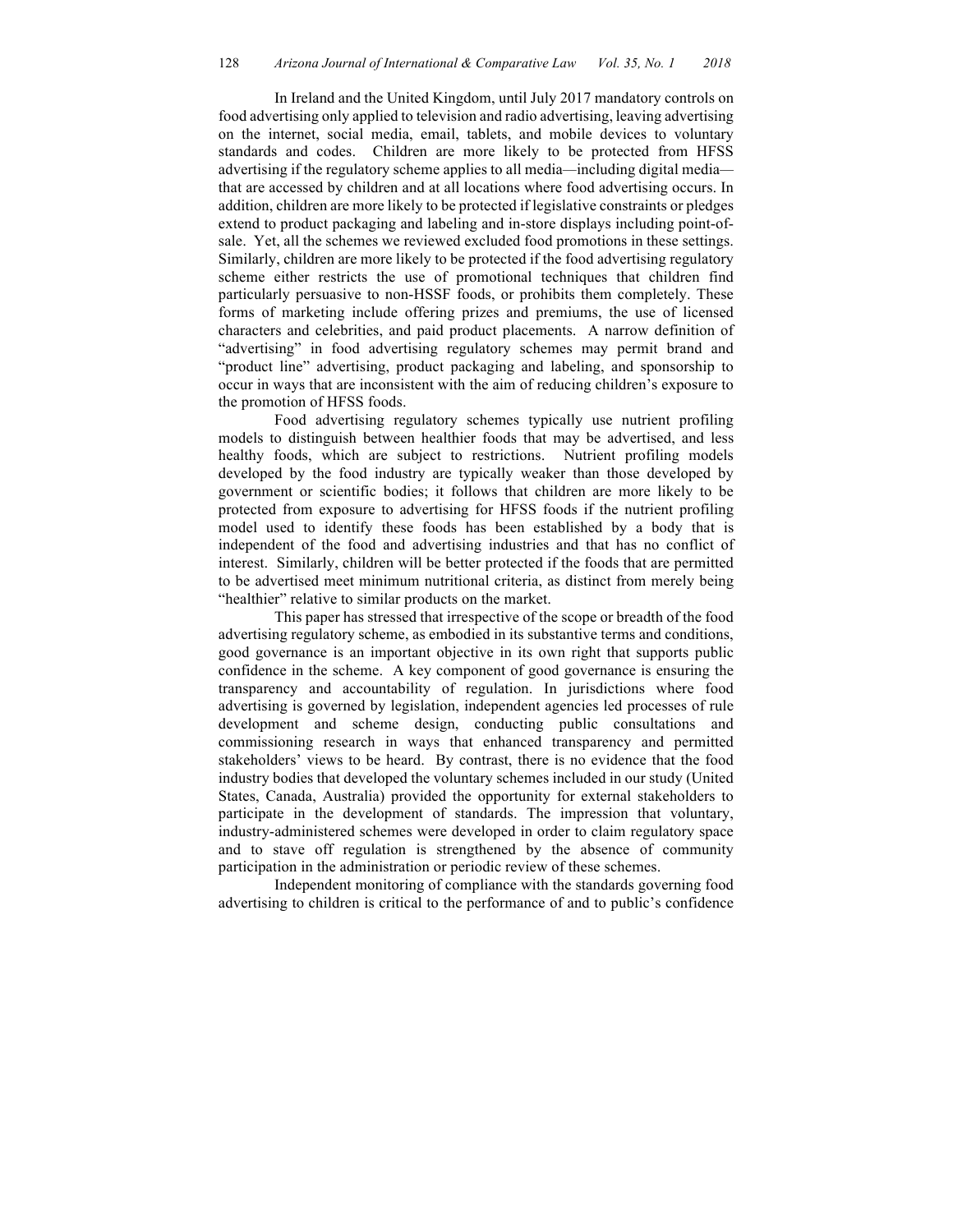in each scheme, but was lacking in all of the schemes. The credibility of food advertising schemes will be increased if the scheme provides for systematic, external monitoring of participants' compliance, rather than self-assessment by companies themselves, as is the case with food industry self-regulation. Transparency and public confidence in the legitimacy of the scheme will be further improved where the results of monitoring are made publicly available. Periodic, independent review of the performance of the regulatory scheme in meeting its objectives is an important accountability mechanism and provides the basis for amending standards, closing loopholes, and improving administration and enforcement mechanisms.

The complaints-handling processes we reviewed in the course of this study varied widely in terms of their capacity to demand accountability from food advertisers. Complaints-handling processes are more likely to encourage advertisers to comply with their obligations where explicit procedures exist that members of the public can navigate in order to make a complaint, when complaints are investigated by a body that has no conflict of interest and is independent of the food and advertising industries, and where serious breaches are referred upwards to media regulators. Public reporting of complaints determinations is critical and in many jurisdictions may provide one of the few ways in which food advertisers may be held to account for compliance with voluntary standards. More generally, the absence of enforcement measures that provide realistic, proportionate remedies for breaches of food industry pledges undermines incentives for compliance with food advertising controls and create free rider problems. By contrast, regulators administering statutory and co-regulatory schemes were empowered to issue compliance notices, warning notices, and fines (Ireland), to seek voluntary undertakings and injunctions (Quebec), to publicly "name and shame" noncompliant advertisers, or to require advertisers to broadcast a correction (United Kingdom).

In summary, while this study found that statutory and co-regulatory schemes governing food advertising contained stronger accountability mechanisms than voluntary schemes, the fact remains that legislated controls remain unrealistic in many jurisdictions. The absence of a fully legislated scheme does not mean, however, that government has no capacity to create a healthier food advertising environment. Consistent with a responsive regulatory approach, governments may seek to influence industry conduct by creating a credible threat of state intervention where voluntary initiatives fail to achieve the goals for performance set by government. As demonstrated in this paper, food advertising schemes consist of many variables, and governments may also choose to intervene "interstitially" within the fabric of an existing, voluntary or co-regulatory scheme, adding discrete regulatory requirements in order to "scaffold" under-performing regulatory instruments. This process of regulatory scaffolding may occur in negotiation with the industry, or through the exercise of regulatory or legislative powers.

There is substantial room for improvement in all the schemes we studied, irrespective of whether the regulatory instruments were mandatory or voluntary. Nevertheless, from the regulatory instruments we studied, it appeared that statutory and co-regulatory schemes are more likely than voluntary pledges to hold food